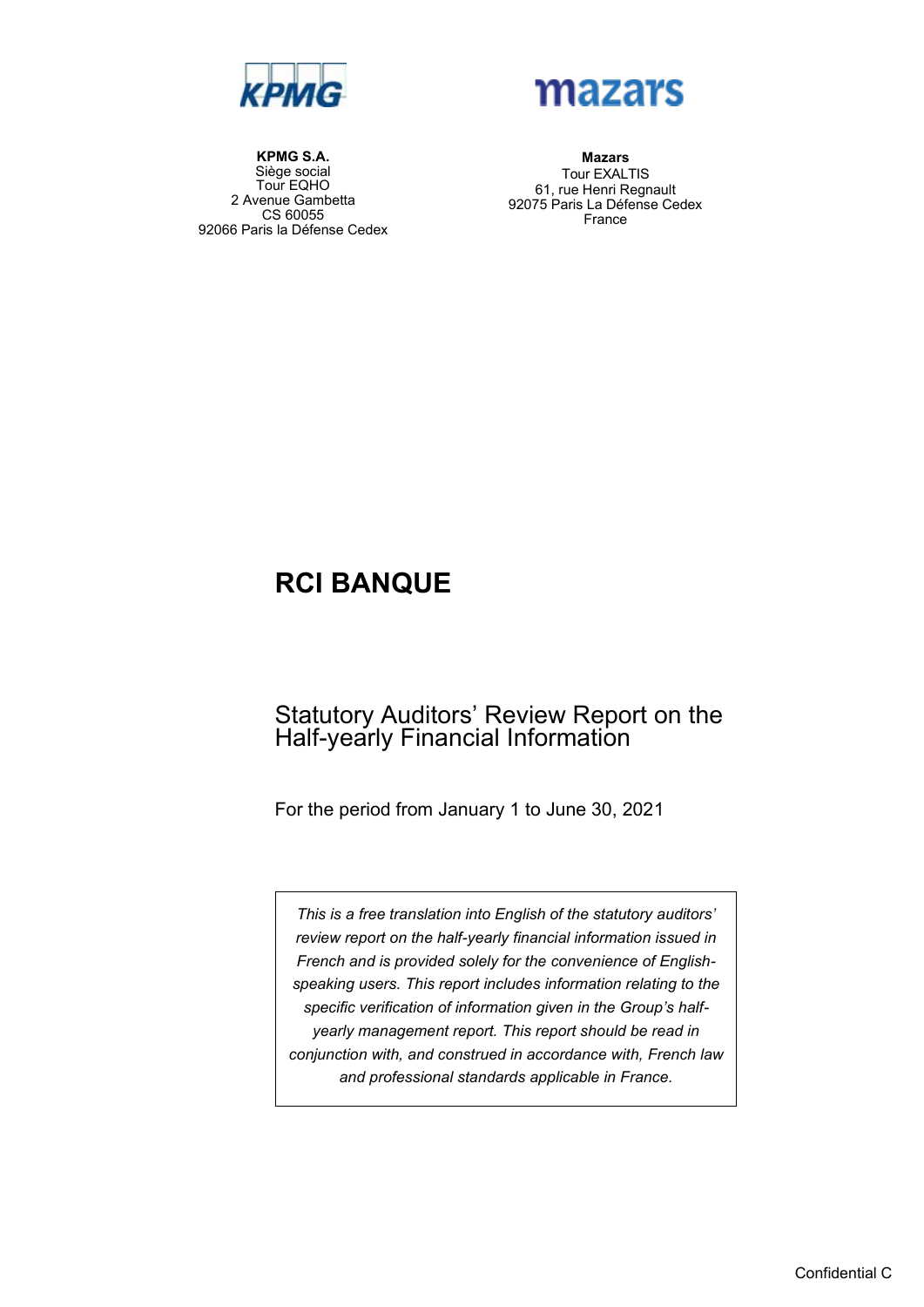



RCI BANQUE *Half-yearly Financial Information*

*Period from 01/01/2021 to 06/30/2021*

**Statutory Auditors' Review Report on the Half-yearly Financial Information**

To the Shareholders,

In compliance with the assignment entrusted to us by your general meeting and in accordance with the requirements of article L. 451-1-2-III of the French Monetary and Financial Code ("Code monétaire et financier"), we hereby report to you on:

- the review of the accompanying condensed half-yearly consolidated financial statements of RCI Banque S.A., for the period from January 1 to June 30, 2021,
- the verification of the information presented in the half-yearly management report.

Due to the global crisis related to the Covid-19 pandemic, the condensed half-yearly consolidated financial statements of this period have been prepared and reviewed under specific conditions. Indeed, this crisis and the exceptional measures taken in the context of the state of sanitary emergency have had numerous consequences for companies, particularly on their operations and their financing, and have led to greater uncertainties on their future prospects. Those measures, such as travel restrictions and remote working, have also had an impact on the companies' internal organization and the performance of our procedures.

These condensed half-yearly consolidated financial statements are the responsibility of the Board of Directors. Our role is to express a conclusion on these financial statements based on our review.

#### **I. Conclusion on the financial statements**

We conducted our review in accordance with professional standards applicable in France.

A review of interim financial information consists of making inquiries, primarily of persons responsible for financial and accounting matters, and applying analytical and other review procedures. A review is substantially less in scope than an audit conducted in accordance with professional standards applicable in France and consequently does not enable us to obtain assurance that we would become aware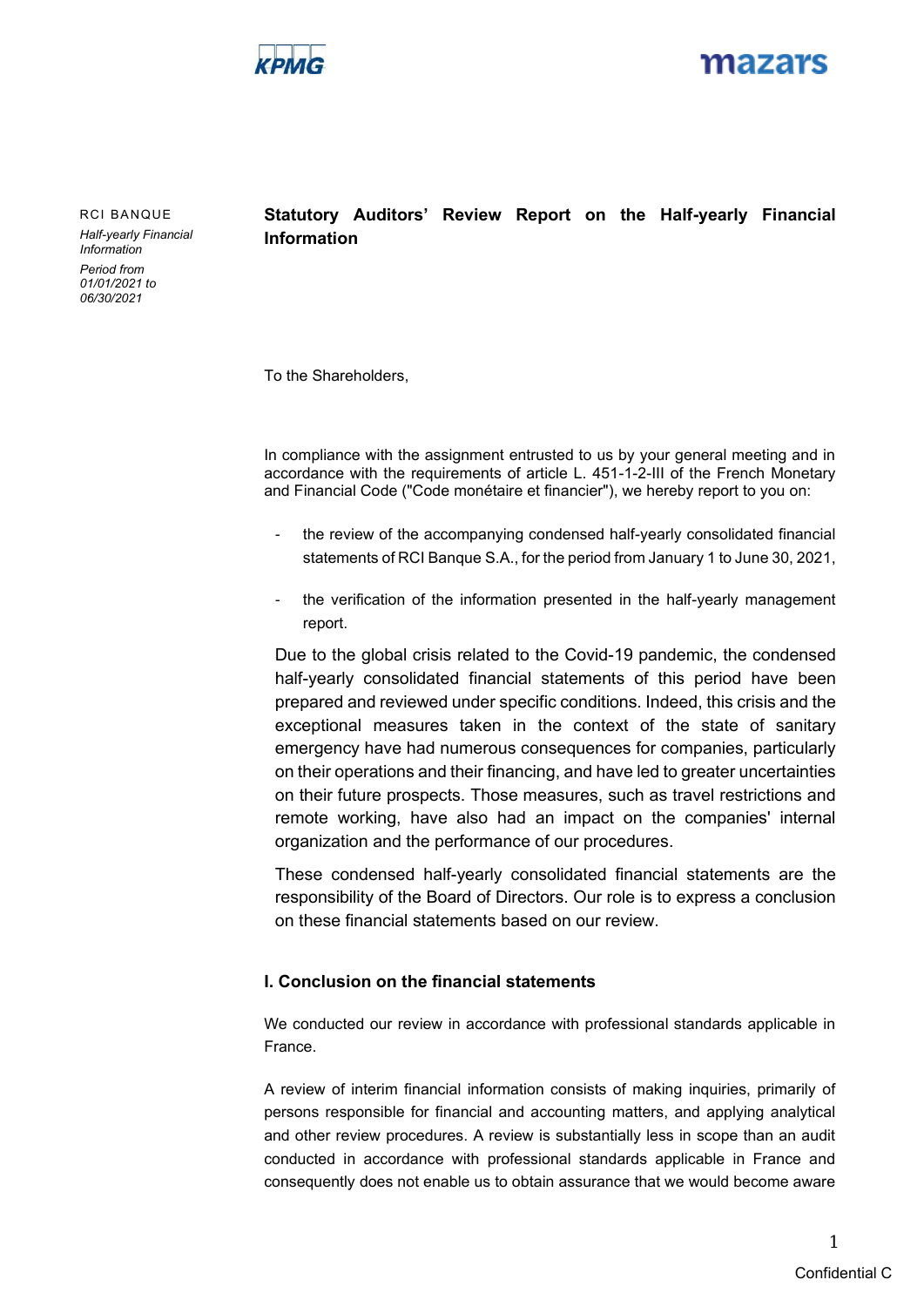

## mazars

RCI BANQUE *Half-yearly Financial Information Period from 01/01/2021 to 06/30/2021*

of all significant matters that might be identified in an audit. Accordingly, we do not express an audit opinion.

Based on our review, nothing has come to our attention that causes us to believe that the accompanying condensed half-yearly consolidated financial statements are not prepared, in all material respects, in accordance with IAS 34 - standard of the IFRSs as adopted by the European Union applicable to interim financial information.

#### **II. Specific verification**

We have also verified the information presented in the half-yearly management report on the condensed half-yearly consolidated financial statements subject to our review. We have no matters to report as to its fair presentation and consistency with the condensed half-yearly consolidated financial statements.

*Paris La Défense, July 29, 2021*

*The Statutory Auditors*

*French original signed by*

KPMG S.A.

Ulrich SARFATI *Partner*

Mazars

Anne VEAUTE *Partner*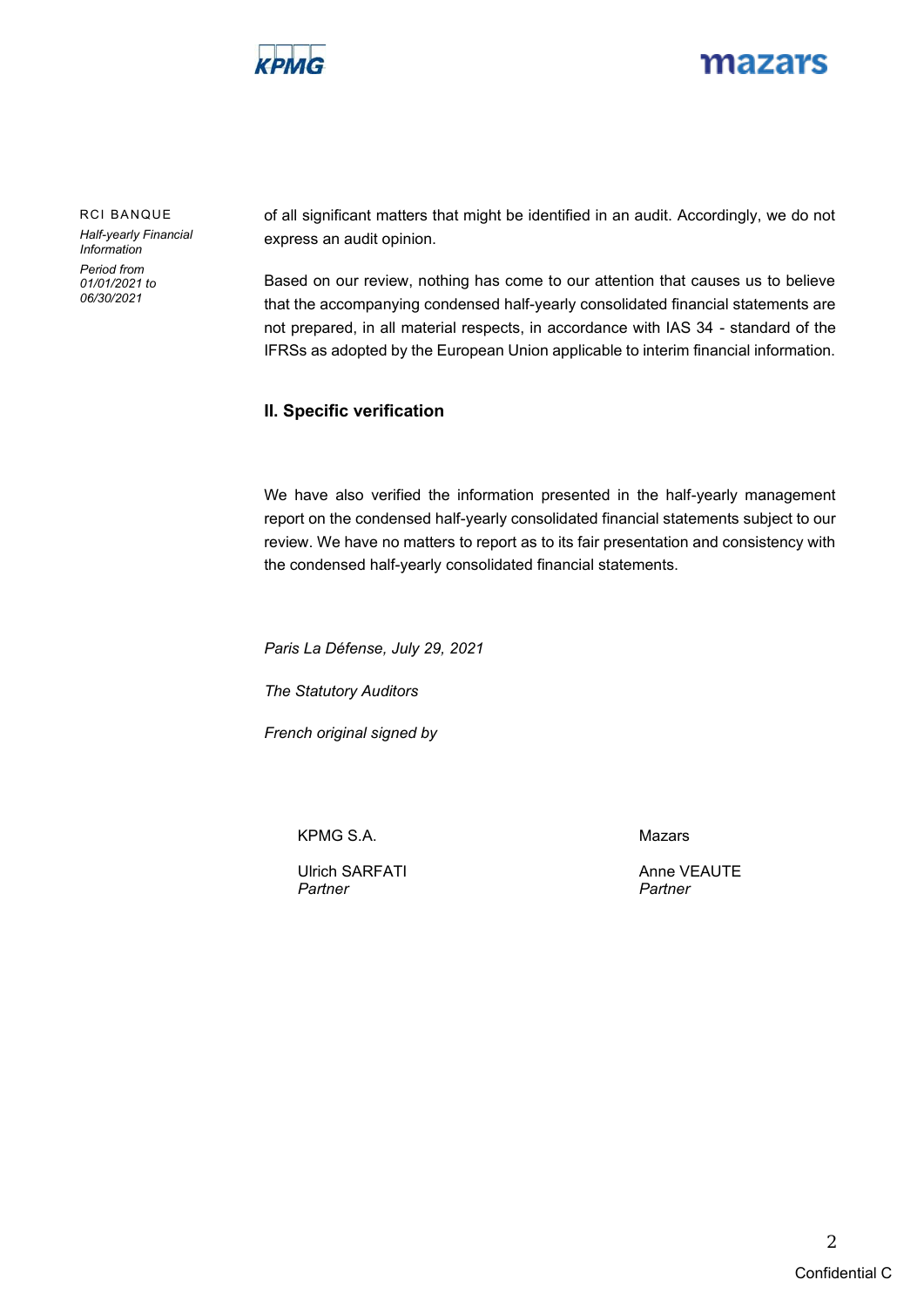

# **RCI BANQUE**

## **INTERIM CONSOLIDATED FINANCIAL STATEMENTS**

**30 June 2021**

Confidential C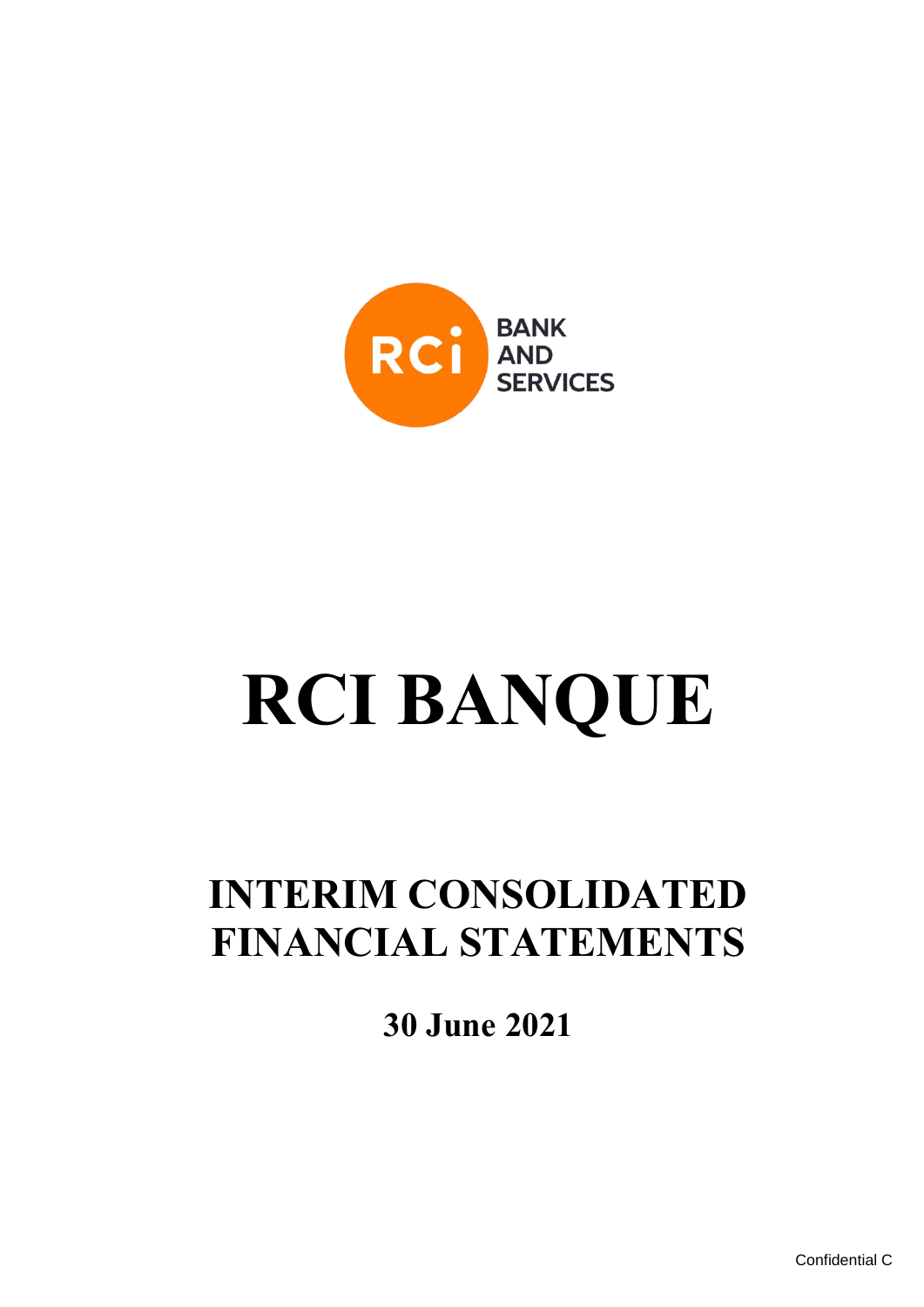## **SUMMARY**

| 1.               |  |
|------------------|--|
| 2.               |  |
| 3.               |  |
| $\overline{4}$ . |  |
| 5.               |  |
| 6.               |  |
|                  |  |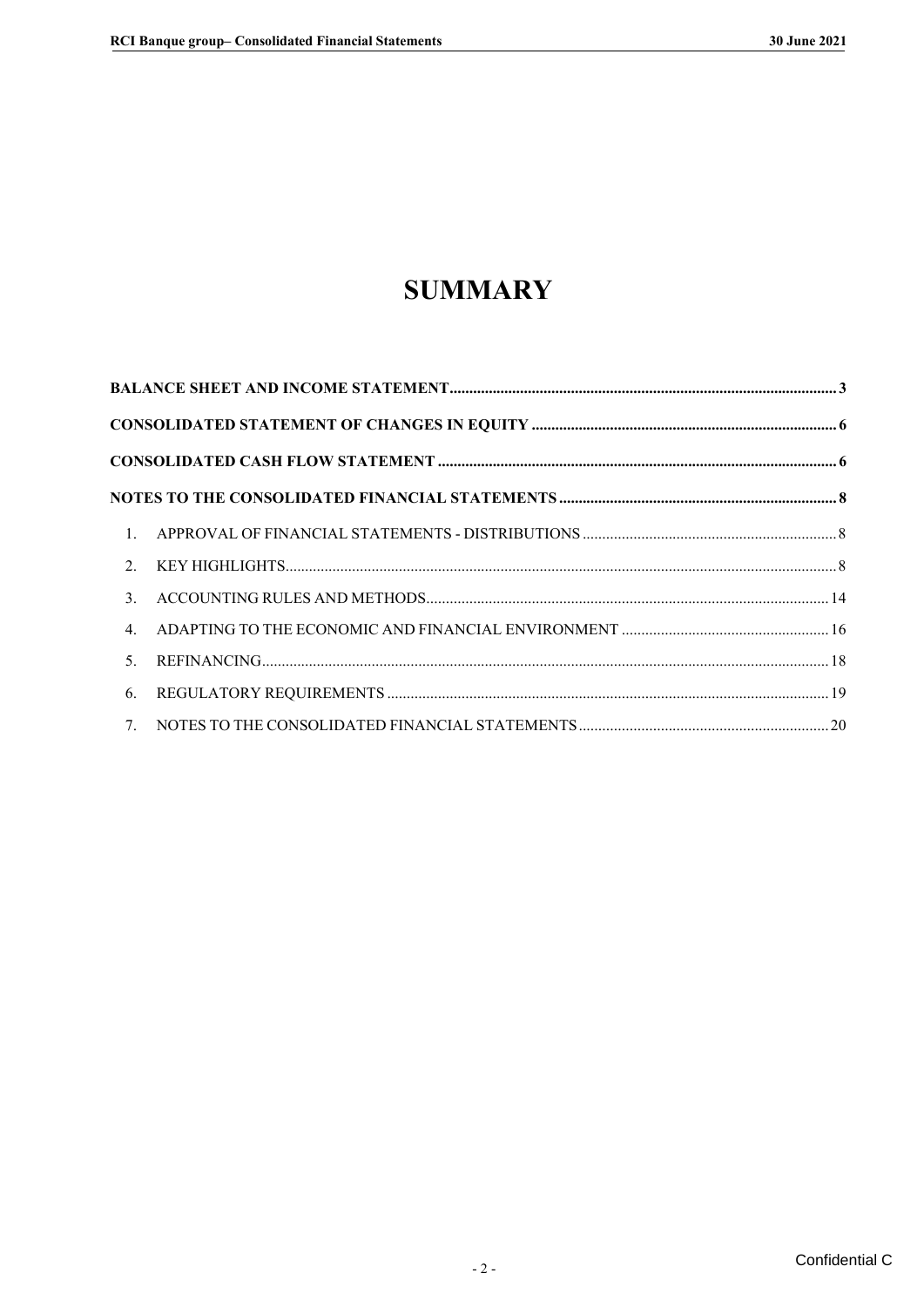| <b>ASSETS</b> - In millions of euros                              | <b>Notes</b>   | 06/2021 | 12/2020  |
|-------------------------------------------------------------------|----------------|---------|----------|
| Cash and balances at central banks                                | $\overline{2}$ | 5988    | 7 2 9 9  |
| Derivatives                                                       | 3              | 162     | 230      |
| Financial assets at fair value through other comprehensive income | 4              | 438     | 649      |
| Financial assets at fair value through profit or loss             |                | 141     | 219      |
| Amounts receivable at amortised cost from credit institutions     |                | 1 3 5 5 | 1 2 3 2  |
| Loans and advances at amortised cost to customers                 |                | 45 4 53 | 46 222   |
| Current tax assets                                                | 8              | 75      | 26       |
| Deferred tax assets                                               | 8              | 177     | 188      |
| Tax receivables other than on current income tax                  | 8              | 145     | 139      |
| Adjustment accounts $\&$ miscellaneous assets                     | 8              | 1 2 0 6 | 973      |
| Investments in associates and joint ventures                      |                | 141     | 129      |
| Operating lease transactions                                      | 6 et 7         | 1 3 9 6 | 1418     |
| Tangible and intangible non-current assets                        |                | 75      | 83       |
| Goodwill                                                          |                | 81      | 79       |
| <b>TOTAL ASSETS</b>                                               |                | 56833   | 58 8 8 6 |

## **CONSOLIDATED BALANCE SHEET**

| <b>LIABILITIES AND EQUITY - In millions of euros</b> | <b>Notes</b> | 06/2021 | 12/2020 |
|------------------------------------------------------|--------------|---------|---------|
| <b>Central Banks</b>                                 | 9.1          | 1750    | 2 2 5 0 |
| Derivatives                                          | 3            | 51      | 84      |
| Amounts payable to credit institutions               | 9.2          | 2 2 5 8 | 2 3 0 2 |
| Amounts payable to customers                         | 9.3          | 22 076  | 21 540  |
| Debt securities                                      | 9.4          | 19 743  | 21991   |
| Current tax liabilities                              | 10           | 195     | 143     |
| Deferred tax liabilities                             | 10           | 623     | 587     |
| Taxes payable other than on current income tax       | 10           | 11      | 24      |
| Adjustment accounts & miscellaneous liabilities      | 10           | 1895    | 2 1 5 1 |
| Provisions                                           | 11           | 181     | 190     |
| Insurance technical provisions                       | 11           | 445     | 461     |
| Subordinated debt - Liabilities                      | 13           | 880     | 890     |
| Equity                                               |              | 6 7 2 5 | 6 2 7 3 |
| - Of which equity - owners of the parent             |              | 6 7 12  | 6 2 6 0 |
| Share capital and attributable reserves              |              | 814     | 814     |
| Consolidated reserves and other                      |              | 5874    | 5 1 5 9 |
| Unrealised or deferred gains and losses              |              | (427)   | (500)   |
| Net income for the year                              |              | 4.51    | 787     |
| - Of which equity - non-controlling interests        |              | 13      | 13      |
| <b>TOTAL LIABILITIES &amp; EQUITY</b>                |              | 56833   | 58 886  |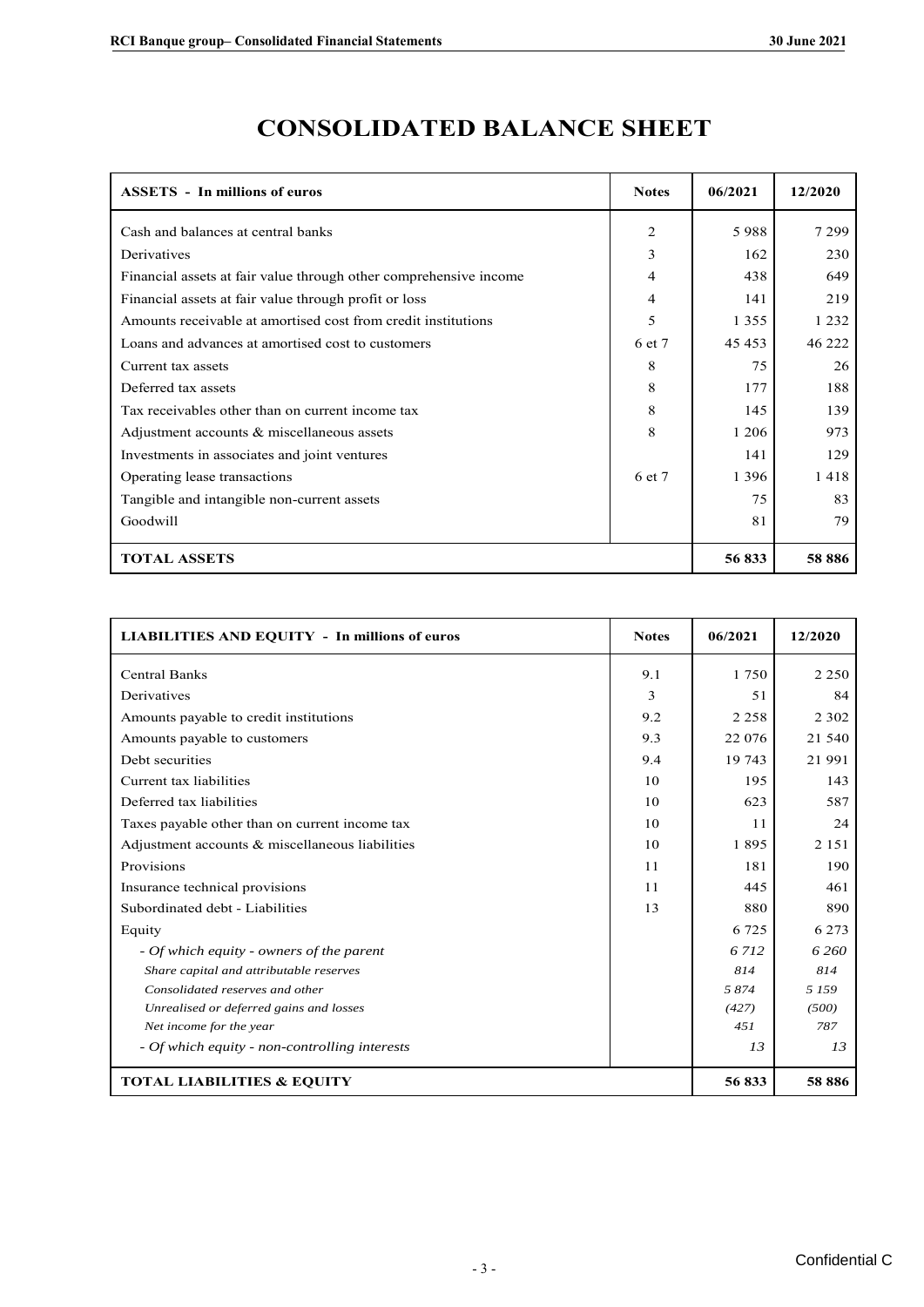| In millions of euros                                                             | <b>Notes</b> | 06/2021        | 06/2020   | 12/2020   |
|----------------------------------------------------------------------------------|--------------|----------------|-----------|-----------|
| Interest and similar income                                                      | 19           | 919            | 1018      | 1928      |
| Interest expenses and similar charges                                            | 20           | (304)          | (332)     | (643)     |
| Fees and commission income                                                       | 21           | 316            | 300       | 609       |
| Fees and commission expenses                                                     | 21           | (139)          | (109)     | (250)     |
| Net gains (losses) on financial instruments at fair value through profit or loss |              | $\overline{2}$ | (6)       | 7         |
| Income of other activities                                                       | 22           | 546            | 476       | 1039      |
| Expense of other activities                                                      | 22           | (400)          | (337)     | (735)     |
| <b>NET BANKING INCOME</b>                                                        |              | 940            | 1010      | 1955      |
| General operating expenses                                                       | 23           | (300)          | (299)     | (581)     |
| Depreciation and impairment losses on tangible and intangible assets             |              | (9)            | (9)       | (19)      |
| <b>GROSS OPERATING INCOME</b>                                                    |              | 631            | 702       | 1355      |
| Cost of risk                                                                     | 24           | (36)           | (236)     | (353)     |
| <b>OPERATING INCOME</b>                                                          |              | 595            | 466       | 1 0 0 2   |
| Share in net income (loss) of associates and joint ventures                      |              | 10             | 10        | 19        |
| Gains less losses on non-current assets                                          |              |                |           | (1)       |
| Impact of Profit & Loss for Subisidiaries in Hyperinflation Context              |              | (6)            | (3)       | (15)      |
| Goodwill impairment                                                              |              |                |           | (2)       |
| PRE-TAX INCOME                                                                   |              | 599            | 473       | 1 0 0 3   |
| Income tax                                                                       | 25           | (138)          | (78)      | (206)     |
| <b>NET INCOME</b>                                                                |              | 461            | 395       | 797       |
| Of which, non-controlling interests                                              |              | 10             | 5         | 10        |
| Of which owners of the parent                                                    |              | 451            | 390       | 787       |
| Number of shares                                                                 |              | 1 000 000      | 1 000 000 | 1 000 000 |
| Net Income per share (1) in euros                                                |              | 451,48         | 390,33    | 787,32    |
|                                                                                  |              |                |           |           |

## **CONSOLIDATED INCOME STATEMENT CONSOLIDATED INCOME STATEMENT**

*(1) Net income - Owners of the parent compared to the number of shares*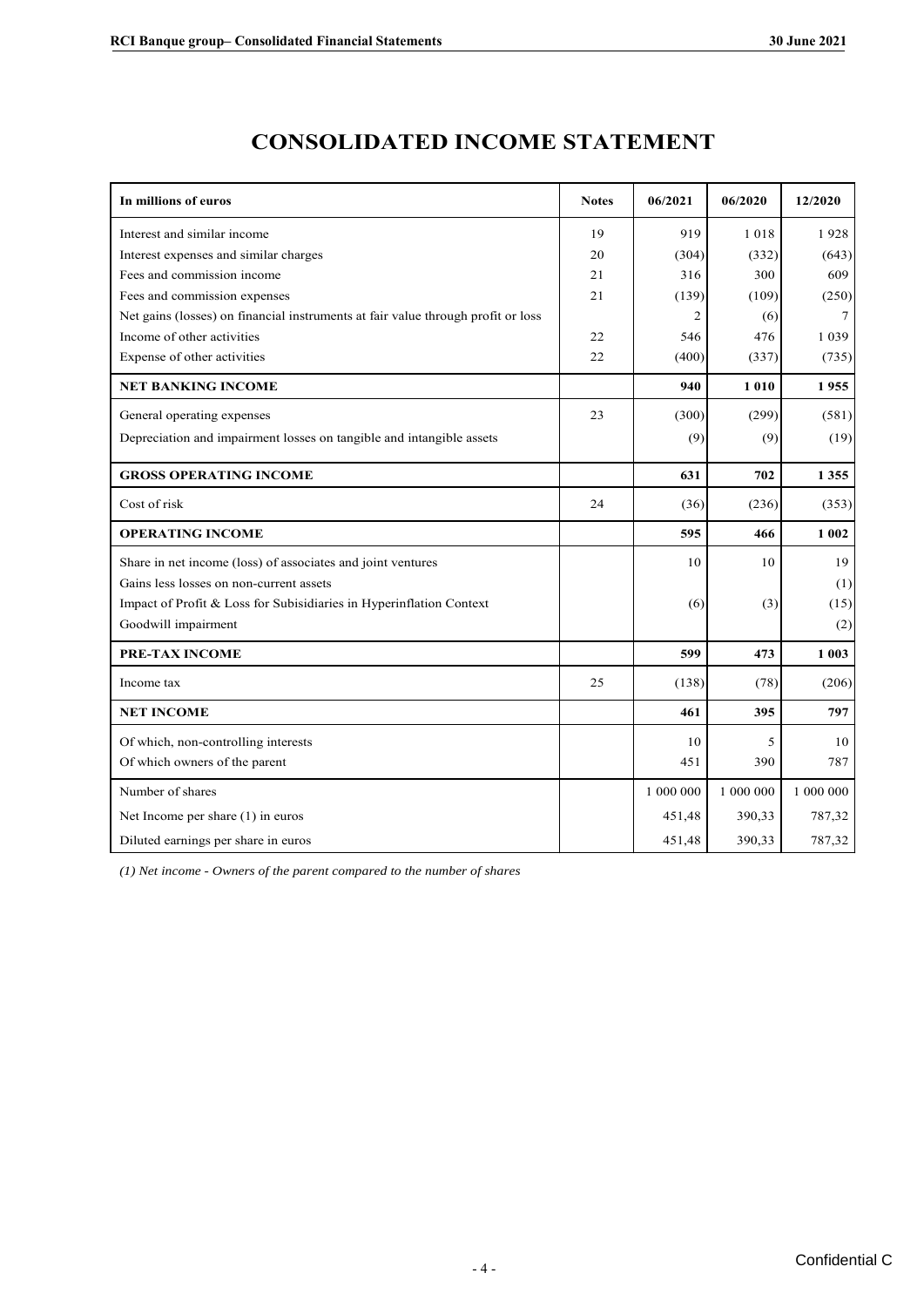## **CONSOLIDATED STATEMENT OF COMPREHENSIVE INCOME**

| In millions of euros                                                        | 06/2021 | 06/2020 | 12/2020 |
|-----------------------------------------------------------------------------|---------|---------|---------|
| <b>NET INCOME</b>                                                           | 461     | 395     | 797     |
| Actuarial differences on post-employment benefits                           |         | (3)     | (4)     |
| Total of items that will not be reclassified subsequently to profit or loss | 5       | (3)     | (4)     |
| Unrealised P&L on cash flow hedge instruments                               | 22      | (10)    |         |
| Unrealised P&L on financial assets                                          | (1)     |         |         |
| Exchange differences                                                        | 52      | (147)   | (159)   |
| Total of items that will be reclassified subsequently to profit or loss     | 73      | (157)   | (159)   |
| Other comprehensive income                                                  | 78      | (160)   | (163)   |
| <b>TOTAL COMPREHENSIVE INCOME</b>                                           | 539     | 235     | 634     |
| Of which Comprehensive income attributable to non-controlling interests     | 15      | (3)     | 8       |
| Of which Comprehensive income attributable to owners of the parent          | 524     | 238     | 626     |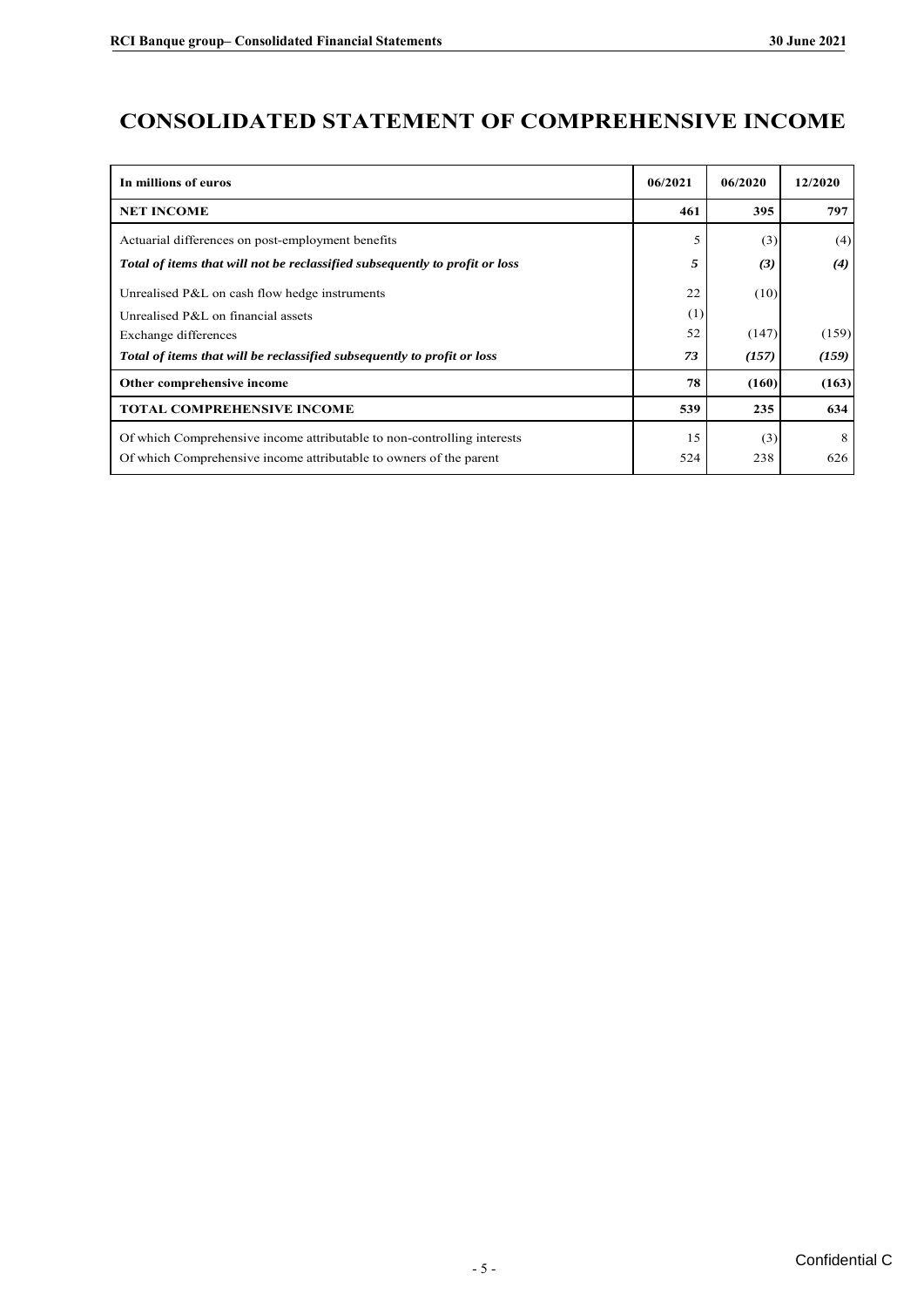## <span id="page-8-0"></span>**CONSOLIDATED STATEMENT OF CHANGES IN EQUITY**

| In millions of euros                                                                                                 | Share<br>capital | Attribut.<br>reserves | Consolid.<br>reserves | Translation<br>adjust. | Unrealized<br>P&L | or deferred Net income                     | <b>Equity</b>                              | Equity                             | <b>Total</b><br>Consolidat |
|----------------------------------------------------------------------------------------------------------------------|------------------|-----------------------|-----------------------|------------------------|-------------------|--------------------------------------------|--------------------------------------------|------------------------------------|----------------------------|
|                                                                                                                      | (1)              | (2)                   |                       | (3)                    | (4)               | (Shareholders<br>of the parent<br>company) | (Shareholders<br>of the parent<br>company) | (Non-<br>controlling<br>interests) | ed equity                  |
| <b>Equity at 31 December 2019</b>                                                                                    | 100              | 714                   | 4 2 7 1               | (299)                  | (40)              | 903                                        | 5649                                       | 53                                 | 5702                       |
| Appropriation of net income of previous year                                                                         |                  |                       | 903                   |                        |                   | (903)                                      |                                            |                                    |                            |
| <b>Equity at 1 January 2020</b>                                                                                      | 100              | 714                   | 5 1 7 4               | (299)                  | (40)              |                                            | 5649                                       | 53                                 | 5702                       |
| Change in value of financial instruments recognized<br>in equity<br>Actuarial differences on defined-benefit pension |                  |                       |                       |                        | (8)               |                                            | (8)                                        | (2)                                | (10)                       |
| plans                                                                                                                |                  |                       |                       |                        | (3)               |                                            | (3)                                        |                                    | (3)                        |
| Exchange differences                                                                                                 |                  |                       |                       | (141)                  |                   |                                            | (141)                                      | (6)                                | (147)                      |
| Net income for the year (before appropriation)                                                                       |                  |                       |                       |                        |                   | 390                                        | 390                                        | 5                                  | 395                        |
| Total comprehensive income for the period                                                                            |                  |                       |                       | (141)                  | (11)              | 390                                        | 238                                        | (3)                                | 235                        |
| Effect of acquisitions, disposals and others                                                                         |                  |                       | (5)                   |                        |                   |                                            | (5)                                        | (1)                                | (6)                        |
| Dividend for the period                                                                                              |                  |                       |                       |                        |                   |                                            |                                            | (11)                               | (11)                       |
| Repurchase commitment of non-controlling interests                                                                   |                  |                       |                       |                        |                   |                                            |                                            | 9                                  | 9                          |
| Equity at 30 June 2020                                                                                               | 100              | 714                   | 5 1 6 9               | (440)                  | (51)              | 390                                        | 5882                                       | 47                                 | 5929                       |
| Change in value of financial instruments recognized<br>in equity                                                     |                  |                       |                       |                        | 6                 |                                            | 6                                          | 4                                  | 10                         |
| Actuarial differences on defined-benefit pension<br>plans                                                            |                  |                       |                       |                        | (1)               |                                            | (1)                                        |                                    | (1)                        |
| Exchange differences                                                                                                 |                  |                       |                       | (14)                   |                   |                                            | (14)                                       | $\overline{2}$                     | (12)                       |
| Net income for the year (before appropriation)                                                                       |                  |                       |                       |                        |                   | 397                                        | 397                                        | 5                                  | 402                        |
| Total comprehensive income for the period                                                                            |                  |                       |                       | (14)                   | 5                 | 397                                        | 388                                        | 11                                 | 399                        |
| Effect of acquisitions, disposals and others                                                                         |                  |                       | 1                     |                        |                   |                                            | 1                                          |                                    | -1                         |
| Repurchase commitment of non-controlling interests                                                                   |                  |                       | (11)                  |                        |                   |                                            | (11)                                       | (45)                               | (56)                       |
| <b>Equity at 31 December 2020</b>                                                                                    | 100              | 714                   | 5 1 5 9               | (454)                  | (46)              | 787                                        | 6 2 6 0                                    | 13                                 | 6 2 7 3                    |
| Appropriation of net income of previous year                                                                         |                  |                       | 787                   |                        |                   | (787)                                      |                                            |                                    |                            |
| <b>Equity at 1 January 2021</b>                                                                                      | 100              | 714                   | 5946                  | (454)                  | (46)              |                                            | 6 2 6 0                                    | 13                                 | 6 2 7 3                    |
| Change in value of financial instruments recognized<br>in equity                                                     |                  |                       |                       |                        | 15                |                                            | 15                                         | 6                                  | 21                         |
| Actuarial differences on post-employment benefits                                                                    |                  |                       |                       |                        | 5                 |                                            | 5                                          |                                    | 5                          |
| Exchange differences                                                                                                 |                  |                       |                       | 53                     |                   |                                            | 53                                         | (1)                                | 52                         |
| Net income for the year (before appropriation)                                                                       |                  |                       |                       |                        |                   | 451                                        | 451                                        | 10                                 | 461                        |
| Total comprehensive income for the period                                                                            |                  |                       |                       | 53                     | 20                | 451                                        | 524                                        | 15                                 | 539                        |
| Effect of acquisitions, disposals and other                                                                          |                  |                       | (3)                   |                        |                   |                                            | (3)                                        |                                    | (3)                        |
| Dividend for the period (5)                                                                                          |                  |                       | (69)                  |                        |                   |                                            | (69)                                       | (6)                                | (75)                       |
| Repurchase commitment of non-controlling interests                                                                   |                  |                       |                       |                        |                   |                                            |                                            | (9)                                | (9)                        |
| Equity at 30 June 2021                                                                                               | 100              | 714                   | 5874                  | (401)                  | (26)              | 451                                        | 6712                                       | 13                                 | 6725                       |

(1) The share capital of RCI Banque S.A. (100 million euros) consists of 1,000,000 fully paid up shares with par value of 100 euros each, of which 999,999 shares are owned by Renault s.a.s.

(2) Attributable reserves include the share premium account of the parent company.<br>
(3) The change in translation adjustments at 30 June 2021 relates primarily to Arge The change in translation adjustments at 30 June 2021 relates primarily to Argentina, Brazil, Colombia, South Korea, Morocco, the United Kingdom, switzerland and Turkey. At 31 December 2020, it related primarily to Argentina, Brazil, Colombia, South Korea, India, Morocco, Poland, Russia, Turkey, the United Kingdom and Czech Republic.

(4) Includes the fair value of derivatives used as cash flow hedges and fair value on debt instrument for -€5 and IAS 19 actuarial gains and losses for - €21m at end June 2021.

<span id="page-8-1"></span>(5) Distribution to the shareholder Renault of a dividend on the 2020 result for €69 million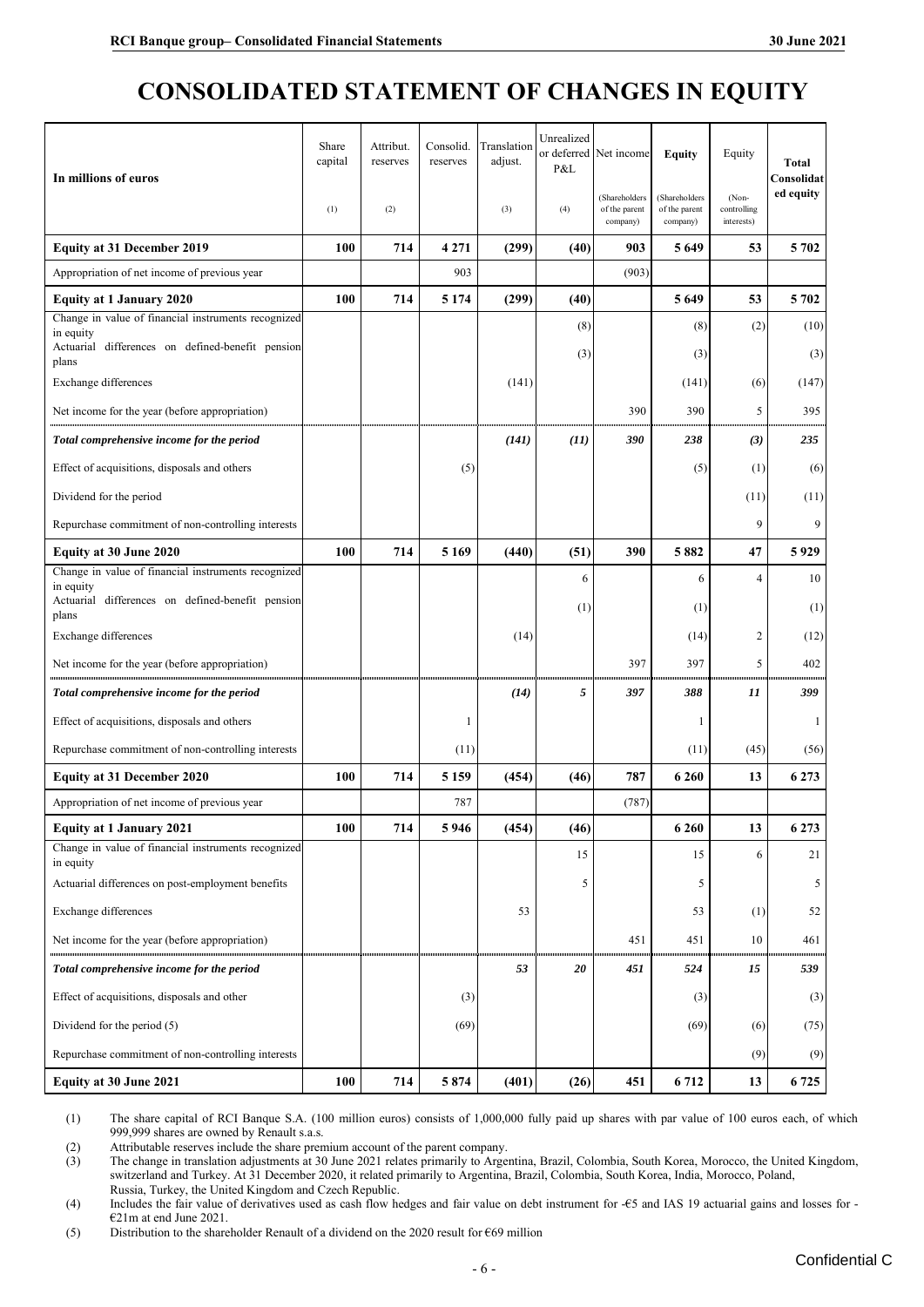## **CONSOLIDATED CASH FLOW STATEMENT**

| In millions of euros                                                                                                                                | 06/2021    | 06/2020 | 12/2020            |
|-----------------------------------------------------------------------------------------------------------------------------------------------------|------------|---------|--------------------|
| Net income attributable to owners of the parent company                                                                                             | 451        | 390     | 787                |
| Depreciation and amortization of tangible and intangible non-current assets                                                                         | 9          | 9       | 18                 |
| Net allowance for impairment and provisions                                                                                                         | (49)       | 165     | 238                |
| Share in net (income) loss of associates and joint ventures                                                                                         | (10)       | (10)    | (19)               |
| Deferred tax (income) / expense                                                                                                                     | 35         | (14)    | (35)               |
| Net loss / gain from investing activities                                                                                                           | 5          |         | 4                  |
| Net income attributable to non-controlling interests                                                                                                | 10         | 5       | 10                 |
| Other (gains/losses on derivatives at fair value through profit and loss)                                                                           | 9          | (2)     | (9)                |
| <b>Cash flow</b>                                                                                                                                    | 460        | 544     | 994                |
| Other movements (accrued receivables and payables)                                                                                                  | (503)      | 175     | 231                |
| Total non-monetary items included in net income and other adjustments                                                                               | (495)      | 329     | 437                |
| Cash flows on transactions with credit institutions                                                                                                 | (749)      | (460)   | (645)              |
| - Inflows / outflows in amounts receivable from credit institutions                                                                                 | 27         | (30)    | (79)               |
| - Inflows / outflows in amounts payable to credit institutions                                                                                      | (776)      | (430)   | (566)              |
| Cash flows on transactions with customers                                                                                                           | 1456       | 3 3 0 2 | 5843               |
| - Inflows / outflows in amounts receivable from customers                                                                                           | 1089       | 2 3 4 5 | 2 7 2 1            |
| - Inflows / outflows in amounts payable to customers                                                                                                | 367        | 957     | 3 1 2 2            |
| Cash flows on other transactions affecting financial assets and liabilities                                                                         | (2 021)    | (635)   | (757)              |
| - Inflows / outflows related to AFS securities and similar                                                                                          | 285        | 71      | 547                |
| - Inflows / outflows related to debt securities                                                                                                     | (2 230)    | (822)   | (1612)             |
| - Inflows / outflows related to collections                                                                                                         | (76)       | 116     | 308                |
| Cash flows on other transactions affecting non-financial assets and liabilities                                                                     | (2)        | 29      | 44                 |
| Net change in assets and liabilities resulting from operating activities                                                                            | (1316)     | 2 2 3 6 | 4485               |
| Net cash generated by operating activities (A)                                                                                                      | (1360)     | 2955    | 5709               |
| Flows related to financial assets and investments                                                                                                   |            | 5       | 5                  |
| Flows related to tangible and intangible non-current assets                                                                                         | (1)        | (9)     | (10)               |
|                                                                                                                                                     |            |         |                    |
| Net cash from / (used by) investing activities (B)                                                                                                  | (1)        | (4)     | (5)                |
| Net cash from $/$ (to) shareholders                                                                                                                 | (75)       | (11)    | (5)                |
| - Outflows related to repayment of Equity instruments and subordinated borrowings                                                                   |            |         |                    |
| - Dividends paid                                                                                                                                    | (75)       | (11)    | (II)               |
| Net cash from $/$ (used by) financing activities $(C)$<br>Effect of changes in exchange rates and scope of consolidation on cash and equivalents (I | (75)<br>68 | (11)    | (5)                |
|                                                                                                                                                     |            | (87)    | (57)               |
| Change in cash and cash equivalents (A+B+C+D)                                                                                                       | (1368)     | 2853    | 5 6 4 2<br>2 4 6 9 |
| Cash and cash equivalents at beginning of year:                                                                                                     | 8 1 1 1    | 2469    |                    |
| - Cash and balances at central banks                                                                                                                | 7 2 8 9    | 1494    | 1494               |
| - Balances in sight accounts at credit institutions                                                                                                 | 822        | 975     | 975                |
| Cash and cash equivalents at end of year:                                                                                                           | 6 7 4 3    | 5 3 2 2 | 8 1 1 1            |
| - Cash and balances at central banks                                                                                                                | 5979       | 4 4 5 7 | 7289               |
| - Credit balances in sight accounts with credit institutions                                                                                        | 1 161      | 1 101   | 1010               |
| - Debit balances in sight accounts with credit institutions                                                                                         | (397)      | (236)   | (188)              |
| Change in net cash                                                                                                                                  | (1368)     | 2853    | 5 6 4 2            |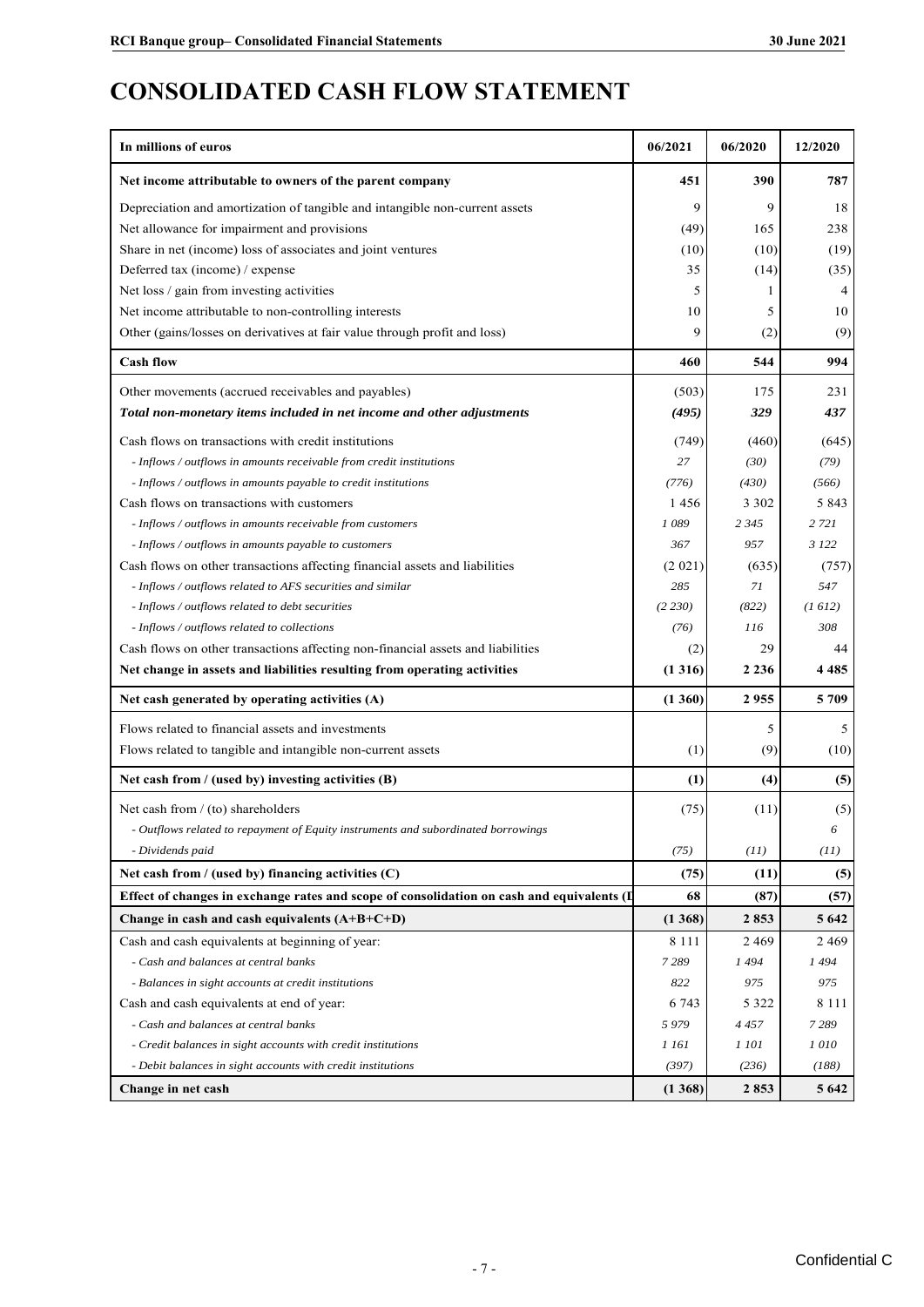## <span id="page-10-0"></span>**NOTES TO THE CONSOLIDATED FINANCIAL STATEMENTS**

RCI Banque S.A., the group's parent company, is a limited company (*Société Anonyme* under French law) with a Board of Directors and a fully paid up share capital of 100,000,000 euros. It is subject to all legislation and regulations applicable to credit institutions and is listed on the Bobigny Register of Trade and Companies under number 306 523 358.

RCI Banque S.A's registered office is located at 15, rue d'Uzès 75002 Paris.

RCI Banque S.A.'s main business is to provide financing for the Renault - Nissan Alliance brands.

The condensed consolidated interim financial statements of the RCI Banque group for the six months ended 30 June relate to the Company and its subsidiaries, and to the group's interests in associates and jointly-controlled entities.

## <span id="page-10-1"></span>**1. APPROVAL OF FINANCIAL STATEMENTS - DISTRIBUTIONS**

The summary consolidated financial statements of the RCI Banque group for the six months to 30 June 2021 were established by the Board of Directors on 23 July 2021 which authorized their publication.

The RCI Banque group's consolidated financial statements for the year 2020 were established by the Board of Directors on 12 February 2021 and approved at the General Meeting on 20 May 2021. It was decided to pay shareholders a dividend of  $669.4$  million on the 2020 result, calculated in accordance with the ECB recommendation (ECB/2020/62) on dividend distributions in the context of the Covid-19 pandemic. This dividend was paid in June 2021.

The consolidated financial statements are expressed in millions of euros unless otherwise indicated.

## <span id="page-10-2"></span>**2. KEY HIGHLIGHTS**

#### - **New issues of securitization funds**

The French subsidiary DIAC has set up a new private securitization program ("Cars Alliance Auto Leases France RV MASTER" sub-fund) to refinance the residual values of Leases with Purchase Options (LOA) originated by DIAC. This is currently used for an amount of  $E150$  million for class A securities and  $E127.8$  million for class B securities auto-subscribed for by DIAC S.A.

This amount can be increased and represents a potential new source of secure financing for the company.

#### - **Application of the new definition of default**

During the first half of 2021, pending approval by the ECB for the implementation of the new definition of default on the A-IRB scope, application of the new definition was limited to Brazil and to countries using the standardized method. For the latter, the provisioning models remained unchanged, with exposures reclassified from stage 2 by default maintaining their coverage ratio. This approach explains the decrease in the provisioning rate for outstandings in default.

On the scope for which the advanced method is used, implementation of the new definition of default is expected in the second half of the year.

The share of outstandings on customers classified in default at June 2021 stood at €791 million, *i.e.* 2.01% compared to 1.79% at the end of 2020, the increase being entirely attributable to the change in the definition of default on part of the portfolio.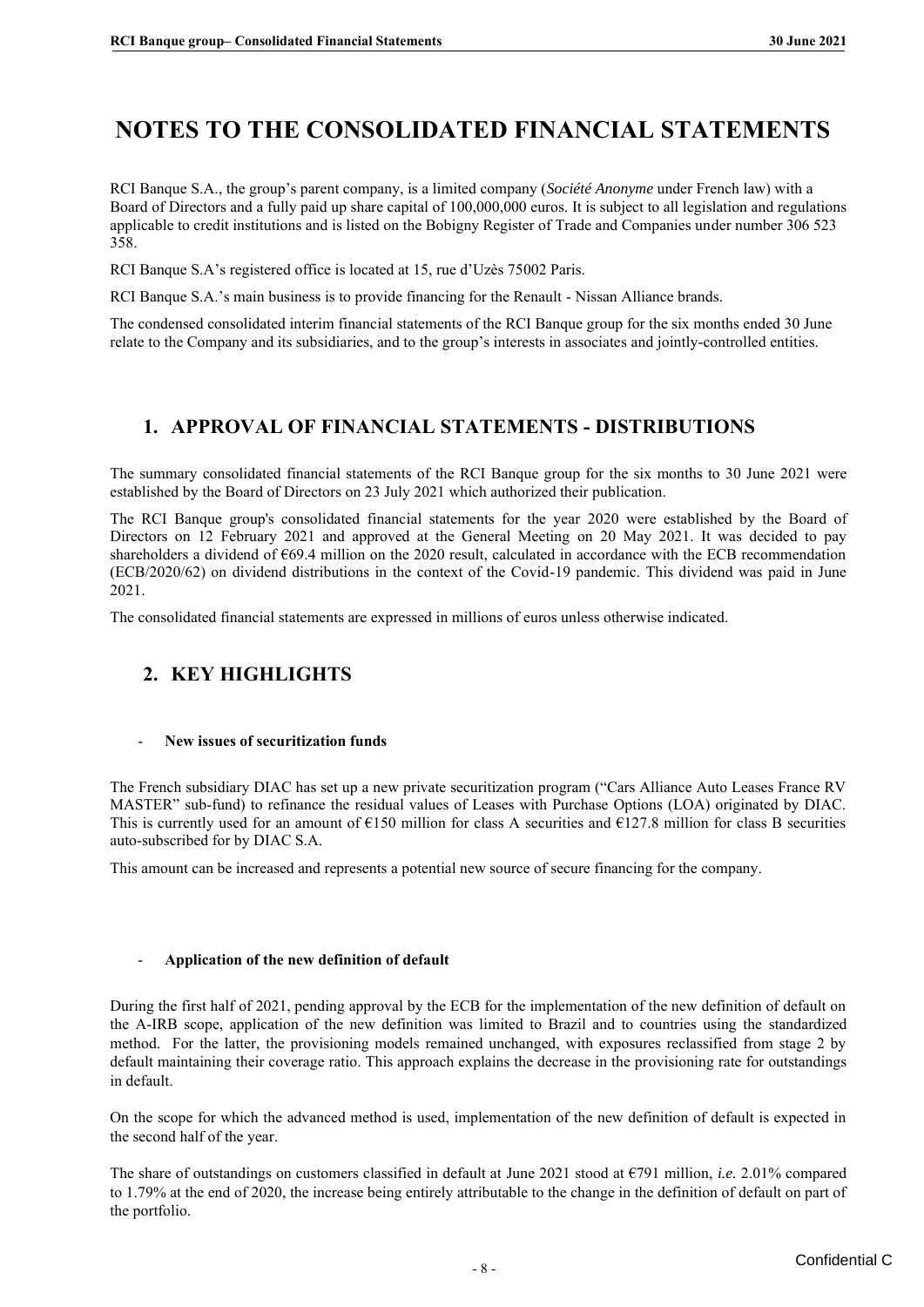#### - **Covid-19 health crisis:**

While the context remains uncertain and disrupted by the pandemic, in the first half of 2021 it differs from that experienced in 2020. Teleworking has remained widely applied within the Group, however, depending on each specific local context.

The first half of 2020 reflected the full effect of the Covid-19 crisis, and lockdown measures in almost all of the countries in which the Group is present.

In the first half of 2021, mainly in Europe, the effects of the Covid-19 crisis gradually diminished, given the economic support plans still in force, and the gradual easing of lockdown made possible by the acceleration of vaccination campaigns.

Newly defaulted outstandings on average remained at a level below or equal to those seen before the Covid-19 crisis, while risk management systems remained calculated cautiously. Debt collection performance has improved. This change is more noticeable in Europe, and less marked in other regions, particularly South America and Morocco.

The "Covid-19" moratoria have been applied within the framework of the EBA definitions and according to the situation in each country. Renewals remained very limited in 2021, leading to a significant decline in assets under active moratoria. The volume of debt restructurings also fell. Recently, certain more sensitive country contexts have led to a targeted and limited number of restructurings to be considered once again.

**NB**: RCI Banque does not fall under the government- backed loan scheme (PGE).

|                               | Clientèle |            |         | Réseaux    | Total   |            |  |
|-------------------------------|-----------|------------|---------|------------|---------|------------|--|
| Zone Géographique             | Encours   | Provisions | Encours | Provisions | Encours | Provisions |  |
| Europe                        | 35,0      | 13,7       | 2,6     | 0,0        | 37,6    | 13,7       |  |
| dont Allemagne                |           |            |         |            |         |            |  |
| dont Espagne                  | 0,5       | 0,0        |         |            | 0,5     | 0,0        |  |
| dont France                   |           |            |         |            |         |            |  |
| dont Italie                   | 19,2      | 12,7       | 0,1     | 0,0        | 19,2    | 12,7       |  |
| dont Royaume-Uni              | 1,2       | 0,1        |         |            | 1,2     | 0,1        |  |
| dont autres pays*             | 14,1      | 0,9        | 2,6     | 0,0        | 16,6    | 0,9        |  |
| Eurasie                       | 0,7       | 0,0        |         |            | 0,7     | 0,0        |  |
| Afrique - Moyen Orient - Inde |           |            |         |            |         |            |  |
| Asie - Pacifique              | 0,0       | 0,0        |         |            | 0,0     | 0.0        |  |
| Amériques                     |           |            |         |            |         |            |  |
| dont Argentine                |           |            |         |            |         |            |  |
| dont Bresil                   |           |            |         |            | -       |            |  |
| dont Colombie                 |           |            |         |            |         |            |  |
| <b>Total</b>                  | 35,7      | 13,7       | 2,6     | 0,0        | 38,3    | 13,7       |  |

#### **Information on outstandings subject to actives moratoriums 2021.06**

\* For the network, outstandings in other countries concerned Ireland in particular  $(62.5 \text{ million})$ . For customers, outstandings in other countries concerned Portugal in particular ( $€13.8$  million).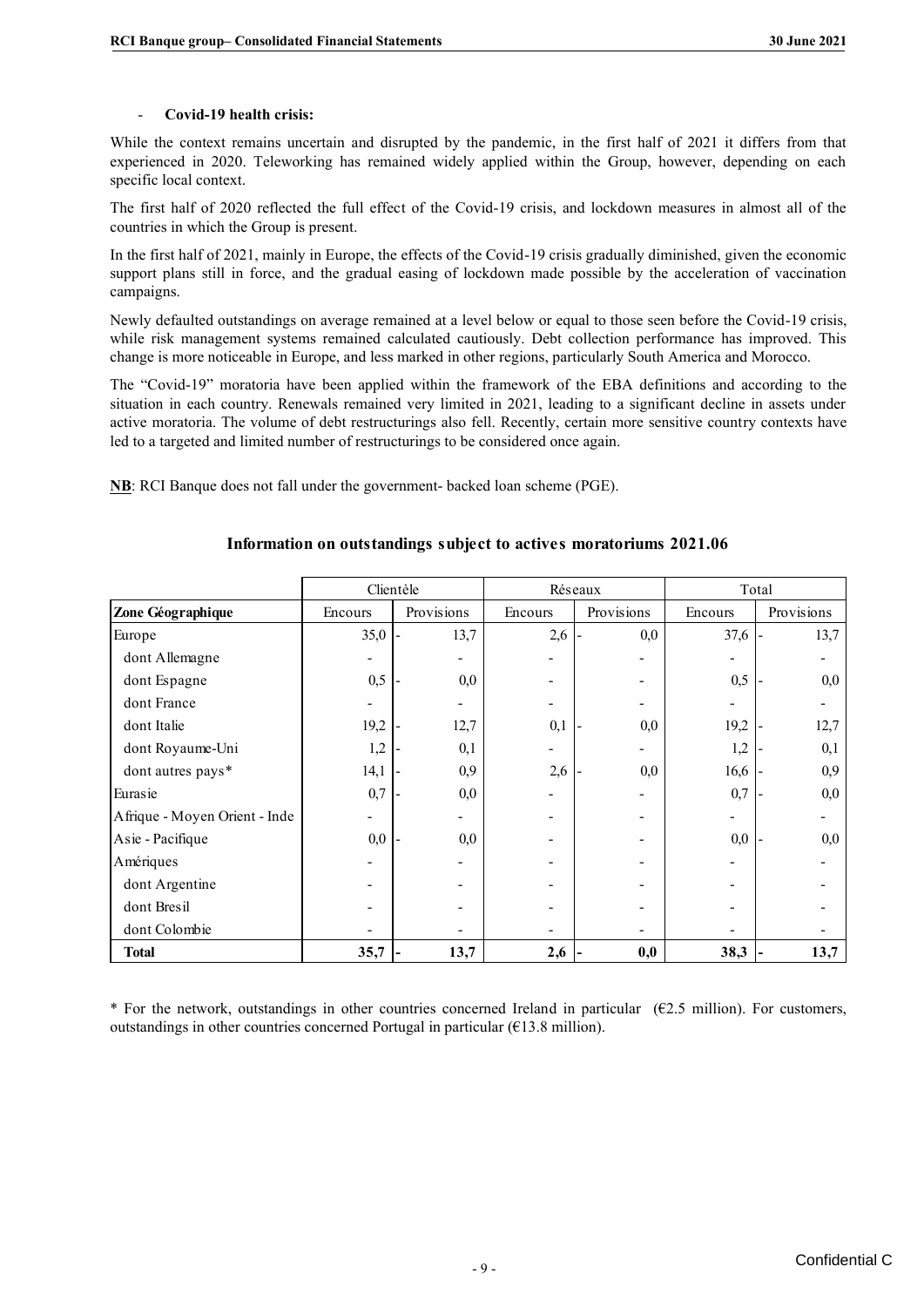|                          | Customers    |  |                          |              | Dealer financing | Total        |            |      |
|--------------------------|--------------|--|--------------------------|--------------|------------------|--------------|------------|------|
| <b>Geographical Zone</b> | Outstandings |  | Provisions               | Outstandings | Provisions       | Outstandings | Provisions |      |
| Europe                   | 220,0        |  | 20,9                     | 22,8         | 0,1              | 242,8        |            | 21,0 |
| of which Germany         |              |  | $\overline{\phantom{0}}$ | 1,8          | 0,0              | 1,8          |            | 0,0  |
| of which Spain           | 5,1          |  | 2,0                      |              |                  | 5,1          |            | 2,0  |
| of which France          | 16,3         |  | 1,4                      | -            |                  | 16,3         |            | 1,4  |
| of which Italy           | 150,9        |  | 13,2                     | 0,2          | 0,0              | 151,1        |            | 13,2 |
| of which United Kingom   | 8,4          |  | 0,2                      |              |                  | 8,4          |            | 0,2  |
| of which other countries | 39,3         |  | 4,2                      | 20,9         | 0,1              | 60,2         |            | 4,3  |
| Eurasia                  | 0,3          |  | $\overline{\phantom{0}}$ |              |                  | 0,3          |            |      |
| Africa-Middle East-India | 24,9         |  | 9,1                      | 1,8          | 0,0              | 26,7         |            | 9,1  |
| Asia-Pacific             | 2,0          |  | 0,0                      |              |                  | 2,0          |            | 0,0  |
| Americas                 | 16,5         |  | 9,6                      |              |                  | 16,5         |            | 9,6  |
| of which Argentina       | 4,9          |  | 4,3                      |              |                  | 4,9          |            | 4,3  |
| of which Brazil          |              |  | -                        |              |                  |              |            |      |
| of which Colombia        | 11,6         |  | 5,4                      |              |                  | 11,6         |            | 5,4  |
| <b>Total</b>             | 263,8        |  | 39,6                     | 24,7         | 0,1              | 288,4        |            | 39,7 |

#### **Information on outstandings subject to actives moratoriums 2020.12**

At the end of June, in our Customer portfolio (excluding dealers), the amount of exposures subject to deferral of unexpired payment due dates amounted to  $\epsilon$ 35.7 million, compared to  $\epsilon$ 263 million in 2020. In view of the applicable ECB rules and changes in country-to-country situations, the renewed "Covid-19" moratoria amounted to a limited volume in 2021. The hedging used in Italy for active moratoria was based in particular on the analysis of the portfolio through the identification of counterparty payment behaviors using external data.

In the Dealer network financing activity, the amount of exposures that have been deferred and have not expired now amounts to only  $E2.6$  million. Almost all of the deferrals of payment maturities granted to dealers during the lockdown period were settled with RCI. It should be noted that since then, no new widespread deferral measures were taken despite the various new partial or global lockdowns in certain countries.

The apparent increase in "B3" outstandings in default is exclusively linked to the application of the new definition of default by the countries where the standardized method applies and by Brazil. At constant definition, outstandings in default decreased. This change, combined with the improvement in debt collection performance and provisioning parameters, limited the half-year cost of risk.

As the economic context remains uncertain, the cautious approach adopted at the end of 2020 was retained.

• on the criteria for reclassifying certain receivables to bucket 2 (receivables impaired since origination).

These are non-model adjustments, mainly concerning a) corporate exposures outside the dealer network on which an individual review is carried out on a regular basis, and b) clients under active or expired moratoria.

Better understanding of situations through external data and/or hindsight make it possible to now assess the behavior of outstandings with longer moratoria, leading to impairment of  $\epsilon$ 60.5 million in Italy and Morocco (of which  $\epsilon$ 52.5 million forbearance).

in the provisioning of the same receivables; these are non-model adjustments (mainly on active moratoria or in certain cases expired moratoria when signs of possible impairment are identified).

The changes between December 2020 and June 2021 remain limited in terms of cost of risk.

Furthermore, the estimate of the forward-looking provision was completed for customer segments deemed particularly affected by the crisis. In the absence of any late payments, the segments concerned were retained in their original bucket. These all relate to Retail exposures on clients operating in business sectors particularly affected by the crisis, but for which an individual analysis was not possible. The outstandings concerned amount to  $\epsilon$ 2,517 million. Once again, the adjustment made was to bring the provisioning rate to the rate recorded for the outstandings of the same segments recognized in bucket 2.

In total, the provisioning rate for bucket 2 changed from 6% to 5.6% as a result of changes in risk parameters, while the provisioning rate for bucket 3 moved from 66% to 60.3% between end of 2020 and the end of June 2021. The decrease in the coverage rate is attributable to the implementation of the New Definition of Default in the countries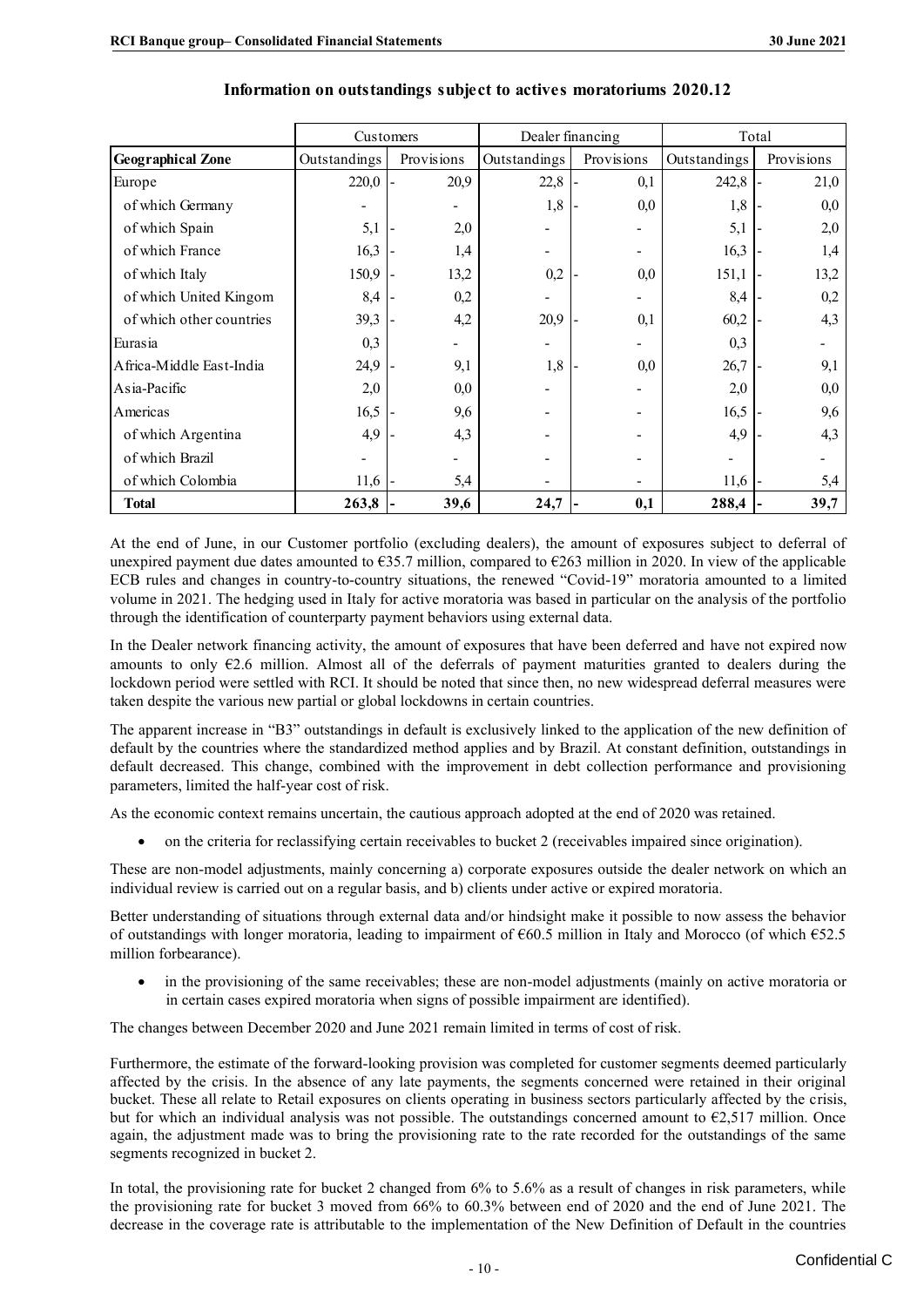using the standardized method and in Brazil. As for bucket 1, the forward-looking adjustment led to a slight increase in coverage rates, with provisions for credit risk (with no residual value) standing at 0.46% on customer exposures in this category compared to 0.40% at the end of 2020.

On the loan insurance business taken at risk by the Group's insurance subsidiaries, the impact of Covid-19 was reflected in the first half of 2021 by:

- A decrease in production directly linked to the decrease in the volumes of financing granted: -28% compared to the first half of 2019 (reference half-year pre-Covid), *i.e.* -€24 million in premiums written.
- In the case of death cover, an increase in claims provisions of  $E2.0$  million related to the third wave, bringing the total estimated cost of the Covid-19 epidemic to  $66.7$  million.

As of June 30, 2021, indemnities had been paid in respect of 324 Covid-19-related fatalities, amounting to  $\epsilon$ 2.6 million. By way of comparison, indemnities had already been paid in respect of 213 death claims in 2020 for an amount of €1.8 million.

With regard to job loss guarantees, in view of the economic support measures still in force, no significant increase in actual claims was recorded during the first half of 2021. However, the additional provision of  $63.5$  million set up in 2020 was retained to anticipate the potential effects of an end to accommodative economic policies. Note that these guarantees do not cover partial unemployment.

 $\triangleright$  Cost of risk

IFRS 9 introduces the notion of forward-looking into the credit risk-related expected loss (ECL) calculation. Through this notion, new requirements in terms of monitoring and measuring credit risk are introduced with the use of forwardlooking data, in particular macroeconomic data. The principles for calculating provisions for credit risk are described in Section 4.3.3.5 of the 2020 annual report.

The cumulative cost of customer risk at the end of June 2021 amounted to 0.32% of average performing assets, compared with 1.15% at the end of June 2020. It is mainly explained by:

- The change in the coverage rate on defaulted outstandings and write-offs (0.42% in 2021 compared to 0.61% at end-June 2020).
- A reversal of 0.10% corresponding to the balance between:
	- A slight improvement in parameters recorded in early 2021. In the first half of 2021, the effects of the Covid-19 crisis on customer solvency remained high due to the economic support plans in force. As the debt collection arrangements are calculated conservatively, debt collection performance has improved. The improvement recorded in Europe was less marked in other regions, particularly South America and Morocco.
	- Appraisals carried out on the sub-portfolios analyzed individually, mainly customers under active or expired moratoriums and corporate exposures outside the dealer network. In this context, the use of external data and the end of long moratoria made it possible to detail these reclassifications in the countries most concerned, with impairment of  $660.5$  million in Italy and Morocco (of which  $652.5$ million forbearance).

For the dealer network, the cost of risk consists of a reversal of provisions for impairment of  $\epsilon$ 22 million compared to December 2020.

The forward-looking adjustment included in these figures includes a macroeconomic component and a collective component.

For customers, the forward-looking adjustment was an increase of  $\epsilon$ 0.2 million:

- A decrease of  $63.7$  million for the update of the macroeconomic component in which the weighting of the adverse scenario was reduced in the United Kingdom and, conversely, slightly increased in France to take into account the low point reached in the statistical provisions.
- An increase of  $63.5$  million for the collective provision for economic players in sectors most affected by the Covid-19 crisis.

For the dealer network, the forward-looking adjustment was an increase of  $68.9$  million.

Loss given default used to calibrate provisions, which had been negatively impacted by the health crisis in 2020,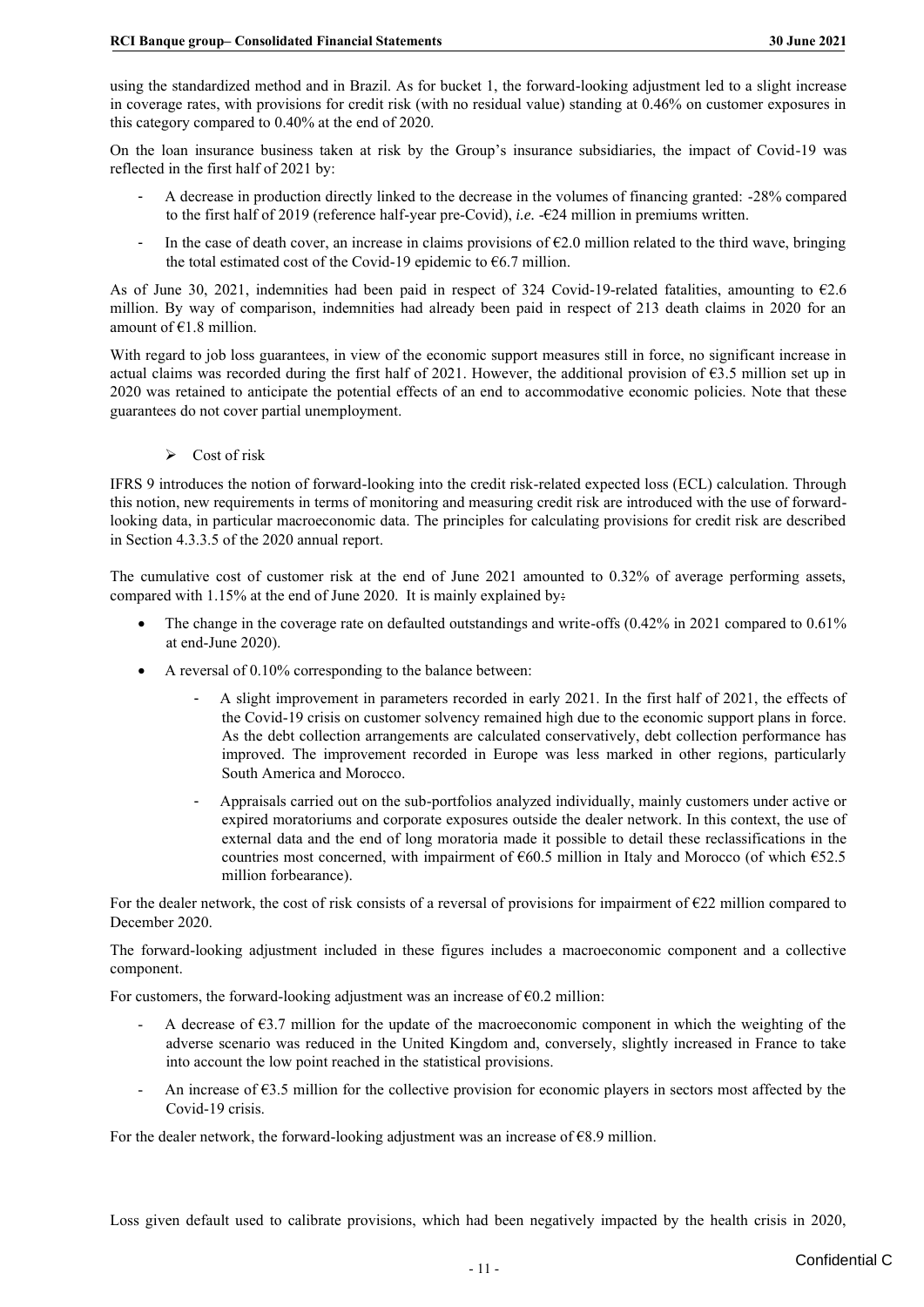showed signs of improvement in the first half of 2021, with a gradual return to normal in the debt collection process. The shortage of new vehicles, linked to the semiconductor crisis, also contributed positively to the resale performance for vehicles seized. The improvement in PD and LGD led to a decrease in the provisioning rate of receivables impaired since origination (B2), which changed from 6% to 5.6%, while the coverage rate of healthy receivables (B1) remained stable at 0.7%. The proportion of defaulted receivables rose slightly to 1.8% of outstandings compared to 1.6% at the end of 2020, but their provisioning rate decreased from 66% to 60%.

The breakdown of customer loans and provisions associated with each IFRS 9 category is detailed in notes 7 and 24.

#### **Significant assumptions for IFRS 9 expected loss calculations:**

These are close to those used for the 2020 financial year, to which is added the forecast adverse effect on the amount of provisions for the application of the new definition of default for the scope treated under the advanced method. This application is planned for the second half of 2021.

#### - **Forward-looking**

In the absence of reliable long-term projections to incorporate the impacts of Covid-19 into the forwardlooking assumptions used to calculate Expected Credit Losses, RCI Banque maintained the preponderance of the "stability" scenario while slightly increasing the weighting of the "adverse" scenario and reducing that of the "baseline" scenario (the most optimistic) compared to the level used at December 31, 2020. This direction, taken in 2020, was confirmed in the first half of 2021. More specifically, the weight of the adverse scenario at Group level has increased from a weighting of 24% at December 31, 2020 to 26% at June 30, 2021.

Forward-looking: update of the macroeconomic scenarios on the basis of the ECB scenarios of February 2021 and maintenance of sector expertise, see the paragraph "Cost of risk".

#### - **Provisions for appraisal moratoriums**

An additional provision was applied to exposures whose maturity was deferred during lockdown periods, whether or not these exposures were downgraded to forbearance. The method consisted notably in assessing the risk on these portfolios on the basis of external data and/or with sufficient hindsight on the behavior of exposures at the end of moratoria. At the end of June 2021, the adjustment represented a provision of €32.5 million on active and expired moratoria, compared with €39 million at the end of 2020 on a like-for-like basis.

#### - **Sector approach**

The main business sectors affected by the Covid-2019 crisis (hotels, catering, passenger transport, etc.) were the subject of additional coverage by applying the coverage ratio of B2 outstandings to B1 exposures, as was done at the end of 2020. They were occasionally supplemented by a small number of sectors specific to certain countries. This adjustment represented  $648.5$  million at the end of June 2021, compared with  $645$ million at the end of 2020.

#### - **Asset rankings by bucket**

Forbearance should not lead to systematic downgrading from one bucket to another (and in particular from bucket 1 to bucket 2). Instead, counterparties should be analyzed (on an individual or collective basis) to differentiate those suffering real deterioration in their credit risk over the life of the assets from those only encountering "temporary liquidity problems".

In the groupe RCI Banque, this analysis was carried out on a case-by-case basis without the need for systematic downgrading (note 7.1).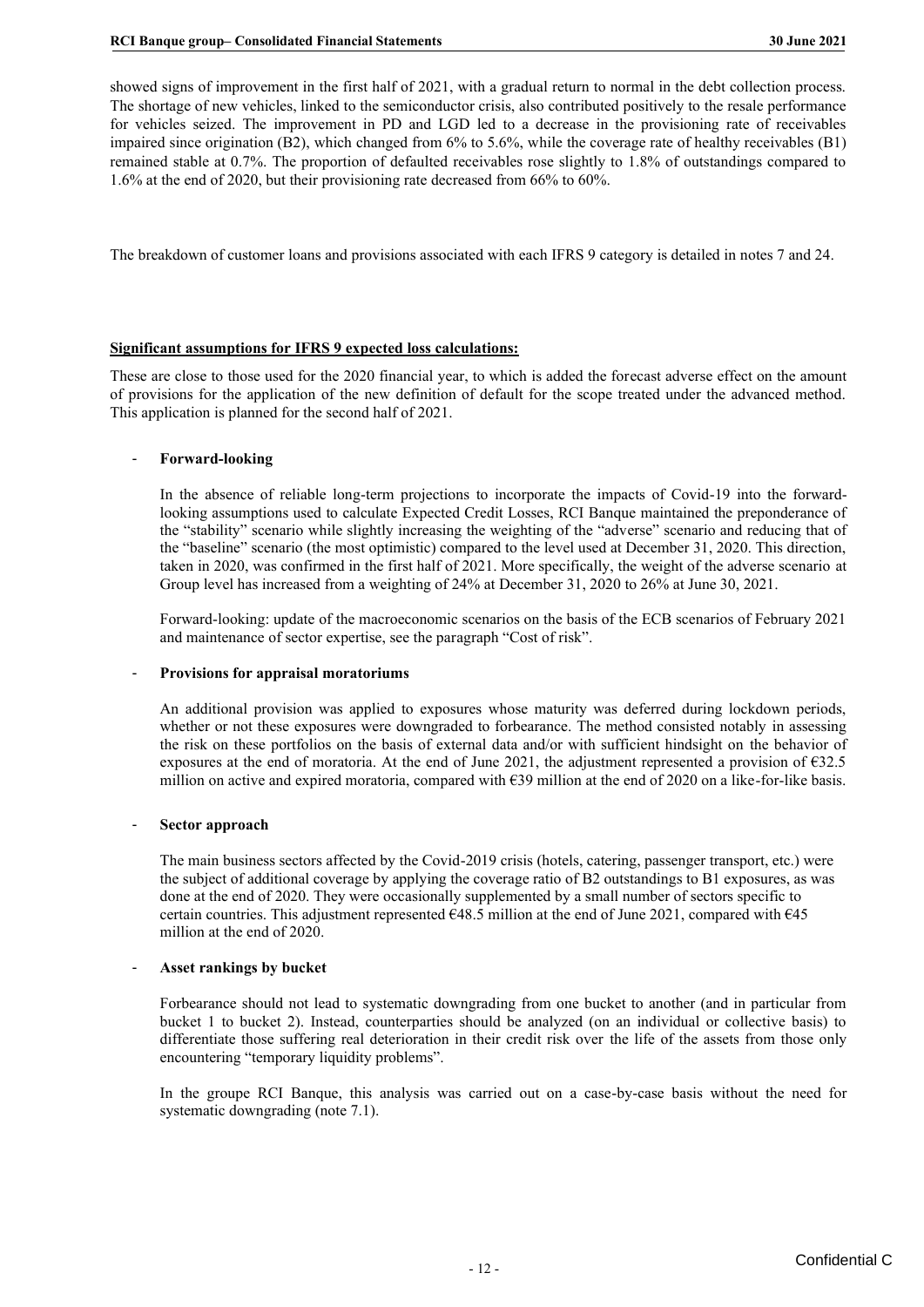#### - **New default:**

The purpose of the EBA/GL/2016/07 "Guidelines on the application of the default definition" issued by the European Banking Authority (EBA) on 01/18/2017 is to harmonize the practices of credit institutions in the identification of defaulted outstandings by providing detailed clarification on the various grounds for default (including the counting of days in arrears), the conditions for returning to non-default and the associated processes. This text applies from 01/01/2021.

In addition, the EBA/RTS/2016/06 "Final draft RTS on materiality threshold of past due credit obligations", also produced by the EBA and published on 09/28/2016, introduces a single methodology for counting days in arrears (Day Past Due counting) based on the application of absolute and relative materiality thresholds.

In its EU regulation 2018/1845 of 11/21/2018, the ECB has set, for credit institutions in the European Union considered important:

- the absolute threshold at  $\epsilon$ 100 for retail customer exposures and  $\epsilon$ 500 for other exposures
- the relative threshold (ratio between the total amount of arrears of a debtor and the total amount of the exposures to this debtor appearing on the balance sheet of the institution) at 1%.

In addition, the ECB requests the application of the two materiality thresholds no later than 12/31/2020.

RCI Banque launched its project to comply with the new definition of default in 2018. It has chosen the "One Step" approach, which consists of applying the new definition of default and adjusting its internal models at the same time, for both the Dealer network portfolio and the Customer portfolio.

For the countries using the advanced method to calculate the solvency ratio (France, Italy, Spain, Germany, United Kingdom & South Korea), the ECB's mission relating to the calibration of the New Default was finalized in December 2020. RCI Banque is awaiting authorization from the ECB to implement the new definition of default. The new definition of default does not therefore apply to the Customer and Dealer network portfolios of these countries at the end of June 2021.

As for the countries using the standardized method (non-G7 countries) and Brazil, for the calculation of the solvency ratio, the new definition of default has been applied for the Customer and Dealer network portfolios from January 1, 2021.

The impacts on the cost of risk at the end of June 2021 are:

Retail:

Receivables identified as doubtful, given the new definition of default, remain covered using unchanged provisioning methods. The application of the new default to countries using the standardized method and Brazil largely generates an increase in doubtful receivables and a decrease in the coverage rate of these same receivables.

On the scope for which the advanced method is used, implementation of the new definition of default is expected in the second half of the year.

#### Dealer network:

The transition to the new default did not have an impact on the cost of risk, even though some countries have seen dealers move into default on the 90 consecutive days in arrears criterion. These are Poland, Argentina, the Czech Republic, Belgium and Ireland. However, the majority of these movements to default will be resolved quickly, which means no adjustments to provisions are justified.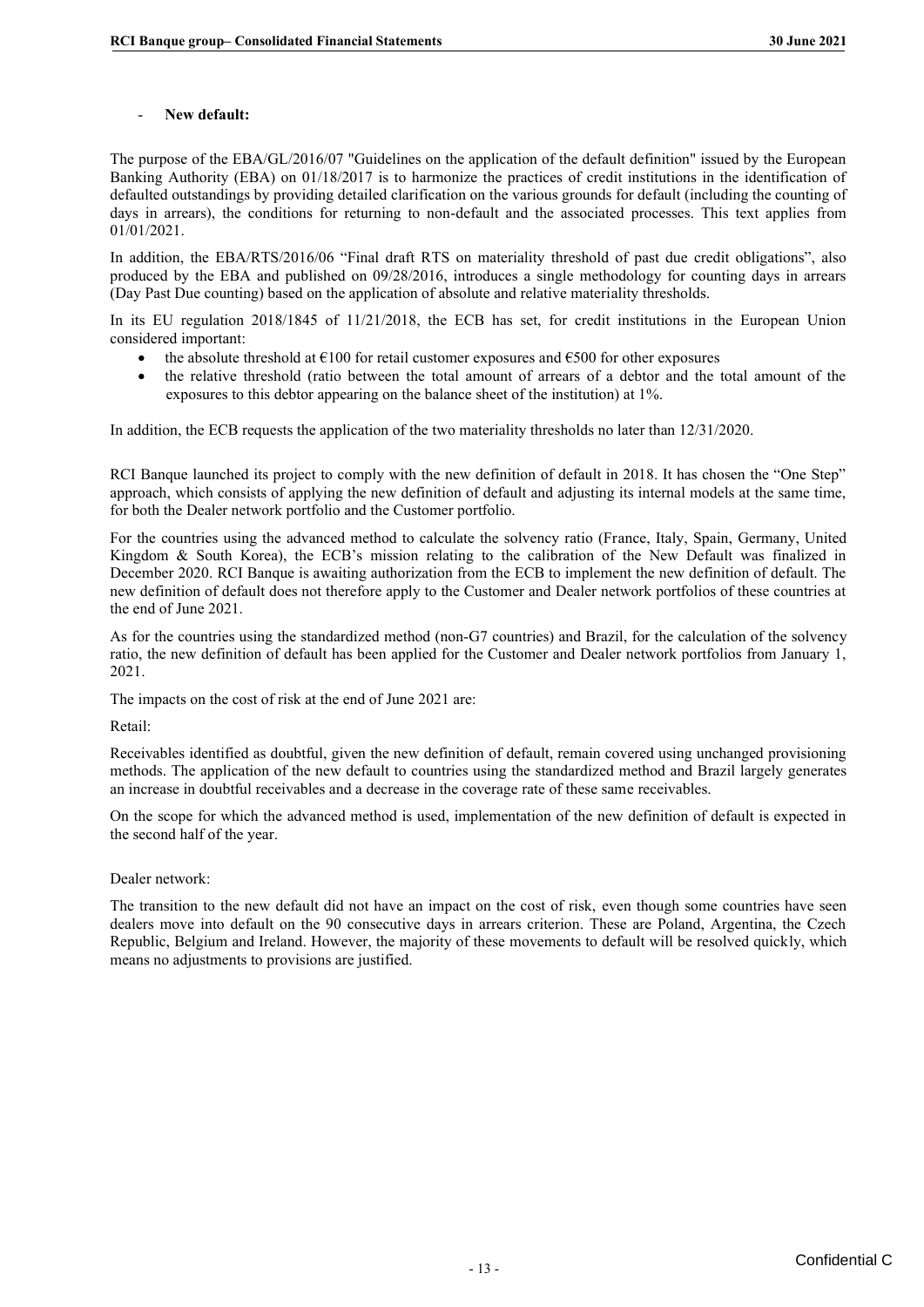## <span id="page-16-0"></span>**3. ACCOUNTING RULES AND METHODS**

The interim financial statements for the six months to 30 June 2021 were prepared in accordance with the principles set out in IAS 34 "Interim Financial Reporting". They do not include all the information required when preparing annual consolidated financial statements and must therefore be read in conjunction with the financial statements for the year ended 31 December 2020.

The RCI Banque group's financial statements for the year ended 31 December 2020 were prepared in accordance with the IFRS (International Financial Reporting Standards) guidelines published by the IASB (International Accounting Standards Board) as at 31 December 2020 and as adopted in the European Union by the statement closing date. With the exception of the changes indicated hereafter, the accounting rules and methods used are identical to those applied in the consolidated financial statements for the year ended 31 December 2020.

#### **A – Changes in accounting policies**

The RCI Banque group applies the standards and amendments published in the Official Journal of the European Union, application of which has been mandatory since 1 January 2021.

#### ➢ **New regulations that must be applied at January 1, 2021**

| Amendments to IFRS 16, IFRS 4, IFRS<br>7, IFRS 9 and IAS 39 | Benchmark interest rate reform - Phase 2                            |
|-------------------------------------------------------------|---------------------------------------------------------------------|
| Amendments to IFRS 4                                        | Extension of the temporary exemption from the application of IFRS 9 |

The amendments to IFRS 9, IAS 39 and IFRS 7, IFRS 4 and IFRS 16 relating to financial instruments, relating to the Phase 2 interest rate reform, was applied early by the RCI Group in its consolidated financial statements at December 31, 2020.

No financial instruments negotiated with a counterparty external to the Group were renegotiated due to the interest rate reform in the first half of 2021.

The RCI Group signed up to the ISDA 2020 Fallbacks Protocol in 2020 and to the ISDA 2018 Benchmark Supplement Protocol in 2021.

The RCI Group has identified the various benchmark rates used in interest rate hedging relationships and affected by the reform: Libor Euro, Libor GBP and Libor CHF. The Group considers that it has no uncertainty as to the future of the Euribor index since compliance of this index was validated by the European Banking Authority. As of June 30, 2021, the Group qualified interest rate swaps in fair value hedging relationships in the amount of CHF300 million (variable rate indexed on Libor CHF) and GBP100 million (variable rate indexed on Libor GBP).

Risk hedging strategies have not yet been modified by the transition to the new benchmarks.

The application of the other standards and amendments from January 1, 2021 has no significant effect on the Group's financial statements at June 30, 2021.

#### ➢ Published standards and amendments that are not yet applicable

| IFRS 17              | Insurance contracts |
|----------------------|---------------------|
| Amendment to IFRS 17 | Insurance contracts |

IFRS 17 Insurance Contracts was published on May 18, 2017 by the IASB. Subject to its adoption by the European Union, it will become effective in 2023. It replaces the current IFRS 4. At this stage, the group is not planning to apply this standard early.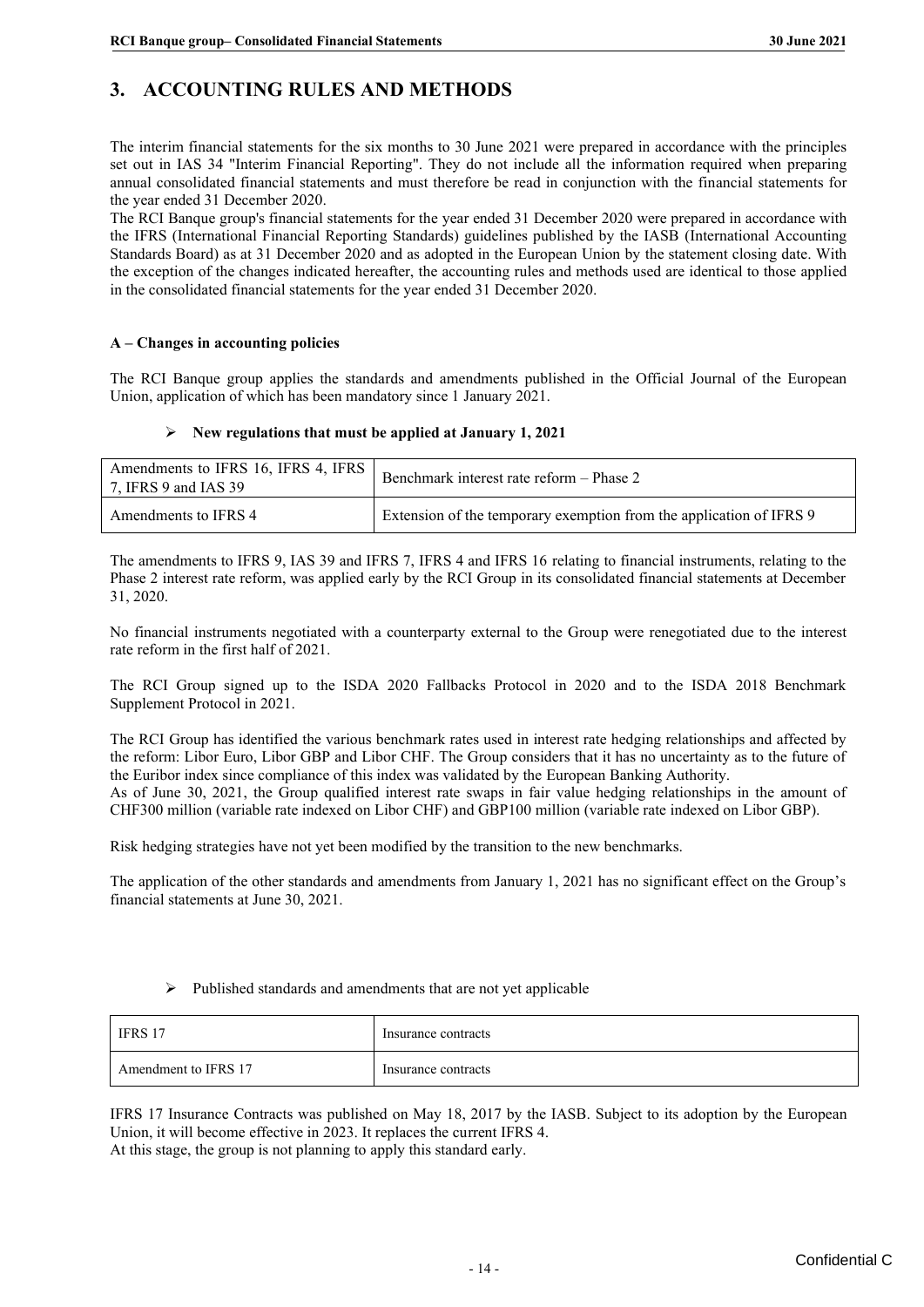#### **B. Estimates and judgments**

Given the particular reporting context and the impact of Covid-19, the changes made to the judgments and assumptions in December 2020 were maintained at June 30, 2021:

**Forward-looking data** (maintaining sectoral expertise, see paragraph "Cost of risk")

#### - **Provision estimation models**:

Estimation models have not been adapted. However, the parameters used in the models have been updated to incorporate the impact of Covid-19.

Aside from the two points above, the main areas of judgements and estimations in preparing the condensed consolidated financial statements for the period ending June 30, 2021 are identical to those set out in Note 4.3.3 to the 2020 annual financial statements.

#### **C. Changes in presentation**

At June 30, 2021, there are no changes in presentation compared with the previous year.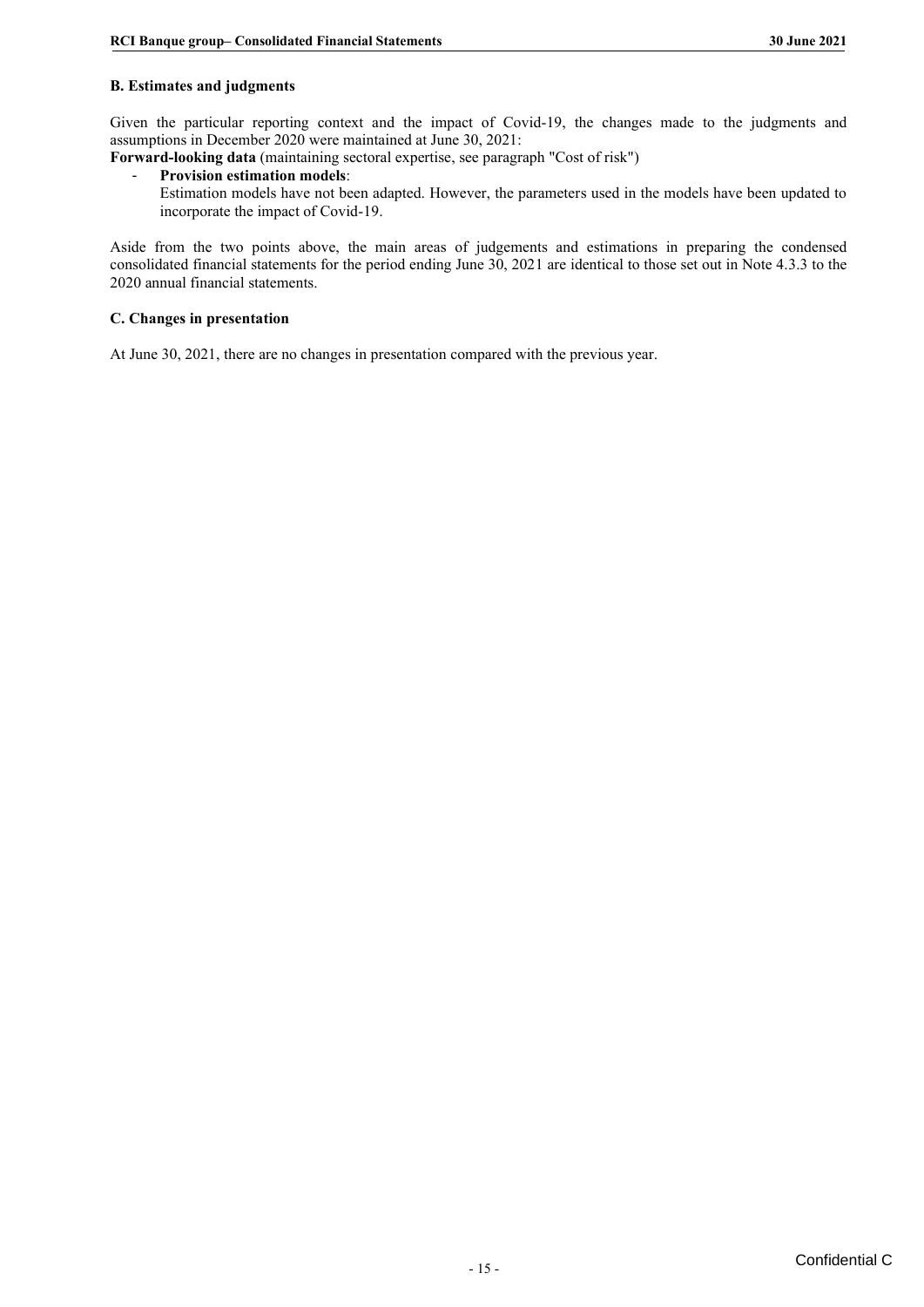## <span id="page-18-0"></span>**4. ADAPTING TO THE ECONOMIC AND FINANCIAL ENVIRONMENT**

In a mixed economic environment, RCI Banque continues to implement a prudent financial policy and reinforces its liquidity management and control system.

#### **Liquidity**

RCI Banque pays great attention to diversifying its sources of access to liquidity. Since the start of the financial crisis, the company has largely diversified its sources of funding. In addition to its traditional bond investor base in euros, new investment areas have also been successfully worked.

By extending the maximum maturities of its issues in Euros to eight years, new investors looking for longer-term assets have been reached. In addition, the Group has access to the bond markets in multiple currencies, whether to finance European assets or to support its development outside Europe.

Recourse to funding through securitization transactions in private and public format also helps to expand the investor base.

Lastly, the deposit collection activity, launched in February 2012, completes this diversification and strengthens the long-term structural liquidity ratio (NSFR).

Oversight of RCI Banque's liquidity risk takes into account EBA recommendations on the Internal Liquidity Adequacy Assessment Process (ILAAP) and is based on the following components:

- **Risk appetite**: This component is determined by the Board of Directors' Risk Committee.
- **Refinancing**: The funding plan is constructed with a view to diversifying access to liquidity by product, by currency and by maturity. Funding requirements are regularly reviewed and clarified so that the funding plan can be adjusted accordingly.
- **Liquidity reserve**: The company's aim is to have available at all times a liquidity reserve consistent with its appetite for liquidity risk. The liquidity reserve consists of confirmed lines of credit, assets eligible as collateral in European Central Bank monetary policy transactions, High Quality Liquid Assets (HQLA), and financial assets. It is reviewed every month by the Finance Committee.
- **Transfer prices**: Refinancing for the group's European entities is mainly delivered by the group Finance and Treasury Division, which centralizes liquidity management and pools costs. Internal liquidity costs are reviewed at regular intervals by the Finance Committee and are used by sales subsidiaries to construct their pricing.
- **Stress scenarios**: Every month, the Finance Committee is informed of the length of time for which the company would be able to maintain its business activity using its liquidity reserve in various stress scenarios. The stress scenarios used include assumptions about runs on deposits, loss of access to new funding, partial unavailability of certain components of the liquidity reserve, and forecasts of new gross lending. Assumptions about runs on deposits under stress are very conservative and are regularly back-tested.
- **Emergency plan**: An established emergency plan identifies the steps to be taken in the event of stress on the liquidity position.

#### **Retail credit risk**

During the  $1<sup>st</sup>$  half of 2021, the new definition of default has been implemented in countries whose portfolios are treated under Revised Standard Approach, while at the end of June 2021 RCIBS is expecting the ECB decision for the same evolution on countries under Advanced Internal Rating Based approach. Where the new definition is applied, the same provisioning method and coverage rate as before have been maintained on exposures that shifted from stage 2 to default. This led to a decrease in the global coverage rate of default.

Regarding countries using A-IRB method, the new definition of default will be implemented in the  $2<sup>nd</sup>$  semester of 2021. The incidence on provisioning is considered at the end of June 2021.

The share of default exposures within retail outstanding reaches 2,01% at the end of June 2021, or 791 M€ (including factoring activity), against 1,79% at the end of 2020. The increase comes entirely from the change in the default definition applied on part of the portfolio.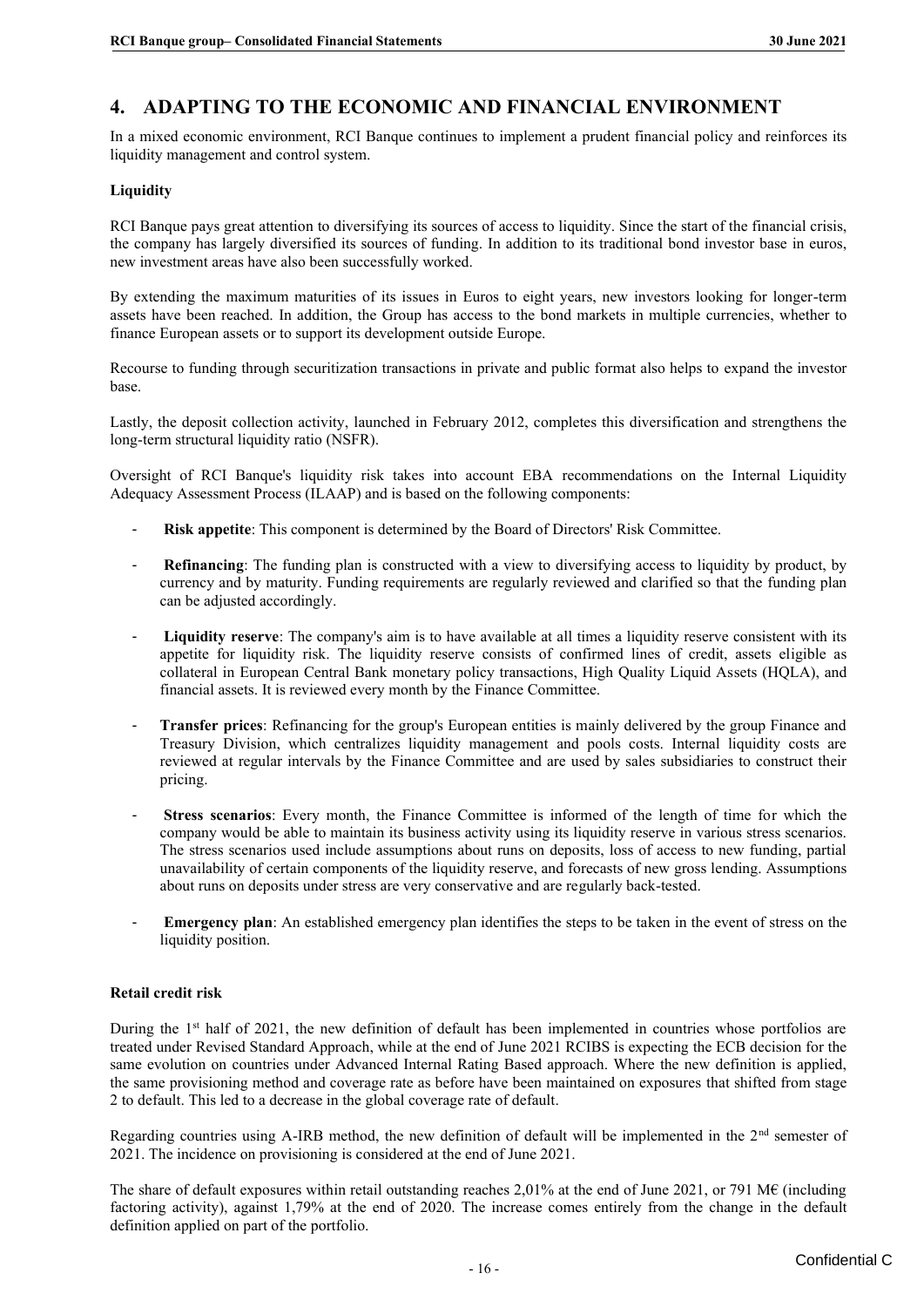Retail cost of risk at the end of June 2021 reaches 0,32% of average performing assets, against 1,15% at the end of June 2020. Past year level reflected the strong Covid-19 crisis effects throughout the first half of 2020, whilst lockdowns applied in most of the countries where RCIBS operates. During the first half of 2021, mainly in Europe, Covid-19 crisis incidence has been step by step lower and in numerous countries governmental packages were still sustaining the activity. Collection efficiency have improved along 2021 first half as entries to collection have been in average lower or below the levels observed before the crisis, and risk management organizations and resources have been maintained at cautious level. This is particularly the case in Europe, less in South America area or in Morocco.

The coverage rate of defaulted outstanding reaches 61,9% at the end of June 2021 against 67,5% at the end of 2020. This decrease comes mainly from the implementation of the new default definition for countries under Revised Standard Approach.

Half year cost of risk of 0,32% of the average performing assets is explained by the evolution of provisions to cover default exposures and write-offs levels (both represent 0,31% for the first 6 months of 2021 against 0,61% at the end of June 2020). Other topics have a global neutral effect:

- « Forward Looking » update has a low incidence (under 1,0 M€ additional provision), as the weight given to the adverse scenario has been reduced for the UK, but slightly increased for France (where statistical provisioning has reached a bottom point) and for South America (because of the pandemic)
- Other components remain all in all neutral. If PD and LGD parameters are improving in most of the countries, an additional provision was considered to cover the new default definition incidence to come on A-IRB countries.

#### **Profitability**

RCI Banque regularly reviews the costs of internal liquidity used to price customer transactions, thereby maintaining a margin on new lending in line with budget targets. Similarly, the pricing of financing granted to dealers is indexed on an internal base rate reflecting the cost of borrowed resources and liquidity cushions needed for business continuity. This method maintains a steady return for this business.

#### **Governance**

Liquidity indicators are the subject of particular scrutiny at each monthly financial committee meeting.

The country management committees also monitor risk and instant projected margin indicators more systematically, thereby supplementing the routine assessments of subsidiary profitability.

#### **Exposure to non-commercial credit risk**

Financial counterparty risk arises from the investment of cash surpluses, invested in the form of short-term bank deposits with leading banks, investments in money market funds, the purchase of bonds issued by governments, supranational issuers, government agencies, and corporate bonds with an average duration of less than one year at 30 June 2021.

All these investments are made with counterparties of superior credit quality previously authorized by the Finance Committee. RCI Banque pays close attention to diversifying its counterparties.

Furthermore, to meet regulatory requirements resulting from implementation of the 30-day liquidity coverage ratio (LCR), RCI Banque invests in liquid assets as defined in the European Commission's Delegated Act. These liquid assets mainly consist of deposits with the European Central Bank and securities issued by governments or supranational issuers held directly. The average duration of the securities portfolio was less than one year.

In addition, RCI Banque has also invested in a fund whose assets consist of debt securities issued by European agencies and sovereigns and by supranational issuers. Targeted average exposure to credit risk is six years with a limit at nine years. The fund is aiming for zero exposure to the interest rate risk with a maximum of two years. In addition, interest rate or foreign exchange hedging transactions using derivatives may expose the Company to counterparty risk. In Europe, where the Group is subject to EMIR regulations, derivatives are subject to counterparty risk mitigation techniques through bilateral collateral exchange or registration in a clearing house. Outside Europe, the Group pays close attention to the credit quality of the bank counterparties it uses for derivatives.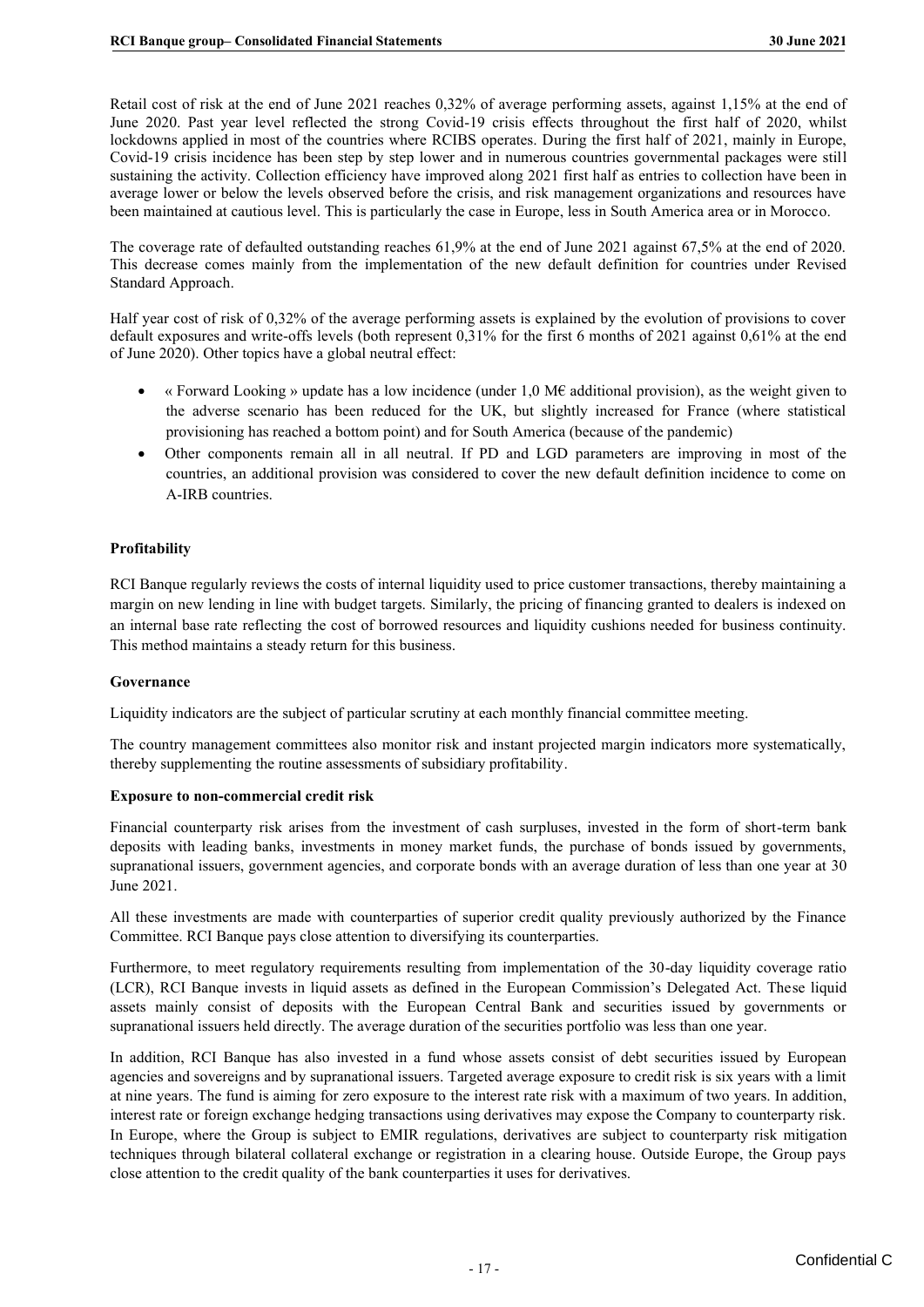#### **Macroeconomic environment**

Fiscal stimulus measures and a recovery in global demand have supported expectations of a return to growth. Nearterm economic outlook remains clouded by uncertainty about the resurgence of the COVID-19 pandemic and the rollout rhythm of vaccination campaigns.

In the short term, the increase in vaccinations and the gradual relaxation of lockdown measures reinforce the expectation of a firm rebound in economic activity in the course of 2021. The recent rise in inflation, particularly in the United States, has been a focus of attention among investors, leading to a return of volatility in government bond yields. However, the main central banks have maintained their very accommodative monetary policies and reaffirmed that long-term inflation forecasts remain at moderate levels.

The U.S. recovery has accelerated on the back of rapid vaccination campaigns and significant fiscal stimulus, allowing U.S. GDP to grow at a strong annualized rate of 6.4% in Q1 2021. The Federal Reserve confirmed its asset purchase program for \$120 billion per month and will maintain it until substantial further progress has been made toward employment and price-stability goals. It also kept the Fed Funds rate at 0-0.25%, but now forecast two 25 bps rate hikes by the end of 2023.

The European Central Bank kept its key rate unchanged at -0.50% and said it would keep it at that level until the outlook for price increases converges in a sustainable way to its new inflation target (symmetric target of 2% over the medium term). It also continued its purchases under the Pandemic Emergency Purchase Programme (PEPP) announced for a total envelope of €1,850 billion until at least the end of March 2022, and confirmed the pace of its monthly net purchases of financial assets at  $E20$  billion (under its Asset Purchase Programme – APP). Finally, the ECB continued to provide liquidity to the banking system through its targeted long-term refinancing operations (TLTROs), which will remain available until December 2021.

The Bank of England also maintained its accommodative monetary policy. Its base rate remained unchanged at 0.1%, as did its £300 billion purchase program for government and non-banking investment grade corporate bonds.

The acceleration of growth that followed the rise in consumer spending and the marked supply constraints in certain sectors led to an increase in prices. In this context, bond yields rose during the half-year. At the end of June, the yield on U.S. ten-year treasury bills was up by 56 bps to 1.47%, while the yield on ten-year German sovereign bonds increased by 36 bps to -0.21%.

The major stock market indices rose significantly in the first half of the year, during which the Euro Stoxx 50 rose by +14%. Credit spreads remained stable around levels close to the lows observed in 2019 and 2020. The IBOXX Corporate index ended the half-year at 63 bps compared to 74 bps at the end of 2020, in a context of low volatility and abundant liquidity.

## <span id="page-20-0"></span>**5. REFINANCING**

In the absence of growth in the commercial portfolio, funding needs remained modest and the Group took a number of initiatives to reduce its liquidity reserve, which had reached an all-time high at end-2020. In this context, RCI Banque did not issue on the bond market and sought to slow the growth in customer deposits, which nevertheless grew by 0,6Md€ since December to reach 21,1Md€ representing a growth of +3% compared with +15% in 2020. To diversify its funding sources, in July the Group rolled out its savings business in the Netherlands through the fintech Raisin.

To prepare for the future, we renewed and upsized our retained securitization in Italy from  $\epsilon$ 1.4 billion to  $\epsilon$ 1.8 billion. We also set up a new private securitization program to refinance the residual values of finance leases in France. This program, which is currently used for a symbolic amount, can be increased and represents a potential new source of secure financing for the company.

These resources, together with  $64.4$  billion of undrawn confirmed bank lines,  $65.5$  billion of eligible collateral for ECB monetary policy operations and €5.9 billion of high quality liquid assets (HQLA), enable RCI Banque to maintain the financing granted to its customers for more than 12 months without access to external liquidity. At 30 June 2021, RCI Banque's liquidity reserve (Europe scope) stood at €16.0bn. This controlled reduction of €0.6 billion compared with the end of 2020 also makes it possible to reduce the cost of carrying cash surpluses. The liquidity reserve nevertheless remains significantly above internal targets.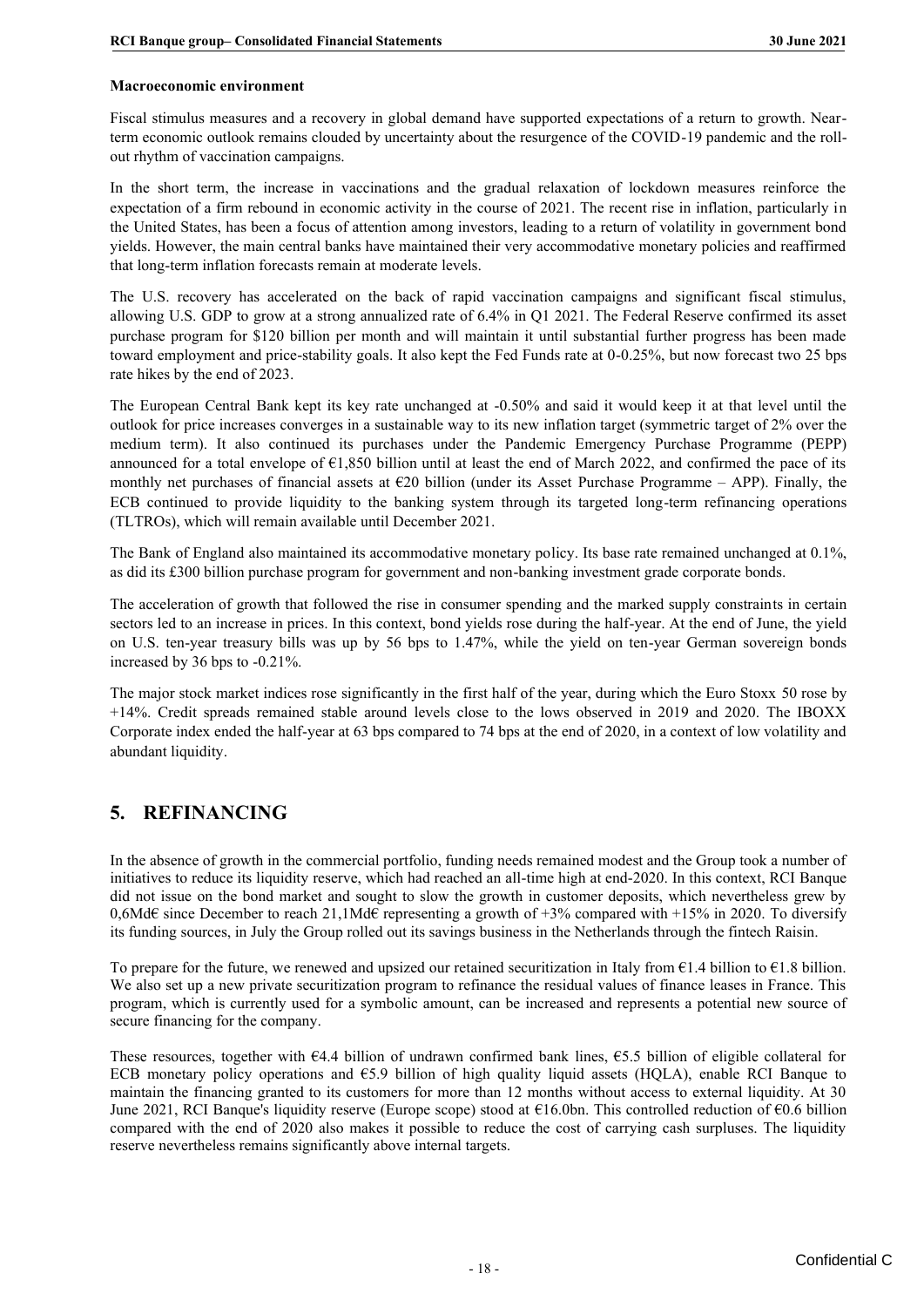## <span id="page-21-0"></span>**6. REGULATORY REQUIREMENTS**

In accordance with the prudential banking regulations transposing EU Directive 2013/36/EU on access to the activity of credit institutions and the prudential supervision of credit institutions and investment firms (CRD IV) and EU Regulation 575/2013 into French law, the RCI Banque group is subject to compliance with the solvency ratio and liquidity ratios, risk division ratio and balance sheet balancing (leverage ratio).

At 30 June 2021, the ratios calculated do not show any non-compliance with the regulatory requirements.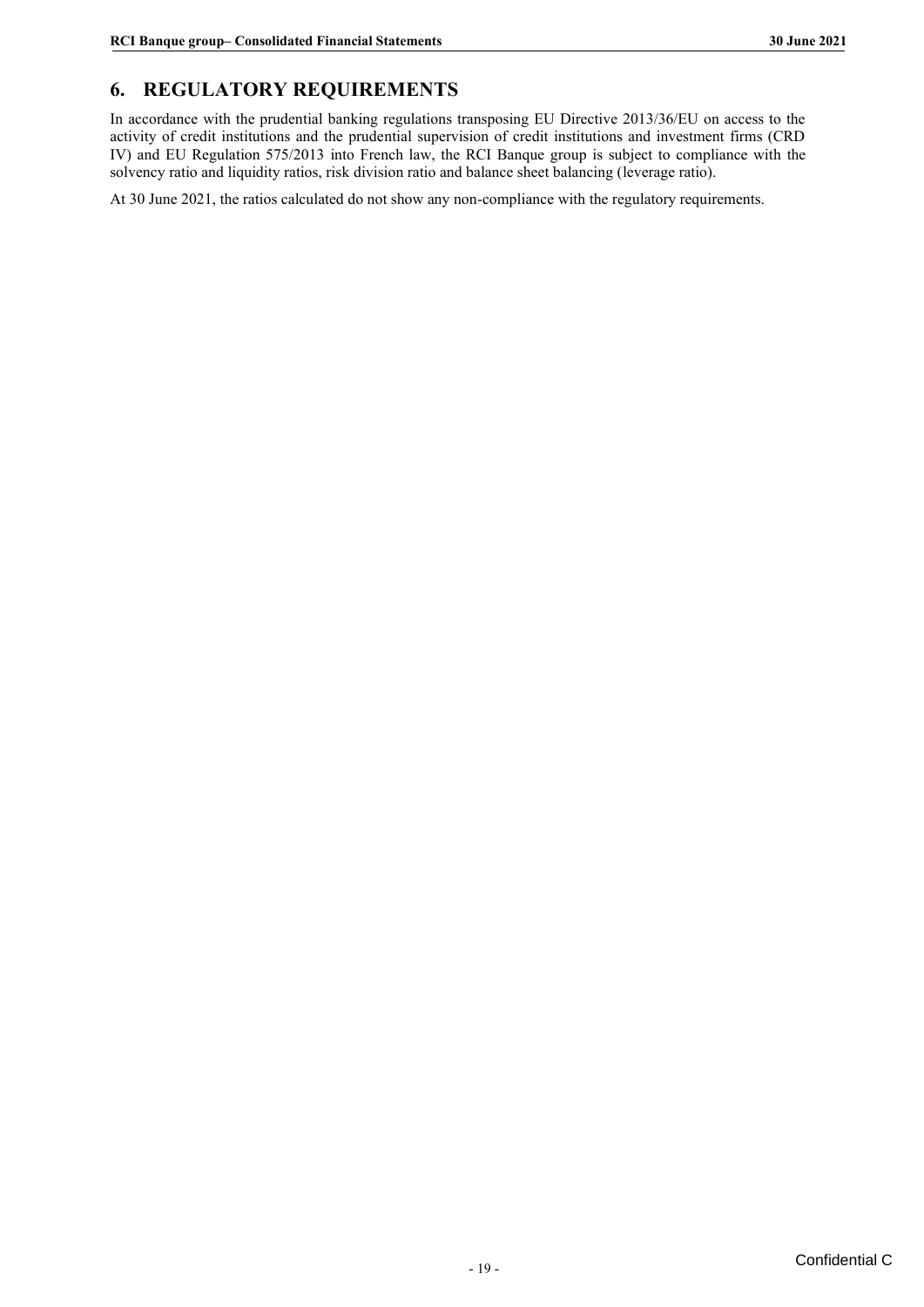## <span id="page-22-0"></span>**7. NOTES TO THE CONSOLIDATED FINANCIAL STATEMENTS**

#### **Note 1 : Segment information**

| In millions of euros<br><b>Customer</b> |        | <b>Dealer</b><br>financing | Other | <b>Total</b><br>06/2021 |
|-----------------------------------------|--------|----------------------------|-------|-------------------------|
| Average performing loan outstandings    | 36 184 | 7934                       |       | 44 118                  |
| Net banking income                      | 769    | 102                        | 69    | 940                     |
| Gross operating income                  | 522    | 78                         | 31    | 631                     |
| Operating income                        | 464    | 100                        | 31    | 595                     |
| Pre-tax income                          | 467    | 100                        | 32    | 599                     |

| In millions of euros                 | <b>Customer</b> | <b>Dealer</b><br>financing | Other | <b>Total</b><br>12/2020 |
|--------------------------------------|-----------------|----------------------------|-------|-------------------------|
| Average performing loan outstandings | 36 392          | 9 3 2 9                    |       | 45 721                  |
| Net banking income                   | 1 5 6 4         | 229                        | 162   | 1955                    |
| Gross operating income               | 1 1 1 7         | 180                        | 58    | 1 3 5 5                 |
| Operating income                     | 781             | 163                        | 58    | 1 0 0 2                 |
| Pre-tax income                       | 783             | 162                        | 58    | 1 0 0 3                 |

| In millions of euros                 | <b>Customer</b> | <b>Dealer</b><br>financing | Other | <b>Total</b><br>06/2020 |
|--------------------------------------|-----------------|----------------------------|-------|-------------------------|
| Average performing loan outstandings | 36 651          | 10 3 27                    |       | 46 978                  |
| Net banking income                   | 800             | 130                        | 80    | 1 0 1 0                 |
| Gross operating income               | 578             | 105                        | 19    | 702                     |
| Operating income                     | 363             | 86                         | 17    | 466                     |
| Pre-tax income                       | 371             | 85                         | 17    | 473                     |

Contributions by market are analyzed, for the different periods presented, for the main aggregates on the income statement and for average performing loans outstanding.

At the Net Banking Income level, given that most of the RCI Banque group's segment income comes from interest, the latter are shown net of interest expenses.

The earnings of each business segment are determined on the basis of internal analytical conventions for intercompany billing and valuation of funds allocated. The equity allocated to each business segment is the capital effectively made available to the affiliates and branches and then divided among them according to internal analytical rules.

Average performing loans outstanding is the operating indicator used to monitor outstandings. As this indicator is the arithmetic mean of outstandings, its value therefore differs from the outstandings featuring in the RCI Banque group's assets, as presented in Notes 6 and 7: Customer finance transactions and similar/Customer finance transactions by business segment.

Average Performing Assets (APA) is another indicator used to monitor outstandings. It is equal to average performing outstandings plus assets arising from operating lease operations.

For retail customers, it means the average of performing assets at end-period. For Dealers, it means the average of daily performing assets.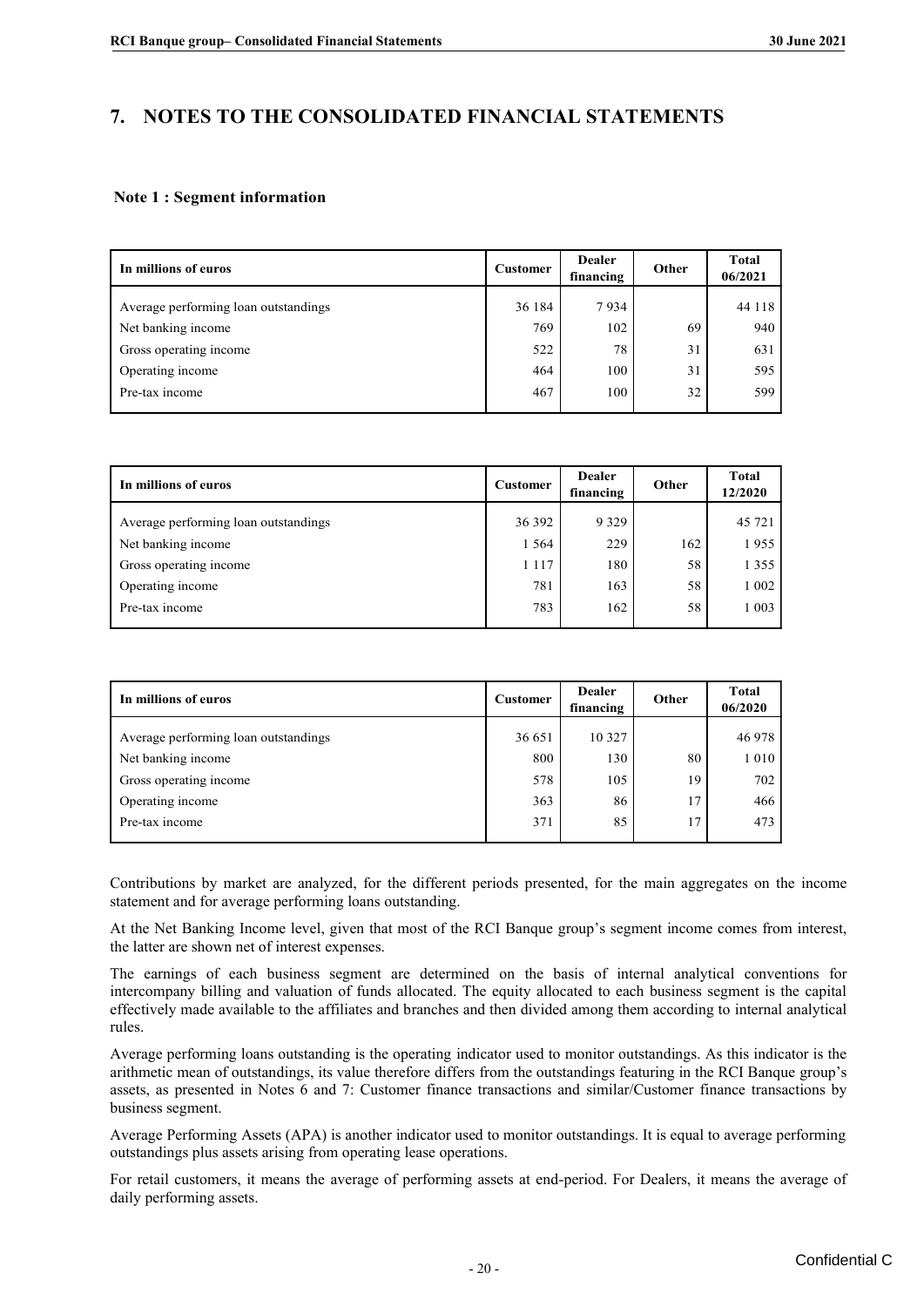#### **Note 2 : Cash and balances at central banks**

| In millions of euros                     | 06/2021 | 12/2020 |
|------------------------------------------|---------|---------|
| Cash and balances at central banks       | 5979    | 7289    |
| Cash and balances at Central Banks       | 5979    | 7 2 8 9 |
| <b>Term deposits at Central Banks</b>    | 9       | 10      |
| Accrued interest                         | 9       | 10      |
| Total cash and balances at central banks | 5988    | 7 2 9 9 |

#### **Note 3 : Derivatives**

| In millions of euros                                      |               | 06/2021            | 12/2020       |                    |  |
|-----------------------------------------------------------|---------------|--------------------|---------------|--------------------|--|
|                                                           | <b>Assets</b> | <b>Liabilities</b> | <b>Assets</b> | <b>Liabilities</b> |  |
| Fair value of financial assets and liabilities recognized | 6             | 12                 | 12            | 12                 |  |
| as derivatives held for trading purposes                  |               |                    |               |                    |  |
| Interest-rate derivatives                                 | 3             |                    | ∍             | 4                  |  |
| Currency derivatives                                      | $\mathbf{3}$  | 11                 | q             | 8                  |  |
| Fair value of financial assets and liabilities recognized | 156           | 39                 | 218           | 72                 |  |
| as derivatives used for hedging                           |               |                    |               |                    |  |
| Interest-rate and currency derivatives: Fair value hedges | 139           | 2                  | 211           |                    |  |
| Interest-rate derivatives: Cash flow hedges               | 17            | 37                 |               | 72                 |  |
| <b>Total derivatives</b>                                  | 162           | 51                 | 230           | 84                 |  |

These lines mainly include OTC derivatives contracted by the RCI Banque group as part of its currency and interestrate risk hedging policy.

Derivatives qualifying as cash flow hedging are backed by variable rate debts and, since the application of the third strand of IFRS 9 since January 2020, by groupings made up of a fixed-rate debt and payer variable swap.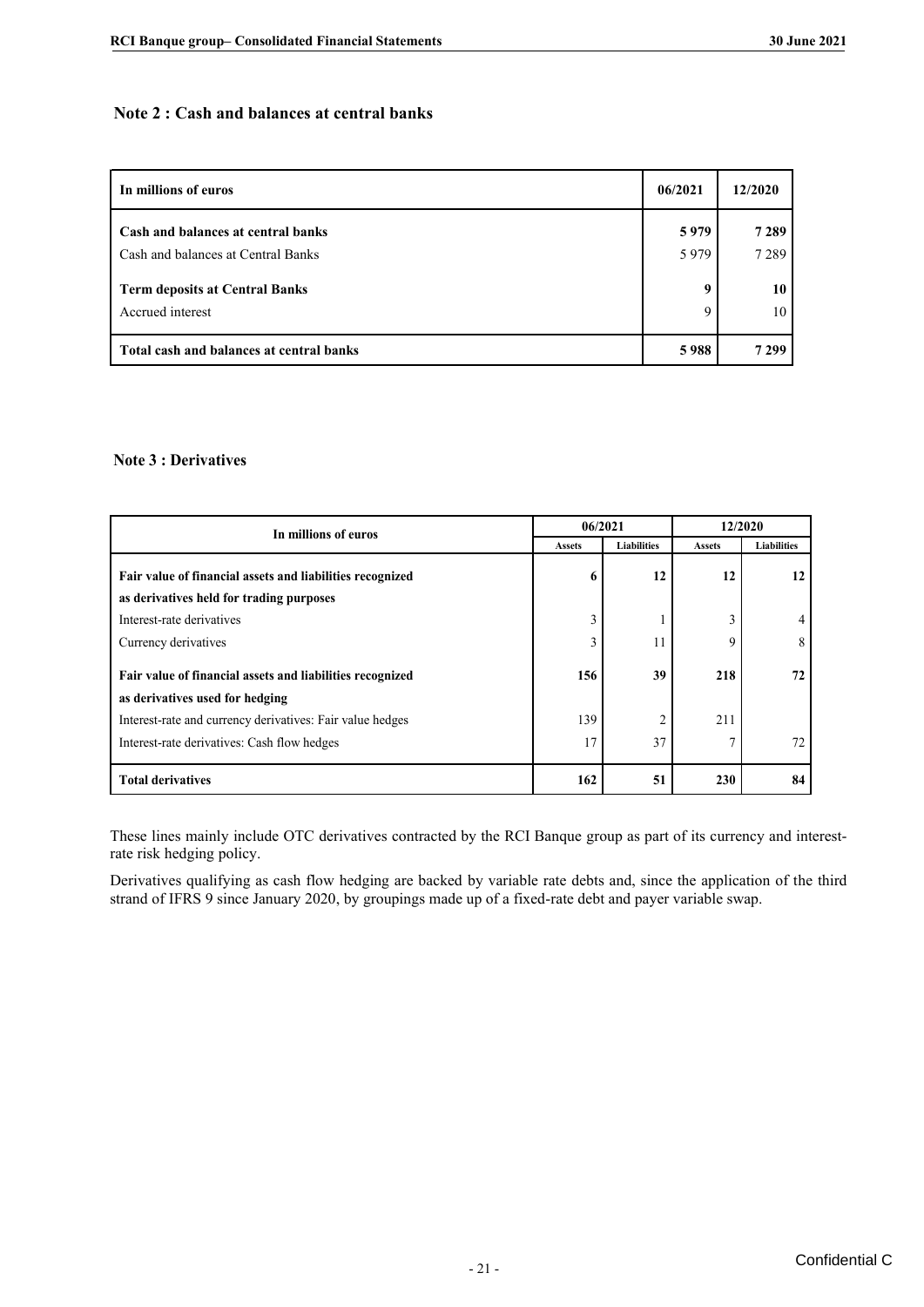#### Nominal values of derivative instruments by maturity and management intent

| In millions of euros            | $< 1$ year | 1 year to 5<br>years | $> 5$ years | Total<br>06/2021 | Related parties |
|---------------------------------|------------|----------------------|-------------|------------------|-----------------|
| <b>Hedging of currency risk</b> |            |                      |             |                  |                 |
| Forward forex contracts         |            |                      |             |                  |                 |
| Sales                           | 661        |                      |             | 661              |                 |
| Purchases                       | 658        |                      |             | 658              |                 |
| Spot forex transactions         | 16         |                      |             | 16               |                 |
| Loans                           |            |                      |             |                  |                 |
| Borrowings                      | 16         |                      |             | 16               |                 |
| Currency swaps                  |            |                      |             |                  |                 |
| Loans                           | 185        | 59                   |             | 244              |                 |
| Borrowings                      | 188        | 62                   |             | 250              |                 |
| Hedging of interest-rate risk   |            |                      |             |                  |                 |
| Interest rate swaps             |            |                      |             |                  |                 |
| Lender                          | 8 3 3 8    | 12 962               | 1 0 0 0     | 22 300           |                 |
| Borrower                        | 8 3 3 8    | 12 962               | 1 0 0 0     | 22 300           |                 |

| In millions of euros            | $<$ 1 year | 1 year to 5<br>years | $> 5$ years | <b>Total</b><br>12/2020 | Related parties |
|---------------------------------|------------|----------------------|-------------|-------------------------|-----------------|
| <b>Hedging of currency risk</b> |            |                      |             |                         |                 |
| Forward forex contracts         |            |                      |             |                         |                 |
| Sales                           | 735        |                      |             | 735                     |                 |
| Purchases                       | 738        |                      |             | 738                     |                 |
| Spot forex transactions         |            |                      |             |                         |                 |
| Loans                           |            |                      |             |                         |                 |
| Borrowings                      |            |                      |             |                         |                 |
| Currency swaps                  |            |                      |             |                         |                 |
| Loans                           | 64         | 216                  |             | 280                     |                 |
| Borrowings                      | 63         | 222                  |             | 285                     |                 |
| Hedging of interest-rate risk   |            |                      |             |                         |                 |
| Interest rate swaps             |            |                      |             |                         |                 |
| Lender                          | 7 1 6 5    | 12 806               | 2 1 5 0     | 22 12 1                 |                 |
| Borrower                        | 7 1 6 5    | 12 806               | 2 1 5 0     | 22 12 1                 |                 |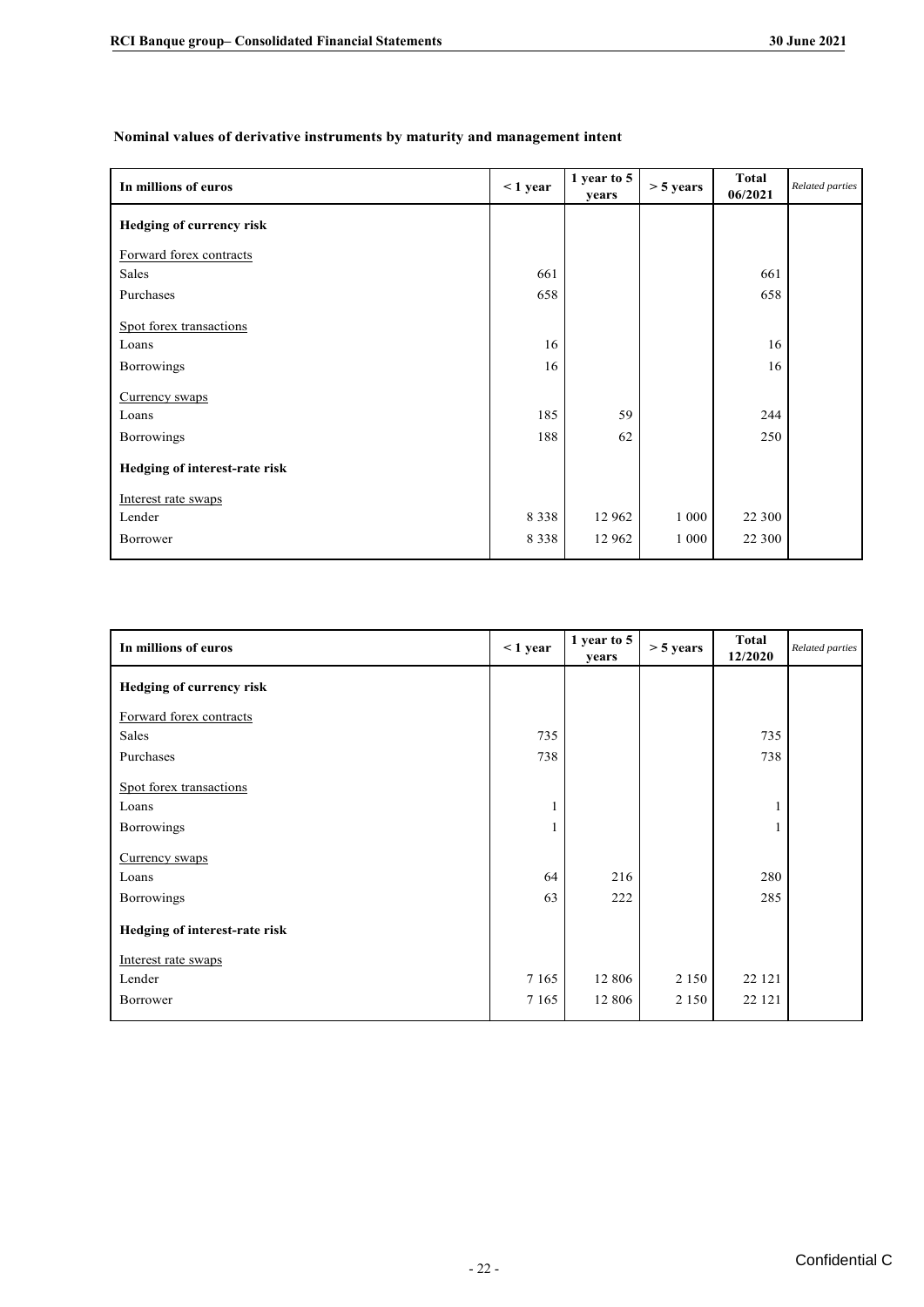#### **Note 4 : Financial assets**

| In millions of euros                                              | 06/2021 | 12/2020 |
|-------------------------------------------------------------------|---------|---------|
| Financial assets at fair value through other comprehensive income | 438     | 649     |
| Government debt securities and similar                            | 274     | 404     |
| Bonds and other fixed income securities                           | 163     | 244     |
| Interests in companies controlled but not consolidated            |         |         |
| Financial assets at fair value through profit or loss             | 141     | 219     |
| Variable income securities                                        | 25      | 25      |
| Bonds and other fixed income securities                           | 113     | 191     |
| Interests in companies controlled but not consolidated            | 3       | 3       |
| Total financial assets (*)                                        | 579     | 868     |
| (*) Of which related parties                                      |         |         |

#### Note 5 : Amounts receivable at amortised cost from credit institutions

| In millions of euros                                     | 06/2021 | 12/2020 |
|----------------------------------------------------------|---------|---------|
| Credit balances in sight accounts at credit institutions | 1 1 6 1 | 1010    |
| Ordinary accounts in debit                               | 1 1 2 7 | 968     |
| Overnight loans                                          | 34      | 42      |
| Term deposits at credit institutions                     | 194     | 222     |
| Term loans in bucket 1                                   | 134     | 162     |
| Term loans in bucket 2                                   | 60      | 60      |
| Total amounts receivable from credit institutions (*)    | 1355    | 1 2 3 2 |
| $(*)$ Of which related parties                           | 60      | 60      |

Credit balances in sight accounts are included in the "Cash and cash equivalents" line in the cash flow statement.

Current bank accounts held by the FCTs (*Fonds Commun de Titrisation*) contribute in part to the funds' credit enhancement. They totaled €880 million at end-June 2021 and are included in "Ordinary Accounts in debit".

Overnight loan transactions with Central Banks are included in "Cash and balances at Central Banks".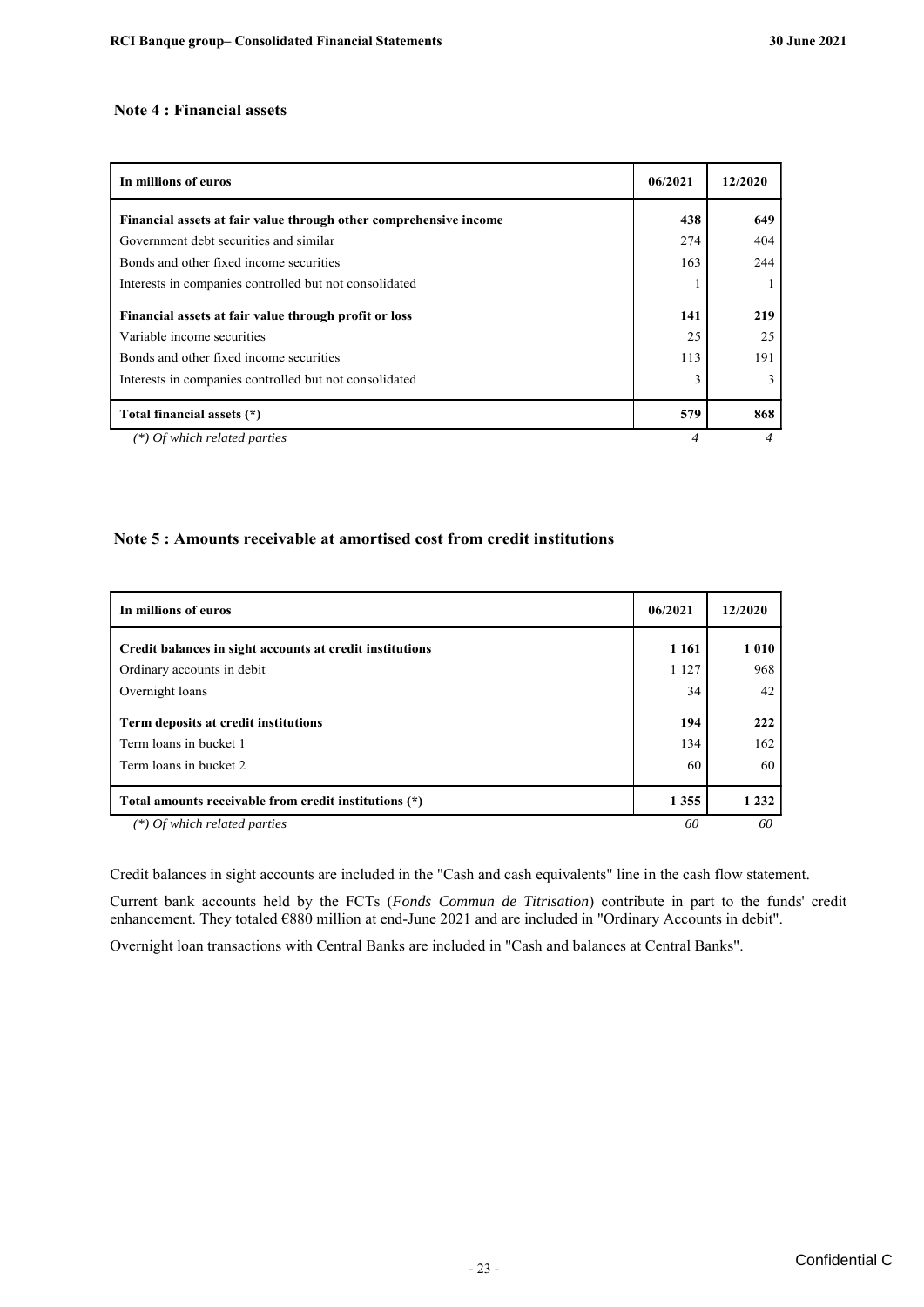#### **Note 6 : Customer finance transactions and similar**

| In millions of euros                                        | 06/2021          | 12/2020          |
|-------------------------------------------------------------|------------------|------------------|
| Loans and advances to customers                             | 45453            | 46 222           |
| Customer finance transactions<br>Finance lease transactions | 31 361<br>14 092 | 32 314<br>13 908 |
| <b>Operating lease transactions</b>                         | 1396             | 1418             |
| Total customer finance transactions and similar             | 46849            | 47 640           |

At June 30, 2021, €819 million was finance directly granted to subsidiaries or branches of Groupe Renault against €1,152 million at December 31, 2020.

At 30 June 2021, the dealer network had, as a business contributor, collected income of €426 million against €329 million at 30 June 2020.

Under their trade policies and as part of promotional campaigns, the manufacturers help to subsidize financings granted to customers by the RCI Banque group. At 30 June 2021, this contribution amounted to €156 million against €228 million at 30 June 2020.

The gross value of restructured outstandings (including non-performing), following all measures and concessions to borrowing customers who encounter (or are likely in future to encounter) financial difficulties, amounts to €296 million at 30 June 2021, compared to €446 million at 31 December 2020. It was impaired in the amount of €73 million at 30 June 2021, compared with €78 million at December 31, 2020. The share of restructuring related to Covid-19 amounted to  $667$  million, mainly for Customers and was subject to impairment for a total of  $617$  million.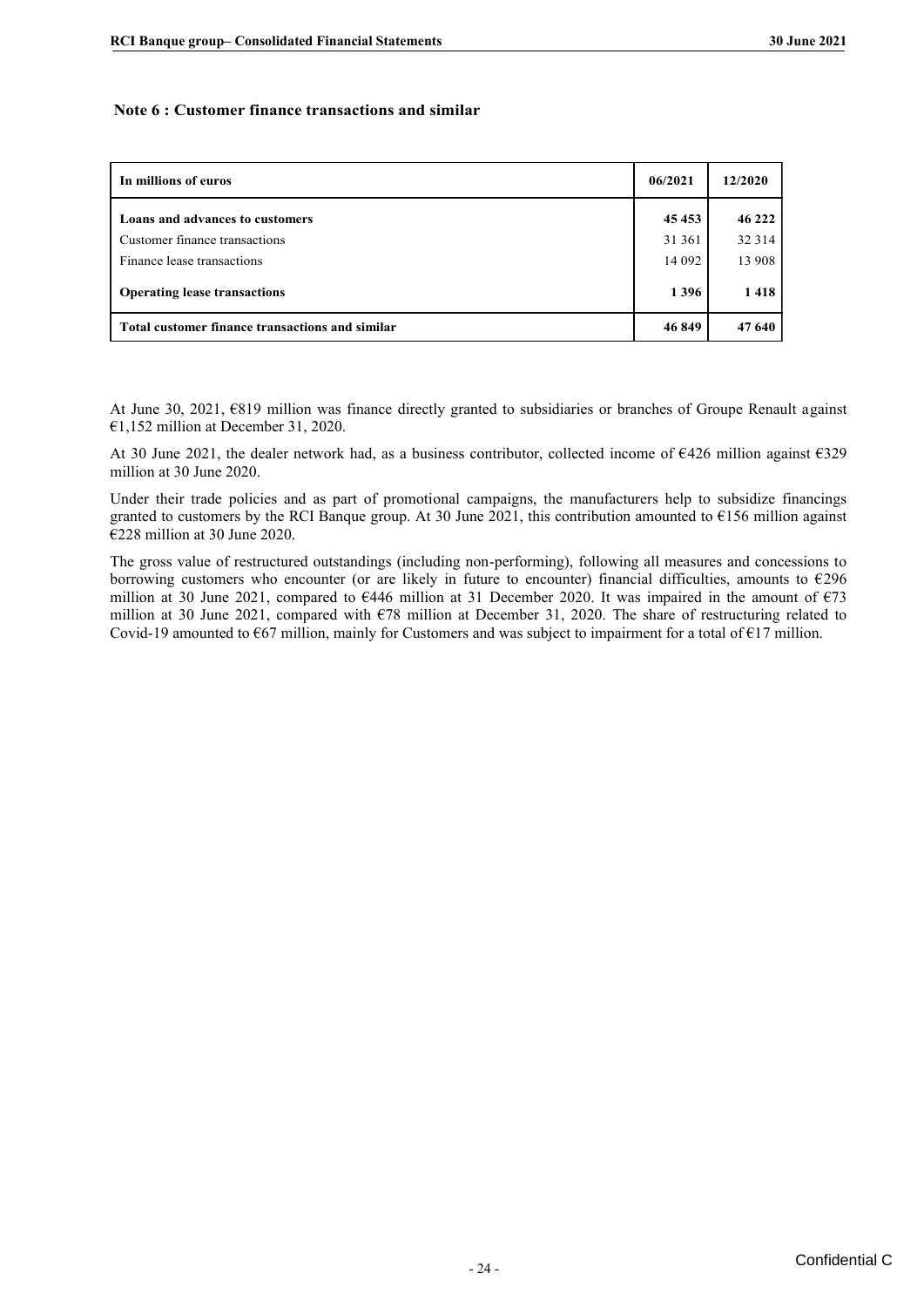#### **6.1 - Customer finance transactions**

| 6.1 - Customer finance transactions                                                            |          |         |
|------------------------------------------------------------------------------------------------|----------|---------|
| In millions of euros                                                                           | 06/2021  | 12/2020 |
| Loans and advances to customers                                                                | 31 477   | 32 530  |
| Healthy factoring                                                                              | 274      | 228     |
| Factoring with a significant increase in credit risk since initial recognition                 | 47       | 7       |
| Other healthy commercial receivables                                                           | 4        | 5       |
| Other healthy customer credit                                                                  | 28 3 4 3 | 29 20 6 |
| Other customer credit with a significant increase in credit risk since initial recognition     | 1897     | 2 2 6 8 |
| Healthy ordinary accounts in debit                                                             | 305      | 337     |
| Defaulted receivables                                                                          | 607      | 479     |
| Interest receivable on customer loans and advances                                             | 55       | 49      |
| Other non-defaulted customer credit                                                            | 45       | 40      |
| Non-defaulted ordinary accounts                                                                | 6        | 5       |
| Defaulted receivables                                                                          | 4        | 4       |
| Total of items included in amortized cost - Customer loans and advances                        | 572      | 495     |
| Staggered handling charges and sundry expenses - Received from customers                       | (75)     | (70)    |
| Staggered contributions to sales incentives by manufacturer or dealers                         | (350)    | (431)   |
| Staggered fees paid for referral of business                                                   | 997      | 996     |
| Impairment on loans and advances to customers                                                  | (743)    | (760)   |
| Impairment on healthy receivables                                                              | (155)    | (153)   |
| Impairment on receivables with a significant increase in credit risk since initial recognition | (114)    | (157)   |
| Impairment on defaulted receivables                                                            | (382)    | (359)   |
| Impairment on residual value                                                                   | (92)     | (91)    |
| Total customer finance transactions, net                                                       | 31 361   | 32 314  |

The securitization transactions were not intended to result in derecognition of the receivables assigned. The assigned receivables as well as the accrued interest and impairment allowances on them continue to appear on the asset side of the group's balance sheet.

The factoring receivables result from the acquisition by the group of the Renault-Nissan Alliance's commercial receivables. Impairment on residual value concerns credit (risk borne and not borne).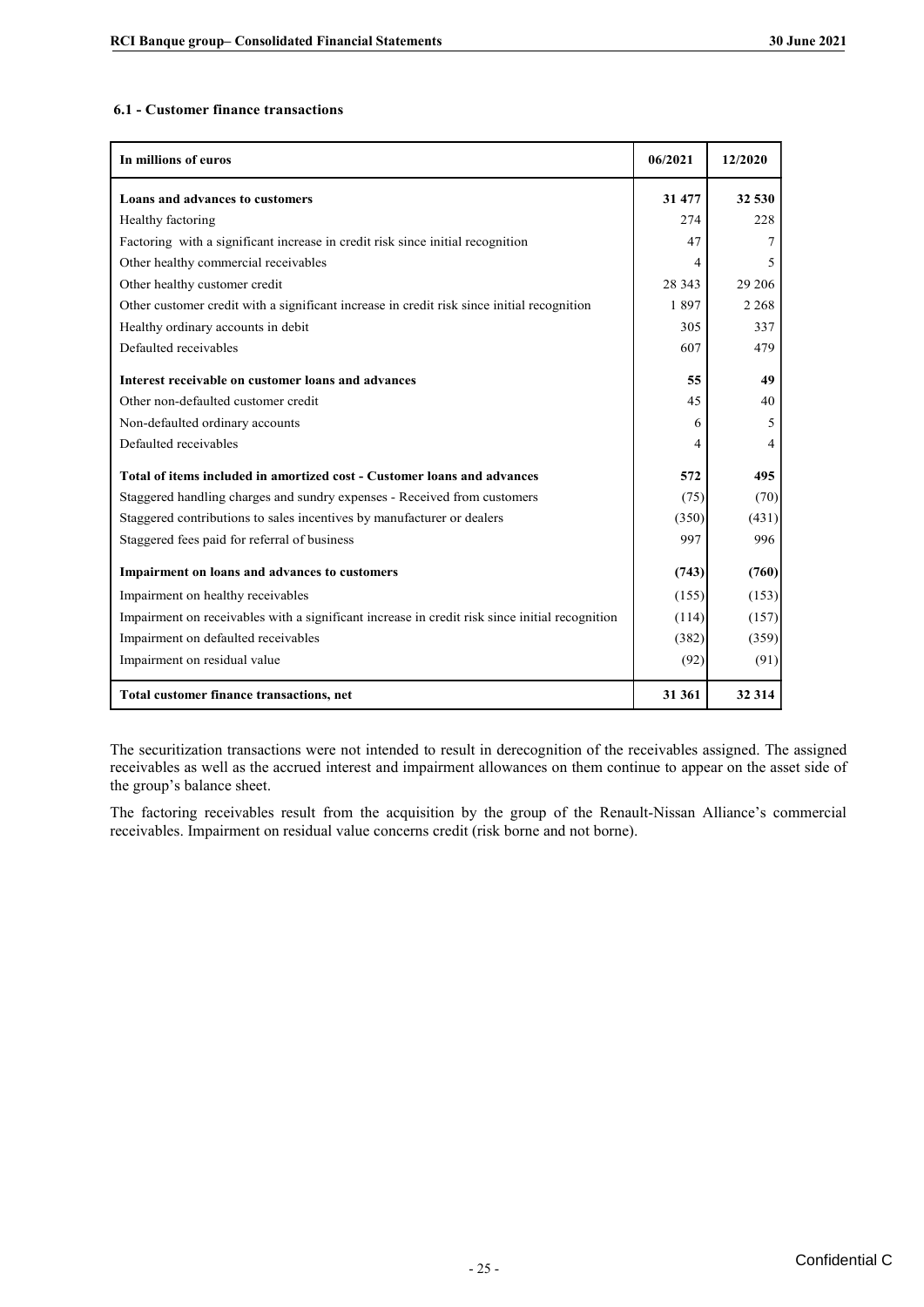#### **6.2 - Finance lease transactions**

| In millions of euros                                                                           | 06/2021 | 12/2020 |
|------------------------------------------------------------------------------------------------|---------|---------|
| <b>Finance lease transactions</b>                                                              | 14 272  | 14 14 1 |
| Other healthy customer credit                                                                  | 12 1 14 | 11 694  |
| Other customer credit with a significant increase in credit risk since initial recognition     | 1914    | 2 1 7 0 |
| Defaulted receivables                                                                          | 244     | 277     |
| Accrued interest on finance lease transactions                                                 | 22      | 20      |
| Other non-defaulted customer credit                                                            | 21      | 19      |
| Defaulted receivables                                                                          |         |         |
| Total of items included in amortized cost - Finance leases                                     | 91      | 47      |
| Staggered handling charges                                                                     | 46      | 62      |
| Staggered contributions to sales incentives by manufacturer or dealers                         | (287)   | (325)   |
| Staggered fees paid for referral of business                                                   | 332     | 310     |
| <b>Impairment on finance leases</b>                                                            | (293)   | (300)   |
| Impairment on healthy receivables                                                              | (55)    | (46)    |
| Impairment on receivables with a significant increase in credit risk since initial recognition | (103)   | (111)   |
| Impairment on defaulted receivables                                                            | (134)   | (142)   |
| Impairment on residual value                                                                   | (1)     | (1)     |
| Total finance lease transactions, net                                                          | 14 092  | 13 908  |

#### **6.3 - Operating lease transactions**

| In millions of euros                                  | 06/2021 | 12/2020 |
|-------------------------------------------------------|---------|---------|
| Fixed asset net value on operating lease transactions | 1404    | 1426    |
| Gross value of tangible assets                        | 1970    | 1914    |
| Depreciation of tangible assets                       | (566)   | (488)   |
| Receivables on operating lease transactions           | 19      | 18      |
| Non-defaulted receivables                             | 12      | 12      |
| Defaulted receivables                                 | 11      | 9       |
| Income and charges to be staggered                    | (4)     | (3)     |
| <b>Impairment on operating leases</b>                 | (27)    | (26)    |
| Impairment on defaulted receivables                   | (7)     | (7)     |
| Impairment on residual value                          | (20)    | (19)    |
| Total operating lease transactions, net (*)           | 1396    | 1418    |
| $(*)$ Of which related parties                        | (I)     | (I)     |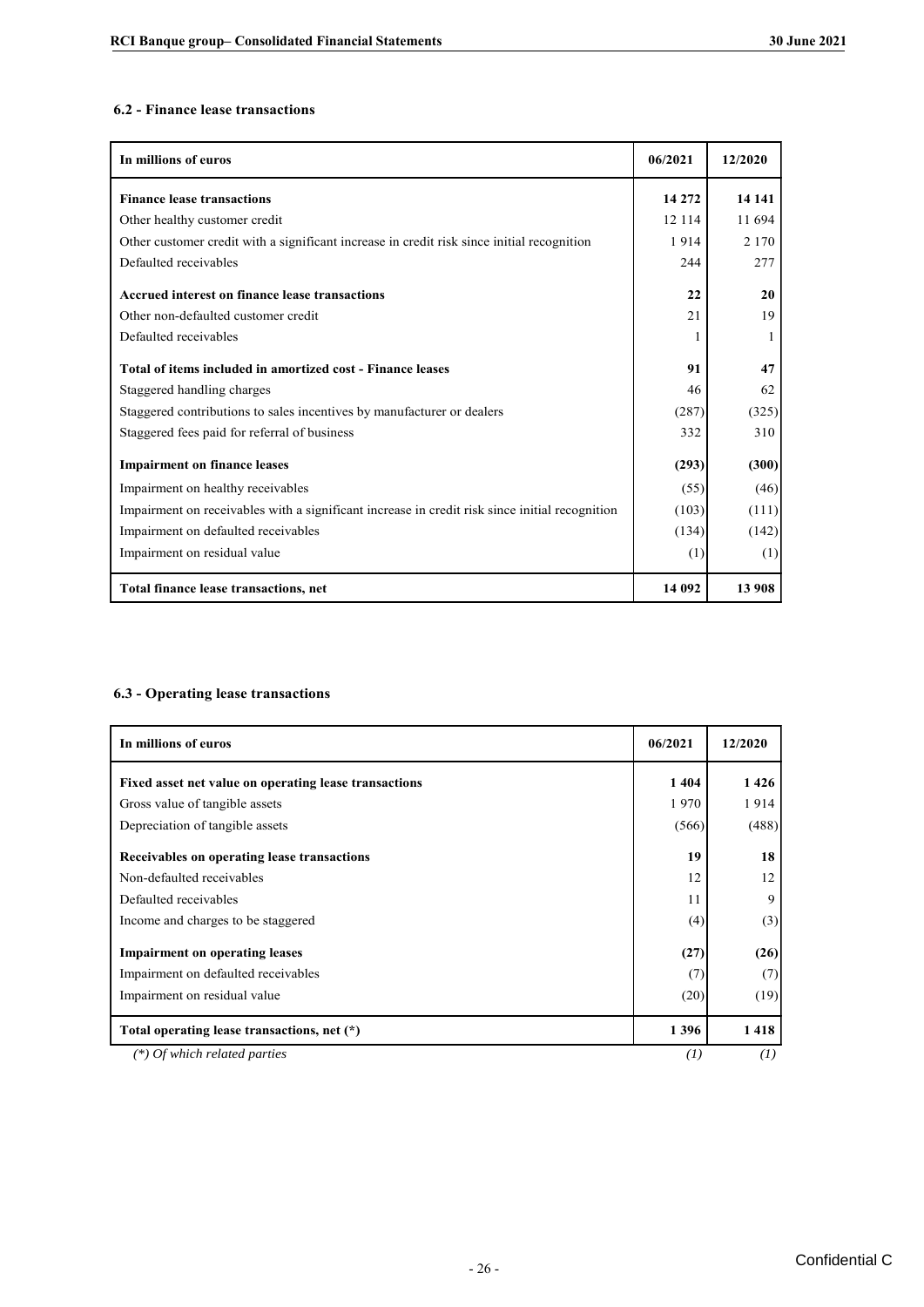#### **Note 7 : Customer finance transactions by business segment**

| In millions of euros                                                                                              | <b>Customer</b> | <b>Dealer</b><br>financing | Other         | <b>Total</b><br>06/2021 |
|-------------------------------------------------------------------------------------------------------------------|-----------------|----------------------------|---------------|-------------------------|
| <b>Gross value</b>                                                                                                | 39 258          | 8 1 9 8                    | 456           | 47912                   |
| Healthy receivables<br>On % of total receivables                                                                  | 34 815<br>88,7% | 7906<br>96.4%              | 456<br>100,0% | 43 177<br>90,1%         |
| Receivables with a significant increase in credit risk since initial recognition                                  | 3652            | 216                        |               | 3868                    |
| On % of total receivables                                                                                         | 9.3%            | 2.6%                       |               | 8,1%                    |
| Defaulted receivables                                                                                             | 791             | 76                         |               | 867                     |
| On % of total receivables                                                                                         | 2,0%            | 0,9%                       |               | 1,8%                    |
| <b>Impairment allowance</b>                                                                                       | (971)           | (91)                       | (1)           | (1063)                  |
| Impairment on healthy receivables                                                                                 | (273)           | (49)                       | (1)           | (323)                   |
| On % of total impairment                                                                                          | 28,1%           | 53,8%                      | 100,0%        | 30,4%                   |
| Impairment on receivables with a significant increase in credit risk since initial                                | (209)           | (8)                        |               | (217)                   |
| On % of total impairment                                                                                          | 21,5%           | 8,8%                       |               | 20,4%                   |
| Impairment on defaulted receivables                                                                               | (489)           | (34)                       |               | (523)                   |
| On % of total receivables                                                                                         | 50,4%           | 37,4%                      |               | 49,2%                   |
| Coverage rate                                                                                                     | 2,5%            | $1.1\%$                    | 0,2%          | 2,2%                    |
| Healthy receivables                                                                                               | 0.8%            | 0.6%                       | 0,2%          | 0,7%                    |
| Receivables with a significant increase in credit risk since initial recognition                                  | 5,7%            | 3,7%                       |               | 5,6%                    |
| Defaulted receivables                                                                                             | 61,8%           | 44,7%                      |               | 60,3%                   |
| Net value $(*)$                                                                                                   | 38 287          | 8 1 0 7                    | 455           | 46849                   |
| $(\ast)$ $\alpha$ functions and set of second constructions are set of second on the construction and force and J | $\Omega$        | 010                        | 216           | 1.044                   |

*(\*) Of which: related parties (excluding participation in incentives and fees paid 9 819 216 1 044* 

| In millions of euros                                                               | <b>Customer</b> | <b>Dealer</b><br>financing | Other  | <b>Total</b><br>12/2020 |
|------------------------------------------------------------------------------------|-----------------|----------------------------|--------|-------------------------|
| <b>Gross value</b>                                                                 | 39 272          | 9 0 0 7                    | 447    | 48726                   |
| Healthy receivables                                                                | 34 399          | 8658                       | 446    | 43 503                  |
| On % of total receivables                                                          | 87,6%           | 96,1%                      | 99,8%  | 89,3%                   |
| Receivables with a significant increase in credit risk since initial recognition   | 4 1 6 9         | 284                        |        | 4 4 5 3                 |
| On % of total receivables                                                          | 10,6%           | 3,2%                       |        | 9,1%                    |
| Defaulted receivables                                                              | 704             | 65                         |        | 770                     |
| On % of total receivables                                                          | 1,8%            | 0,7%                       | 0,2%   | 1,6%                    |
| <b>Impairment allowance</b>                                                        | (971)           | (113)                      | (2)    | (1086)                  |
| Impairment on healthy receivables                                                  | (245)           | (63)                       | (2)    | (310)                   |
| On % of total impairment                                                           | 25,2%           | 55,8%                      | 100,0% | 28,5%                   |
| Impairment on receivables with a significant increase in credit risk since initia  | (251)           | (17)                       |        | (268)                   |
| On % of total impairment                                                           | 25,8%           | 15,0%                      |        | 24,7%                   |
| Impairment on defaulted receivables                                                | (475)           | (33)                       |        | (508)                   |
| On % of total receivables                                                          | 48,9%           | 29,2%                      |        | 46,8%                   |
| Coverage rate                                                                      | 2,5%            | 1,3%                       | 0,4%   | 2,2%                    |
| Healthy receivables                                                                | 0.7%            | 0,7%                       | 0,4%   | 0.7%                    |
| Receivables with a significant increase in credit risk since initial recognition   | 6.0%            | 6,0%                       |        | 6.0%                    |
| Defaulted receivables                                                              | 67,5%           | 50,8%                      |        | 66,0%                   |
| Net value $(*)$                                                                    | 38 301          | 8894                       | 445    | 47 640                  |
| (*) Of which: related parties (excluding participation in incentives and fees paid | 13              | 1 1 5 2                    | 238    | 1403                    |

The "Other" category mainly includes buyer and ordinary accounts with dealers and the Groupe Renault.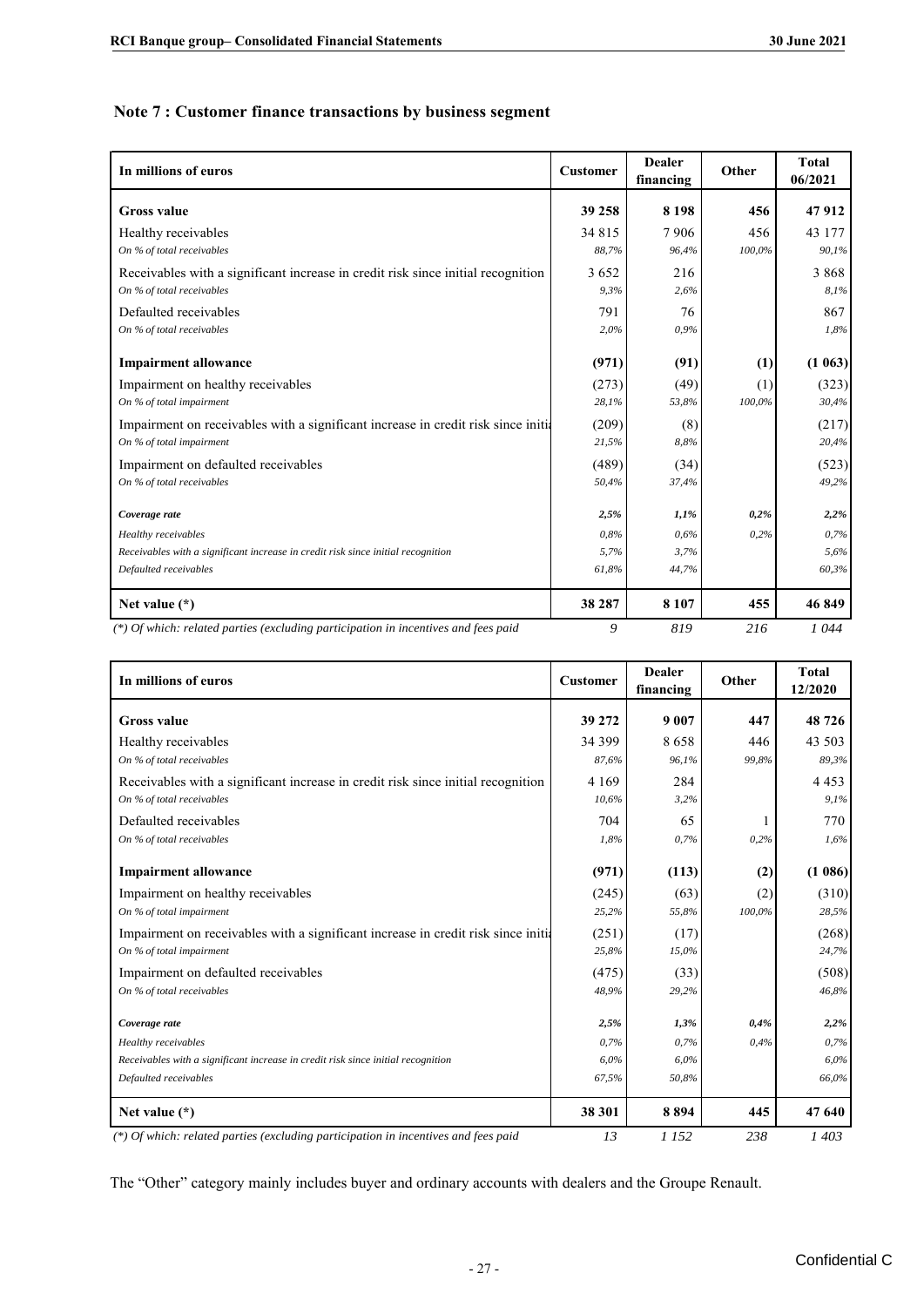#### **Note 7.1 : Change of customer finance transactions**

| In millions of euros                                           | 12/2020 | Increase (1) | Reclas. $(2)$ | <b>Decrease</b><br>(3) | 06/2021 |
|----------------------------------------------------------------|---------|--------------|---------------|------------------------|---------|
| Healthy receivables                                            | 43 503  | 29 280       | (597)         | (29009)                | 43 177  |
| Receivables with a significant increase in credit risk since i | 4 4 5 3 |              | 318           | (903)                  | 3 8 6 8 |
| Defaulted receivables                                          | 770     |              | 279           | (182)                  | 867     |
| Customer finance transactions (GV)                             | 48 726  | 29 280       |               | (30094)                | 47912   |
| $(1)$ Ingrace $\lambda$ Mournmanian                            |         |              |               |                        |         |

*(1) Increase = New production*

*(2) Reclassification = Transfert beetwen buckets*

*(3) Decrease = Neimbursement, disposals or writte-off*

Doubtful receivables sold in Italy and Korea reduced defaulted receivables by €20.5 million.

#### **Note 7.2 : Change of impairments of customer finance transactions**

| In millions of euros                                                                                                                         | 12/2020           | Increase (1)   | <b>Decrease</b><br>(2) | Variations<br>(3)  | Other<br>(4) | 06/2021           |
|----------------------------------------------------------------------------------------------------------------------------------------------|-------------------|----------------|------------------------|--------------------|--------------|-------------------|
| Impairment on healthy receivables (*)<br>Impairment on receivables with a significant increase in cre<br>Impairment on defaulted receivables | 310<br>268<br>508 | 75<br>19<br>30 | (56)<br>(23)<br>(130)  | (4)<br>(48)<br>109 | (2)          | 323<br>217<br>523 |
| <b>Impairments of customer finance transactions</b>                                                                                          | 086               | 124            | (209)                  | 57                 |              | 1 0 6 3           |

*(1) Increase = Allowance due to new production*

*(2) Decrease = Reversal of allowance due to reimbursement, disposals or writte-off*

*(3) Variations = Variation due to risk criteria adjustments (PD, LGD, ECL, Bucket...)*

*(4) Other = Reclassification, currency translation effects, changes in scope of consolidation*

Note: increases (1), decreases (2), and variations (3) are accounted for in the income statement under Net banking income or cost of risk.

Other movements (4) are balance sheet changes only

(\*) Impairment on performing receivables includes impairments on residual values (vehicles and batteries) for an amount of  $\epsilon$ 113 million as at 30 June 2021, compared to  $\epsilon$ 111 million at 31 December 2020.

In customer activity, the economic consequences of the health crisis as well as the transition to the new definition of default for the country applying the standardized method contributed to the increase in B3 outstandings (+12,36% compared to December 2020) leading to an increase in provisions of  $E14$  million with a provisioning rate down slightly to 61,8% (compared to 67,5% at the end of December 2020).

The improvement in the PD and LGD parameters has led to a reduction in the provisioning rate for B2 customer outstandings to 5.6% compared to 6% at the end of December 2020. This resulted in an increase in B2 provisions of €51 million. For B2 customer outstandings, reclassifications were made to reflect the effects of the Covid-19 crisis and the transition to the new default definition, largely explaining the drop of 12% in this bucket.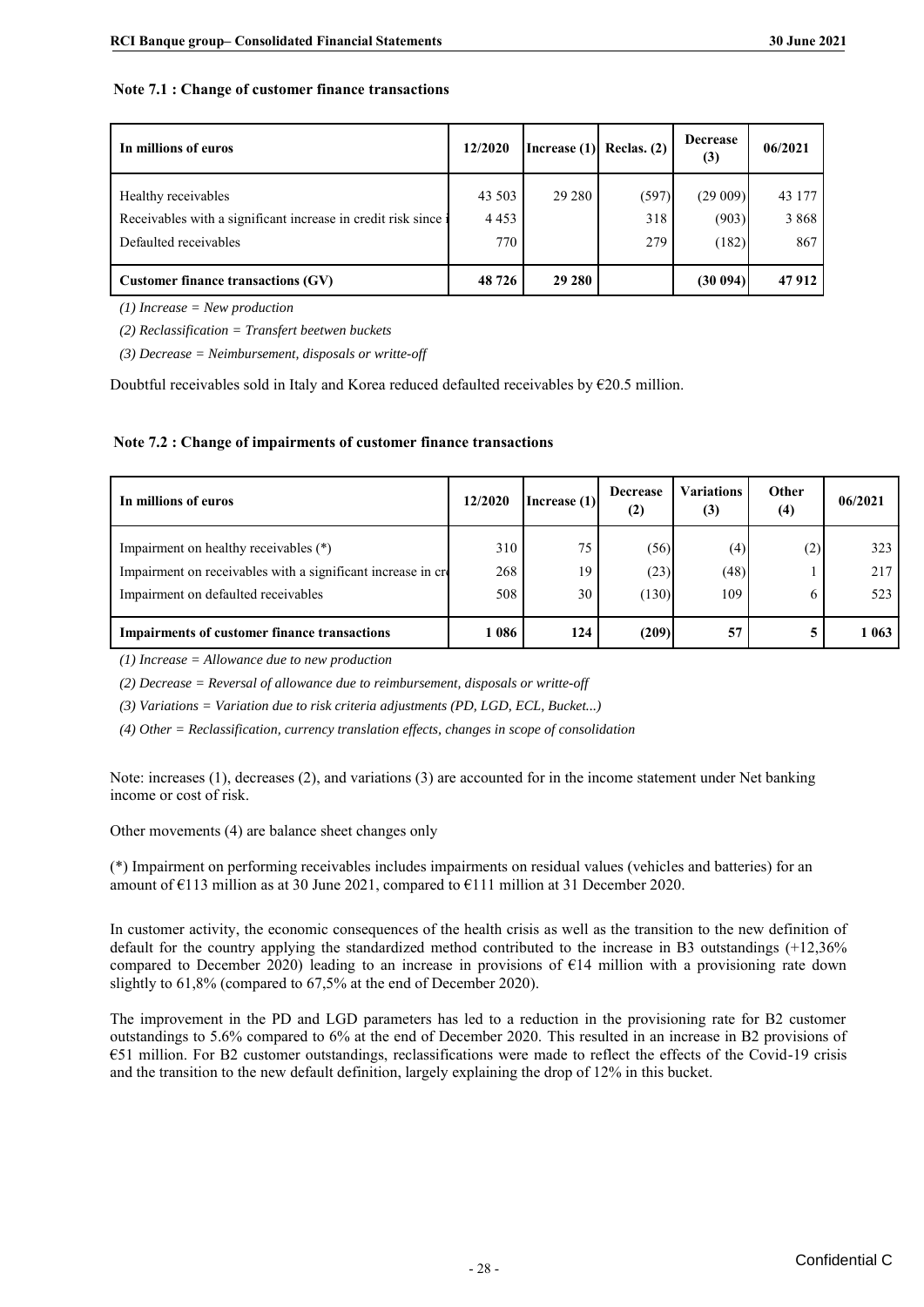#### Note 8 : Adjustment accounts & miscellaneous assets

| In millions of euros                                        | 06/2021        | 12/2020        |
|-------------------------------------------------------------|----------------|----------------|
| <b>Tax receivables</b>                                      | 397            | 353            |
| Current tax assets                                          | 75             | 26             |
| Deferred tax assets                                         | 177            | 188            |
| Tax receivables other than on current income tax            | 145            | 139            |
| Adjustment accounts and other assets                        | 1 2 0 6        | 973            |
| Social Security and employee-related receivables            |                |                |
| Other sundry debtors                                        | 675            | 408            |
| Adjustment accounts - Assets                                | 79             | 57             |
| Other assets                                                | $\overline{2}$ | $\overline{c}$ |
| Items received on collections                               | 327            | 361            |
| Reinsurer part in technical provisions                      | 122            | 145            |
| Total adjustment accounts $-$ Assets and other assets $(*)$ | 1603           | 1 3 2 6        |
| $(*)$ Of which related parties                              | 364            | 220            |

#### **Note 9 : Liabilities to credit institutions and customers & debt securities**

#### **9.1 - Central Banks**

| 9.1 - Central Banks        |         |         |
|----------------------------|---------|---------|
| In millions of euros       | 06/2021 | 12/2020 |
| Term borrowings            | 1750    | 2 2 5 0 |
| <b>Total Central Banks</b> | 1750    | 2 2 5 0 |

At 30 June 2021, the book value of the collateral presented to the Bank of France (3G) amounted to  $\epsilon$ 7,898 million, i.e.  $\epsilon$ 7,316 million in securities issued by securitization vehicles,  $\epsilon$ 540 million in private accounts receivable and  $\epsilon$ 42 million in eligible bond securities.

The Group has access to the TLTRO III program, and made three drawdowns during 2020:

- $\epsilon$ 750 million maturing in June 2023
- €500 million maturing in September 2023
- €500 million maturing in December 2023

The maximum interest rate applicable to this financing during the first half of 2021 was -0.50% and is calculated on the basis of the ECB average rate for Main Refinancing Operations (MRO, currently at 0%) less a margin of 0.50%. The Group could benefit from a more favorable rate (average rate for the deposit facility - 50 basis points in the first year, and average rate for the deposit facility in the following two years) by meeting the defined loan grant growth criteria. This adjustable rate is considered a market rate because it is applicable to all credit institutions benefiting from the European Central Bank's TLTRO III program.

As the Group expects to meet the aforementioned criteria for the reference period from March 2020 to March 2021, these revised rate conditions have been taken into account in determining the effective interest rate for financial liabilities.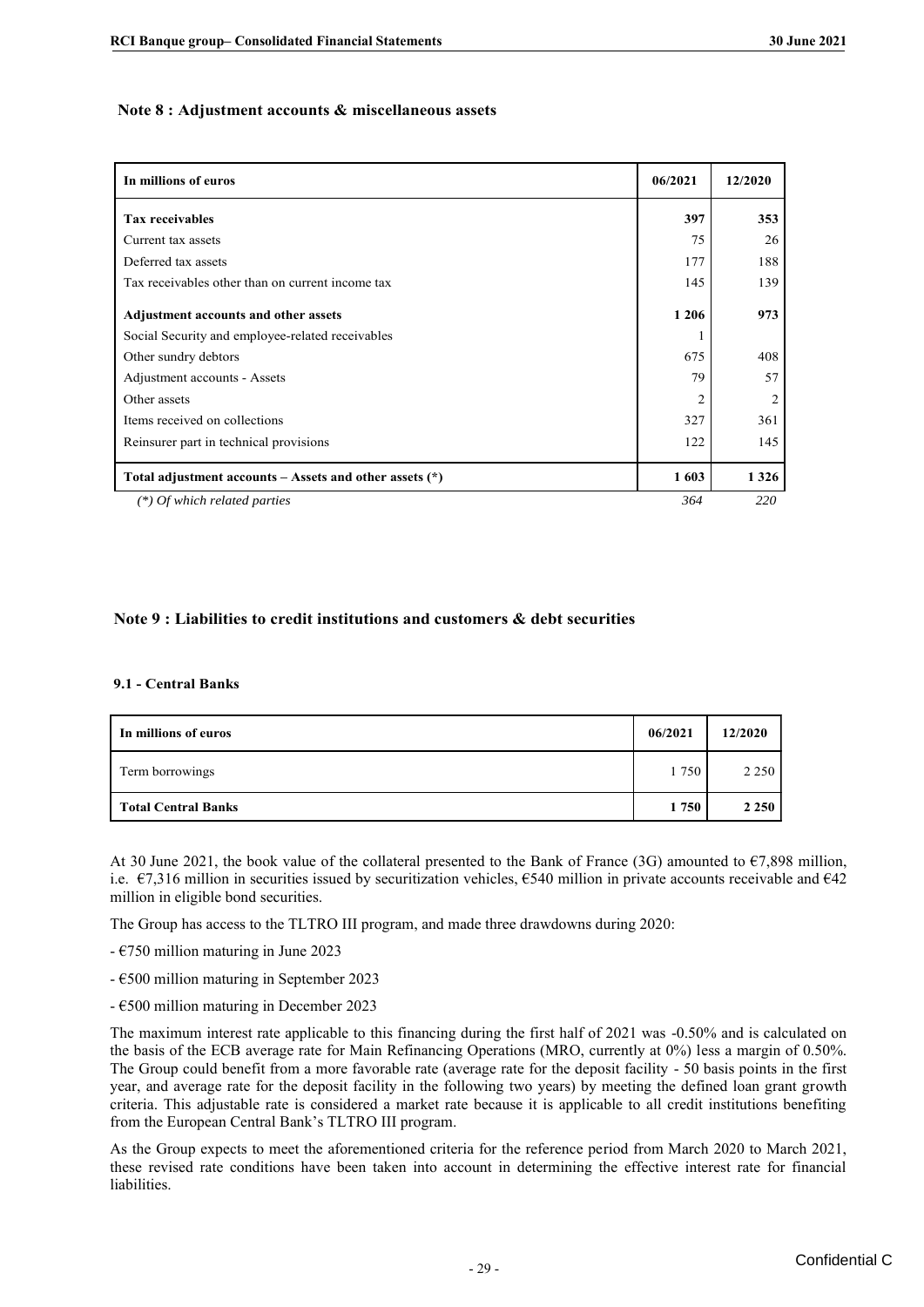#### **9.2 - Amounts payable to credit institutions**

| 9.2 - Amounts payable to credit institutions    |         |         |  |  |  |  |
|-------------------------------------------------|---------|---------|--|--|--|--|
| In millions of euros                            | 06/2021 | 12/2020 |  |  |  |  |
| Sight accounts payable to credit institutions   | 397     | 188     |  |  |  |  |
| Ordinary accounts                               | 19      | 12      |  |  |  |  |
| Overnight borrowings                            | 3       |         |  |  |  |  |
| Other amounts owed                              | 375     | 172     |  |  |  |  |
| Term accounts payable to credit institutions    | 1861    | 2 1 1 4 |  |  |  |  |
| Term borrowings                                 | 1791    | 2 0 4 1 |  |  |  |  |
| Accrued interest                                | 70      | 73      |  |  |  |  |
| <b>Total liabilities to credit institutions</b> | 2 2 5 8 | 2 3 0 2 |  |  |  |  |

Sight accounts are included in the "Cash and cash equivalents" line item in the cash flow statement.

#### **9.3 - Amounts payable to customers**

| In millions of euros                                    | 06/2021 | 12/2020 |
|---------------------------------------------------------|---------|---------|
| Amounts payable to customers                            | 21 970  | 21 4 15 |
| Ordinary accounts in credit                             | 226     | 225     |
| Term accounts in credit                                 | 700     | 703     |
| Ordinary saving accounts                                | 15 26 6 | 14 703  |
| Term deposits (retail)                                  | 5 7 7 8 | 5 7 8 4 |
| Other amounts payable to customers and accrued interest | 106     | 125     |
| Other amounts payable to customers                      | 69      | 86      |
| Accrued interest on ordinary accounts in credit         | 8       | 18      |
| Accrued interest on ordinary saving accounts            | 6       | 11      |
| Accrued interest on customers term accounts             | 23      | 10      |
| Total amounts payable to customers (*)                  | 22 076  | 21 540  |
| $(*)$ Of which related parties                          | 739     | 769     |

Term accounts in credit include a €700m cash warrant agreement given to RCI Banque S.A. by the manufacturer Renault, covering, without any geographical exceptions, against the risks of the Renault Retail Group defaulting.

RCI Banque launched its savings business in France in February 2012, in Germany in February 2013, in Austria in April 2014, in the United Kingdom in June 2015 and in Brazil in March 2019 and Spain in November 2020 marketing both savings accounts and term deposits accounts.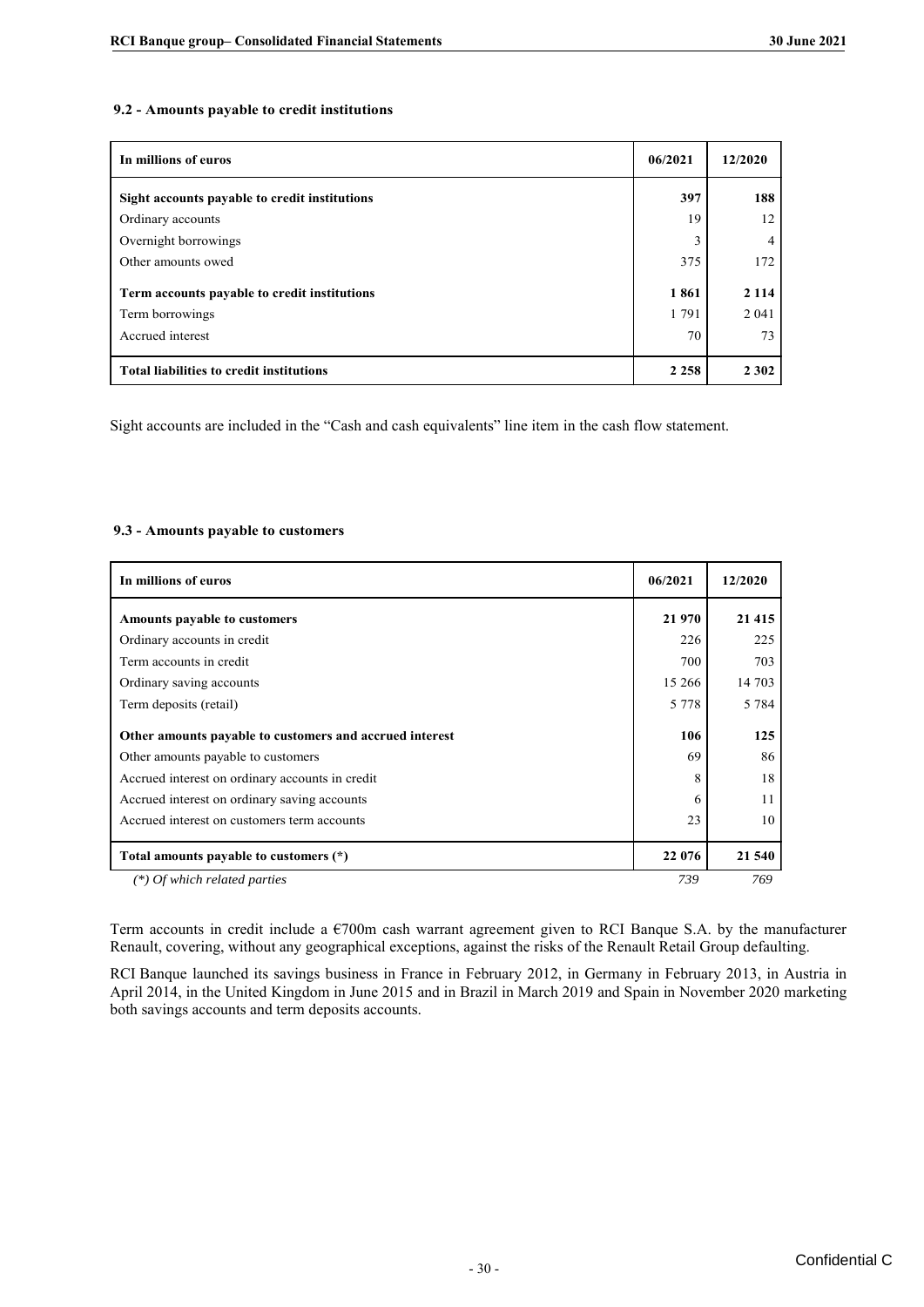#### **9.4 - Debt securities**

| In millions of euros                                                                            | 06/2021            | 12/2020                 |
|-------------------------------------------------------------------------------------------------|--------------------|-------------------------|
| Negotiable debt securities (1)                                                                  | 1 1 4 5            | 1 1 7 2                 |
| Certificates of deposit                                                                         | 1038               | 944                     |
| French MTNs and similar                                                                         | 100                | 220                     |
| Accrued interest on negotiable debt securities                                                  | 7                  | 8                       |
| Other debt securities (2)<br>Other debt securities<br>Accrued interest on other debt securities | 3 1 3 5<br>3 1 3 4 | 3 2 5 9<br>3 2 5 8<br>1 |
| <b>Bonds and similar</b>                                                                        | 15463              | 17 560                  |
| Bonds                                                                                           | 15 376             | 17439                   |
| Accrued interest on bonds                                                                       | 87                 | 121                     |
| <b>Total debt securities</b>                                                                    | 19 743             | 21 991                  |

(1) Certificates of deposit, treasury notes and commercial paper are issued by RCI Banque S.A., Banco RCI Brasil S.A., RCI Colombia S.A. Compania de Financiamiento and Diac S.A.

(2) Other debt securities consist primarily of the securities issued by the SPVs created for the German (RCI Banque S.A. Niederlassung Deutschland), UK (RCI Financial Services Ltd), Brazilian (Banco RCI Brasil S.A. and Corretora de Seguros RCI Brasil S.A.) securitizations, French (Diac S.A.), and Italian (RCI Banque Succursale Italiana).

#### **Note 10 : Adjustment accounts & miscellaneous liabilities**

| In millions of euros                                              | 06/2021 | 12/2020 |
|-------------------------------------------------------------------|---------|---------|
| Taxes payable                                                     | 829     | 754     |
| Current tax liabilities                                           | 195     | 143     |
| Deferred tax liabilities                                          | 623     | 587     |
| Taxes payable other than on current income tax                    | 11      | 24      |
| Adjustment accounts and other amounts payable                     | 1895    | 2 1 5 1 |
| Social security and employee-related liabilities                  | 51      | 58      |
| Other sundry creditors                                            | 1 0 0 3 | 968     |
| Adjustment accounts - liabilities                                 | 573     | 586     |
| Accrued interest on other sundry creditors                        | 248     | 454     |
| Collection accounts                                               | 20      | 85      |
| Total adjustment accounts - Liabilities and other liabilities (*) | 2 7 2 4 | 2 9 0 5 |
| (*) Of which related parties                                      | 209     | 247     |

The item other sundry creditors includes debts on leased assets activated under IFRS 16 (see section 3.3.1 "Changes in accounting policies"). In addition, other sundry creditors and accruals on sundry creditors mainly concern accrued invoices, provisions for commissions payable for referral of business, insurance commissions payable by the Maltese entities and the valuation of put options on minority interests.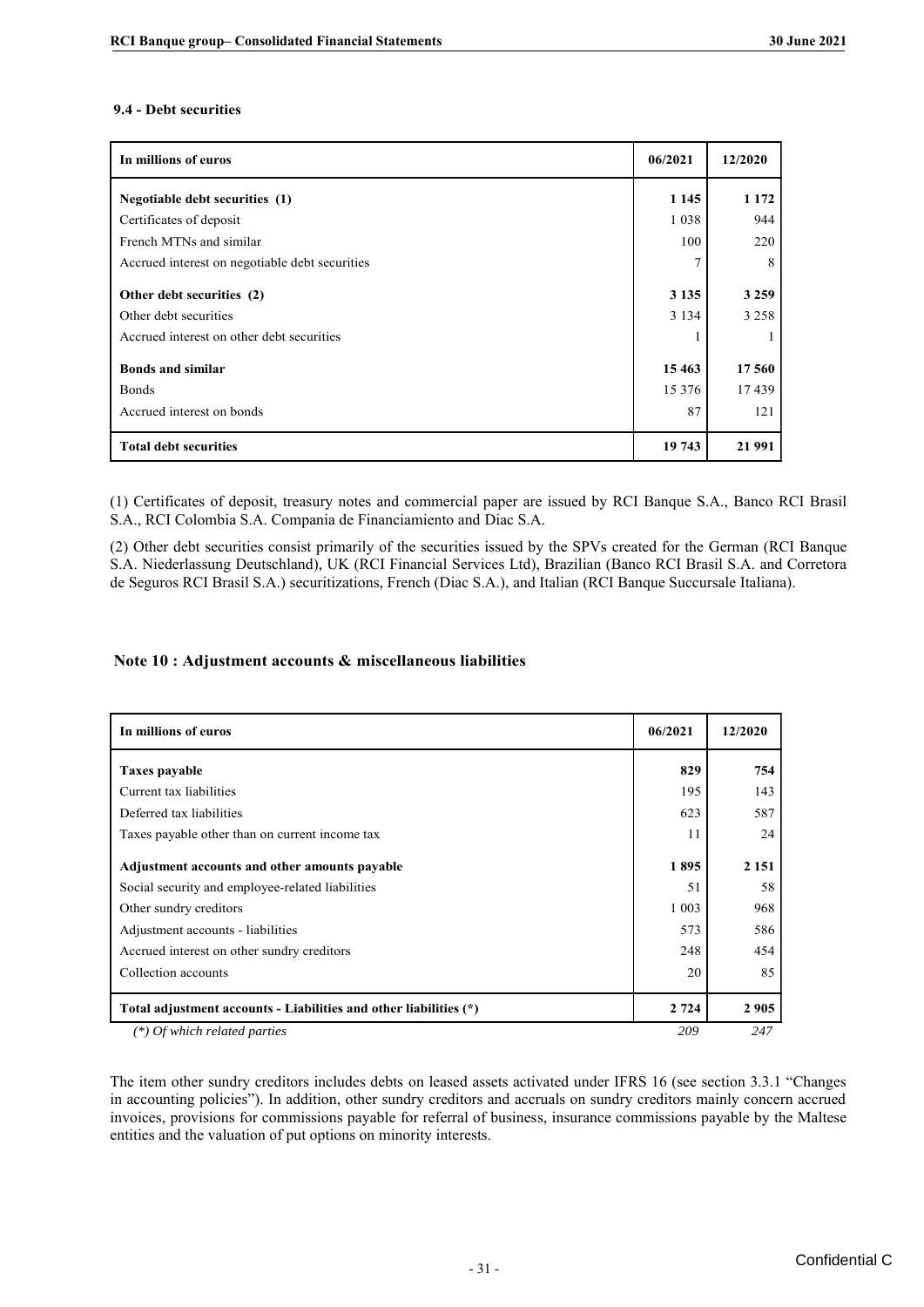#### **Note 11 : Provisions**

|                                                 |         | Charge         | <b>Reversals</b> |                 |                |         |
|-------------------------------------------------|---------|----------------|------------------|-----------------|----------------|---------|
| In millions of euros                            | 12/2020 |                | <b>Used</b>      | <b>Not Used</b> | Other $(*)$    | 06/2021 |
| <b>Provisions on banking operations</b>         | 506     | 147            | (23)             | (143)           |                | 488     |
| Provisions for signature commitments            | 12      | 11             |                  | (8)             |                | 15      |
| Provisions for litigation risks                 | 7       |                |                  | (1)             | (1)            | 6       |
| Insurance technical provisions                  | 461     | 130            | (22)             | (126)           | $\overline{2}$ | 445     |
| Other provisions                                | 26      | 5              | (1)              | (8)             |                | 22      |
| Provisions on non-banking operations            | 145     | 3              | (7)              |                 | (3)            | 138     |
| Provisions for pensions liabilities and related | 66      | $\overline{2}$ | (3)              |                 | (4)            | 61      |
| Provisions for restructuring                    | 22      |                | (3)              |                 |                | 19      |
| Provisions for tax and litigation risks         | 53      |                | (1)              |                 | $\overline{2}$ | 55      |
| Other                                           | 4       |                |                  |                 | (1)            | 3       |
| <b>Total provisions</b>                         | 651     | 150            | (30)             | (143)           | (2)            | 626     |

*(\*) Other = Reclassification, currency translation effects, changes in scope of consolidation*

*(\*\*) Provisions for signature commitments = Mainly financing commitments*

Each of the known disputes in which RCI Banque or the group's companies are involved was reviewed at the closing date. On the advice of legal counsel, provisions were established when deemed necessary to cover estimated risks.

Every so often, the group's companies are subject to tax audits in the countries where they are based. Uncontested deficiency notices are booked by means of tax provisions. Contested deficiency notices are recognized case by case on the basis of estimates taking into account the merit of the claims against the company concerned and the risk that it may not prevail in its case.

Other provisions on banking operations mainly consist of the insurance technical provision for captive insurance company commitments towards policy holders and beneficiaries. The insurance technical provision came to June €445 million at end-June 2021.

Provisions for restructuring are for the work exemption plan, a career development scheme funded by the company

Other provisions on banking operations include the provision for the German branch (RCI Banque S.A. Niederlassung Deutschland), for  $\epsilon$ 347k at end-June 2021 for unfair administration/processing fees and  $\epsilon$ 5,000K relating to provisions for risks concerning the customer's right to rescind the contract (Joker credit).

Provisions for litigation risks on banking operations relate to administration/processing fees billed to business customers.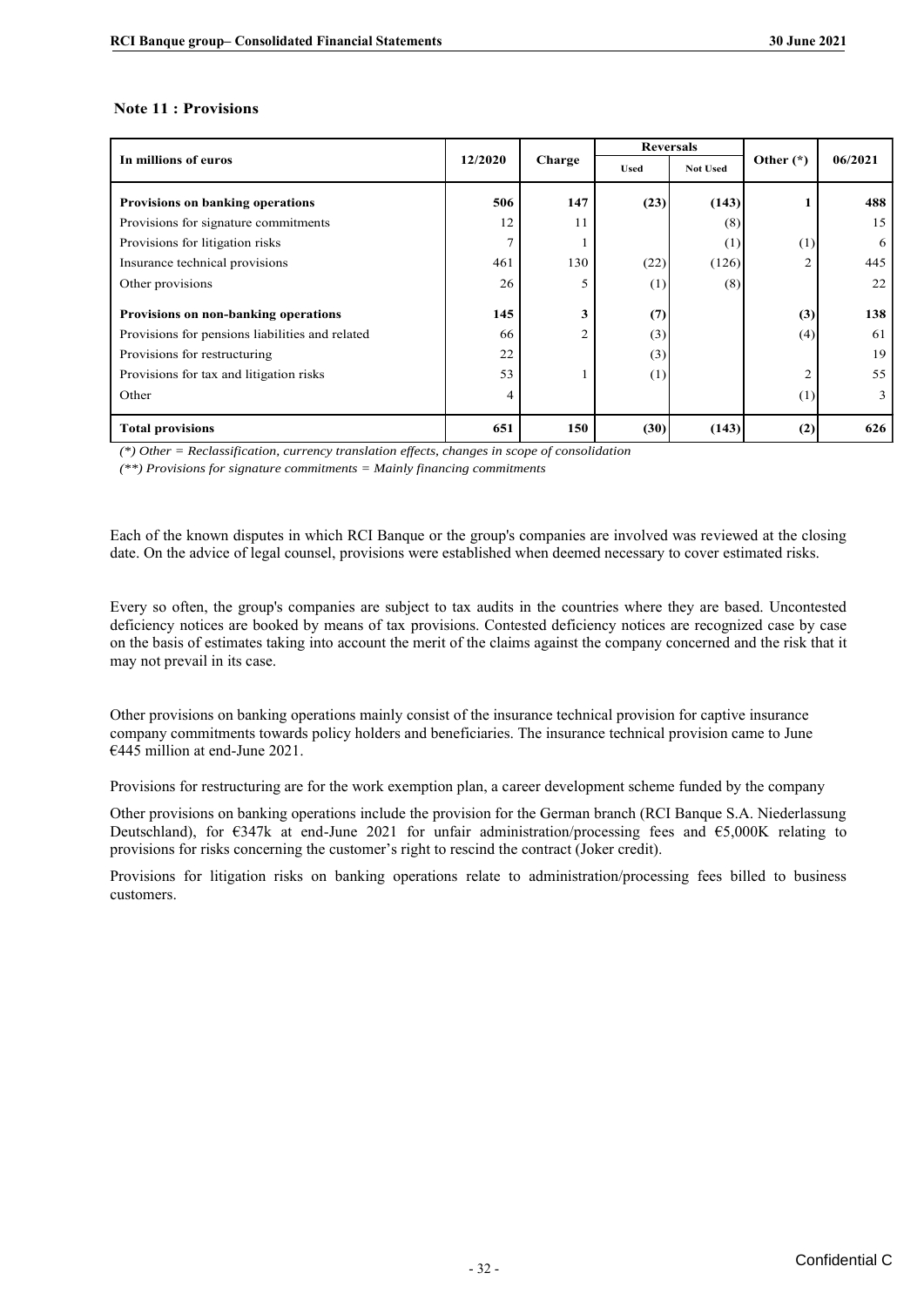#### **Note 12 : Impairments allowances to cover counterparty risk**

|                                                                                                 |                |        | <b>Reversals</b> |                 |             |         |  |  |
|-------------------------------------------------------------------------------------------------|----------------|--------|------------------|-----------------|-------------|---------|--|--|
| In millions of euros                                                                            | 12/2020        | Charge | <b>Used</b>      | <b>Not Used</b> | Other $(*)$ | 06/2021 |  |  |
| <b>Impairments on banking operations</b>                                                        | 1 0 8 6        | 335    | (241)            | (122)           | 5           | 1 0 6 3 |  |  |
| Customer finance transactions                                                                   | 1 0 8 6        | 335    | (241)            | (122)           | 5           | 1 0 6 3 |  |  |
| Ow impairment on healthy receivables                                                            | 310            | 112    | (54)             | (43)            | (2)         | 323     |  |  |
| Ow impairment on receivables with a significant increase in cred                                | 268            | 59     | (77)             | (34)            |             | 217     |  |  |
| Ow Impairment on defaulted receivables                                                          | 508            | 164    | (110)            | (45)            | 6           | 523     |  |  |
| <b>Impairment on non-banking operations</b>                                                     | 3              |        | (1)              |                 |             | 3       |  |  |
| Impairment for signature commitments                                                            | 3              |        | (1)              |                 |             |         |  |  |
| <b>Impairment on banking operations</b>                                                         | 19             | 12     |                  | (9)             | (1)         | 21      |  |  |
| Provisions for signature commitments                                                            | 12             | 11     |                  | (8)             |             | 15      |  |  |
| Provisions for litigation risks                                                                 | $\overline{7}$ |        |                  | (1)             | (1)         | 6       |  |  |
| Total provisions to cover counterparty risk                                                     | 1 1 0 8        | 348    | (242)            | (131)           | 4           | 1 0 8 7 |  |  |
| $(*)$ Other = Reclassification, currency translation effects, changes in scope of consolidation |                |        |                  |                 |             |         |  |  |

*(\*) Other = Reclassification, currency translation effects, changes in scope of consolidation*

A breakdown by market segment of allowances for impairment of assets in connection with customer finance operations is provided in note 7.

#### **Note 13 : Subordinated debt - Liabilities**

| In millions of euros                        | 06/2021 | 12/2020 |
|---------------------------------------------|---------|---------|
| Liabilities measured at amortized cost      | 865     | 876     |
| Subordinated securities                     | 856     | 856     |
| Accrued interest on subordinated securities | 9       | 20      |
| Hedged liabilities measured at fair value   | 15      | 14      |
| Participating loan stocks                   | 15      | 14      |
| <b>Total subordinated liabilities</b>       | 880     | 890     |

Participating loan stocks of 500,000,000 Francs were issued in 1985 by Diac SA.

The system of remuneration includes:

- a fixed part equal to 60% of the AMR (Annual Monetary Rate)
- a variable part obtained by applying to 40% of the AMR the rate of increase of consolidated net income in the last fiscal year divided by that of the previous year.

Annual remuneration is between 100% and 130% of the AMR, with a floor rate of 6.5%.

It is a perpetual loan.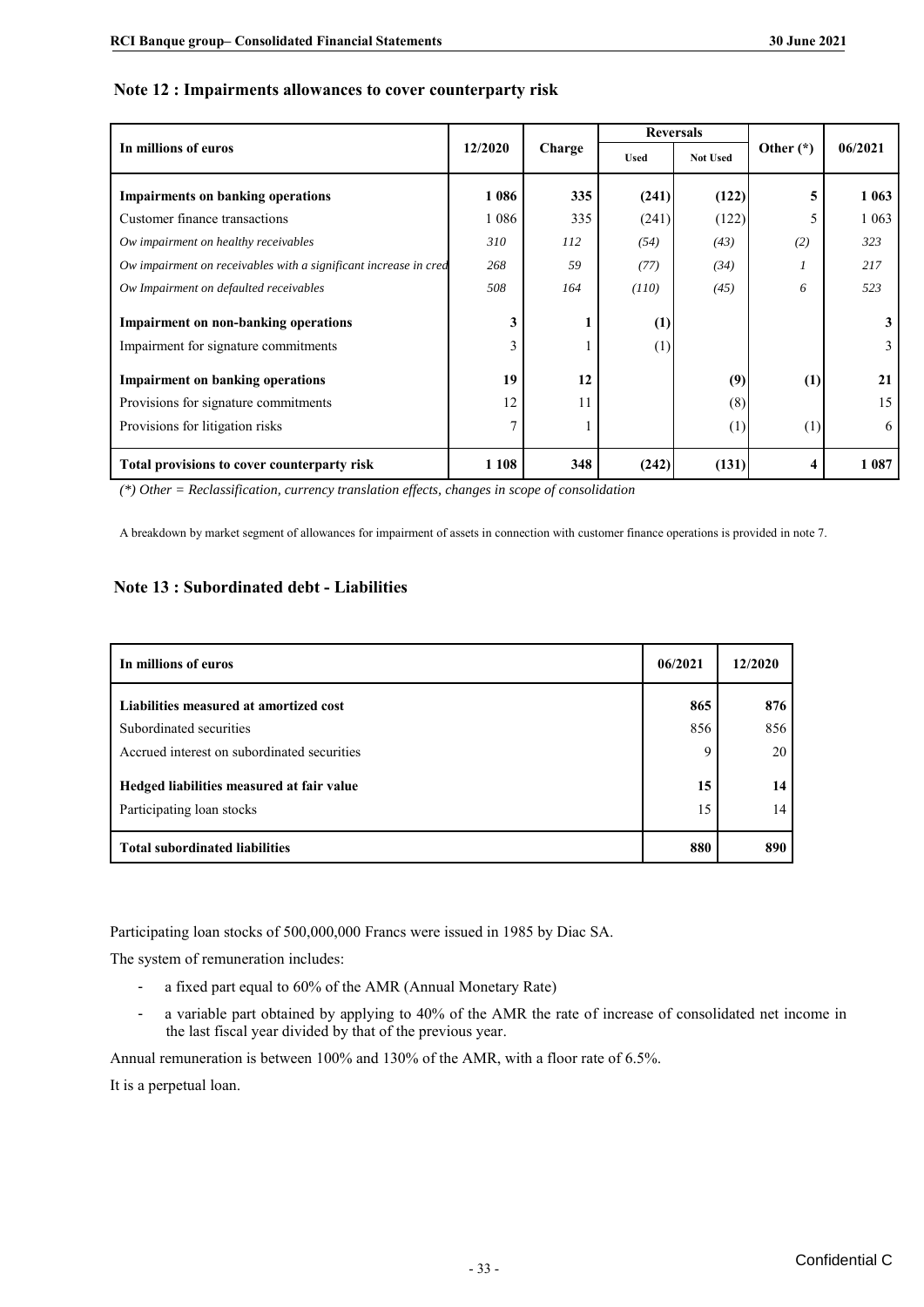#### Note 14 : Financial assets and liabilities by remaining term to maturity

| In millions of euros                        | Up to $3$<br>months | 3 months to<br>1 year | 1 year to 5<br>years | $> 5$ years | <b>Total</b><br>06/2021 |
|---------------------------------------------|---------------------|-----------------------|----------------------|-------------|-------------------------|
| <b>Financial assets</b>                     | 15842               | 14 4 8 8              | 22 606               | 601         | 53 537                  |
| Cash and balances at central banks          | 5979                | 9                     |                      |             | 5988                    |
| Derivatives                                 | 2                   | 18                    | 135                  | 7           | 162                     |
| Financial assets                            | 148                 | 133                   | 154                  | 144         | 579                     |
| Amounts receivable from credit institutions | 1 2 9 5             | 60                    |                      |             | 1 3 5 5                 |
| Loans and advances to customers             | 8418                | 14 268                | 22 3 1 7             | 450         | 45 4 53                 |
| <b>Financial liabilities</b>                | 19 324              | 6 7 1 5               | 18 3 9 2             | 2 3 2 7     | 46 758                  |
| <b>Central Banks</b>                        |                     |                       | 1750                 |             | 1750                    |
| Derivatives                                 | 9                   | 20                    | 22                   |             | 51                      |
| Amounts payable to credit institutions      | 656                 | 721                   | 881                  |             | 2 2 5 8                 |
| Amounts payable to customers                | 16 4 67             | 2 0 7 7               | 2832                 | 700         | 22 076                  |
| Debt securities                             | 2 1 9 2             | 3889                  | 12 907               | 755         | 19 743                  |
| Subordinated debt                           |                     | 8                     |                      | 872         | 880                     |

| In millions of euros                        | Up to $3$<br>months | 3 months to<br>1 year | 1 year to 5<br>years | $> 5$ years | <b>Total</b><br>12/2020 |
|---------------------------------------------|---------------------|-----------------------|----------------------|-------------|-------------------------|
| <b>Financial assets</b>                     | 17 632              | 14896                 | 22 577               | 746         | 55 851                  |
| Cash and balances at central banks          | 7 2 9 6             | $\overline{c}$        |                      |             | 7 2 9 9                 |
| Derivatives                                 | 18                  | 9                     | 106                  | 97          | 230                     |
| Financial assets                            | 164                 | 329                   | 167                  | 208         | 868                     |
| Amounts receivable from credit institutions | 1 1 7 2             | 60                    |                      |             | 1 2 3 2                 |
| Loans and advances to customers             | 8982                | 14 4 9 6              | 22 3 03              | 441         | 46 222                  |
| <b>Financial liabilities</b>                | 18 5 29             | 6947                  | 19 775               | 3806        | 49 057                  |
| <b>Central Banks</b>                        | 500                 |                       | 1 7 5 0              |             | 2 2 5 0                 |
| Derivatives                                 | 3                   | 31                    | 50                   |             | 84                      |
| Amounts payable to credit institutions      | 421                 | 826                   | 1 0 5 5              |             | 2 3 0 2                 |
| Amounts payable to customers                | 16 080              | 1726                  | 3 0 3 4              | 700         | 21 540                  |
| Debt securities                             | 1 506               | 4 3 6 3               | 13 8 8 6             | 2 2 3 6     | 21 991                  |
| Subordinated debt                           | 19                  |                       |                      | 870         | 890                     |

Central Bank borrowings correspond to the long-term financing operations (TLTRO) introduced at the end of 2014 and gradually being used by RCI Banque.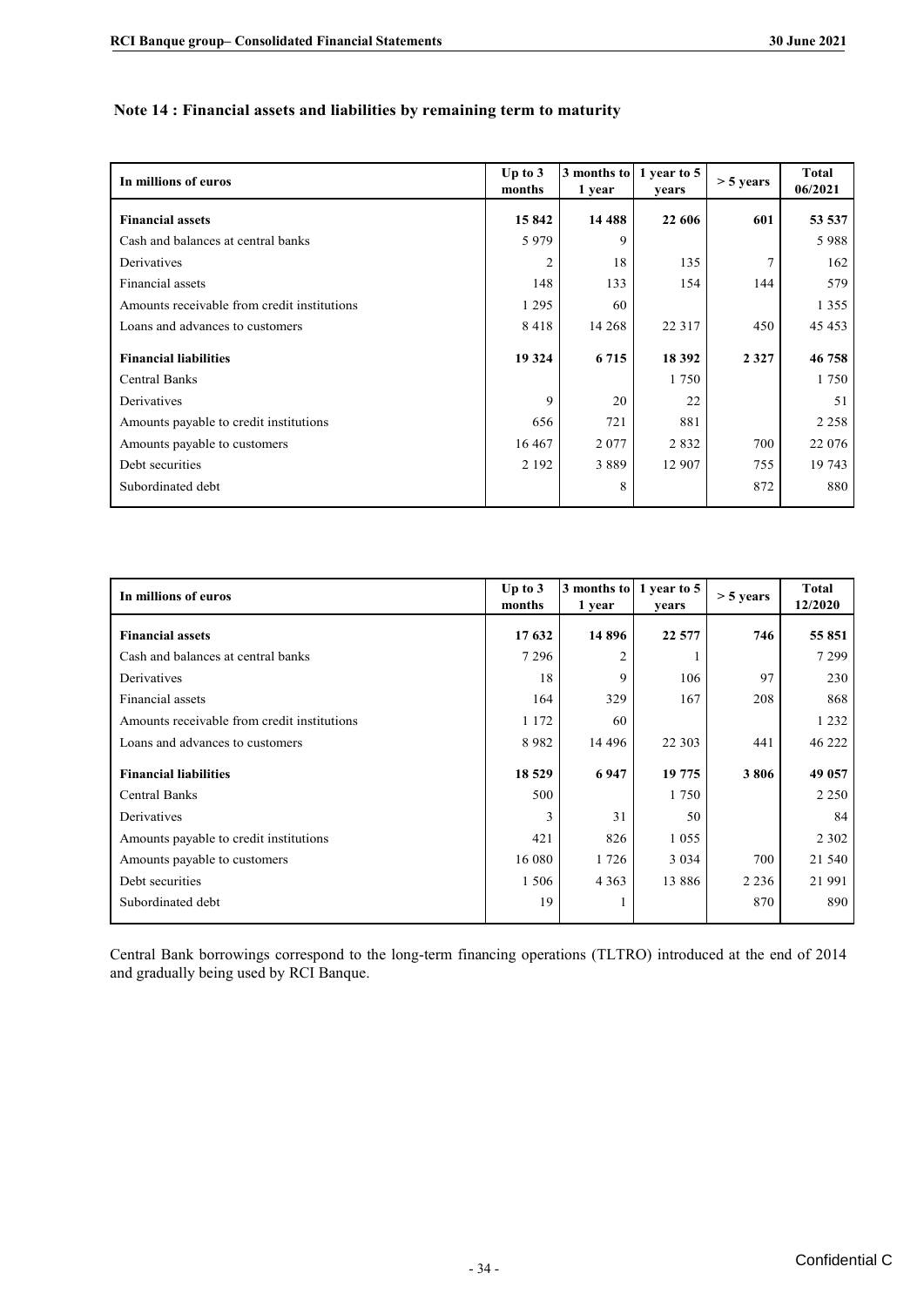| In millions of euros - 30/06/2021           |         | <b>Fair Value</b><br><b>Book Value</b> |          |         |          |          |
|---------------------------------------------|---------|----------------------------------------|----------|---------|----------|----------|
|                                             |         | Level 1                                | Level 2  | Level 3 | $FV(*)$  | $Gap(*)$ |
| <b>Financial assets</b>                     | 53 537  | 575                                    | 7505     | 45 5 65 | 53 645   | 108      |
| Cash and balances at central banks          | 5988    |                                        | 5988     |         | 5988     |          |
| Derivatives                                 | 162     |                                        | 162      |         | 162      |          |
| Financial assets                            | 579     | 575                                    |          | 4       | 579      |          |
| Amounts receivable from credit institutions | 1 3 5 5 |                                        | 1 3 5 5  |         | 1 3 5 5  |          |
| Loans and advances to customers             | 45 4 53 |                                        |          | 45 5 61 | 45 5 61  | 108      |
| <b>Financial liabilities</b>                | 46758   | 16                                     | 46 698   |         | 46 714   | 44       |
| <b>Central Banks</b>                        | 1750    |                                        | 1 741    |         | 1 741    | 9        |
| Derivatives                                 | 51      |                                        | 51       |         | 51       |          |
| Amounts payable to credit institutions      | 2 2 5 8 |                                        | 2 3 9 9  |         | 2 3 9 9  | (141)    |
| Amounts payable to customers                | 22 076  |                                        | 22 076   |         | 22 0 76  |          |
| Debt securities                             | 19 743  |                                        | 19 5 5 2 |         | 19 5 5 2 | 191      |
| Subordinated debt                           | 880     | 16                                     | 879      |         | 895      | (15)     |

#### Note 15 : Fair value of assets and liabilities (in accordance with IFRS 7 & IFRS 13) and breakdown of assets and liabilities by fair value hierarchy

*(\*) FV : Fair value - Difference : Unrealized gain or loss* 

Financial assets classified as Level 3 are holdings in non-consolidated companies.

Trade receivables, classified as Level 3, are measured at amortized cost on the balance sheet. Fair value calculations are provided for information and should be interpreted as estimates only. In most cases, the values provided are not intended to be realized and generally cannot be in practice. These values are not indicators used for the purposes of managing the activities of the bank, for which the management model is based on collecting the expected cash flow.

The assumptions used to calculate the fair value of instruments at the impaired cost are presented below.

| In millions of euros $-31/12/2020$          | <b>Book Value</b> |         | <b>Fair Value</b> |         |         |          |
|---------------------------------------------|-------------------|---------|-------------------|---------|---------|----------|
|                                             |                   | Level 1 | Level 2           | Level 3 | $FV(*)$ | $Gap(*)$ |
| <b>Financial assets</b>                     | 55 851            | 864     | 8761              | 46 051  | 55 676  | (175)    |
| Cash and balances at central banks          | 7299              |         | 7 2 9 9           |         | 7299    |          |
| Derivatives                                 | 230               |         | 230               |         | 230     |          |
| Financial assets                            | 868               | 864     |                   |         | 868     |          |
| Amounts receivable from credit institutions | 1 2 3 2           |         | 1 2 3 2           |         | 1 2 3 2 |          |
| Loans and advances to customers             | 46 222            |         |                   | 46 047  | 46 047  | (175)    |
| <b>Financial liabilities</b>                | 49 057            | 14      | 48 753            |         | 48767   | 290      |
| <b>Central Banks</b>                        | 2 2 5 0           |         | 2 2 1 3           |         | 2 2 1 3 | 37       |
| Derivatives                                 | 84                |         | 84                |         | 84      |          |
| Amounts payable to credit institutions      | 2 3 0 2           |         | 2 4 0 7           |         | 2407    | (105)    |
| Amounts payable to customers                | 21 540            |         | 21 540            |         | 21 540  |          |
| Debt securities                             | 21 991            |         | 21 765            |         | 21 765  | 226      |
| Subordinated debt                           | 890               | 14      | 744               |         | 758     | 132      |

*(\*) FV : Fair value - Difference : Unrealized gain or loss*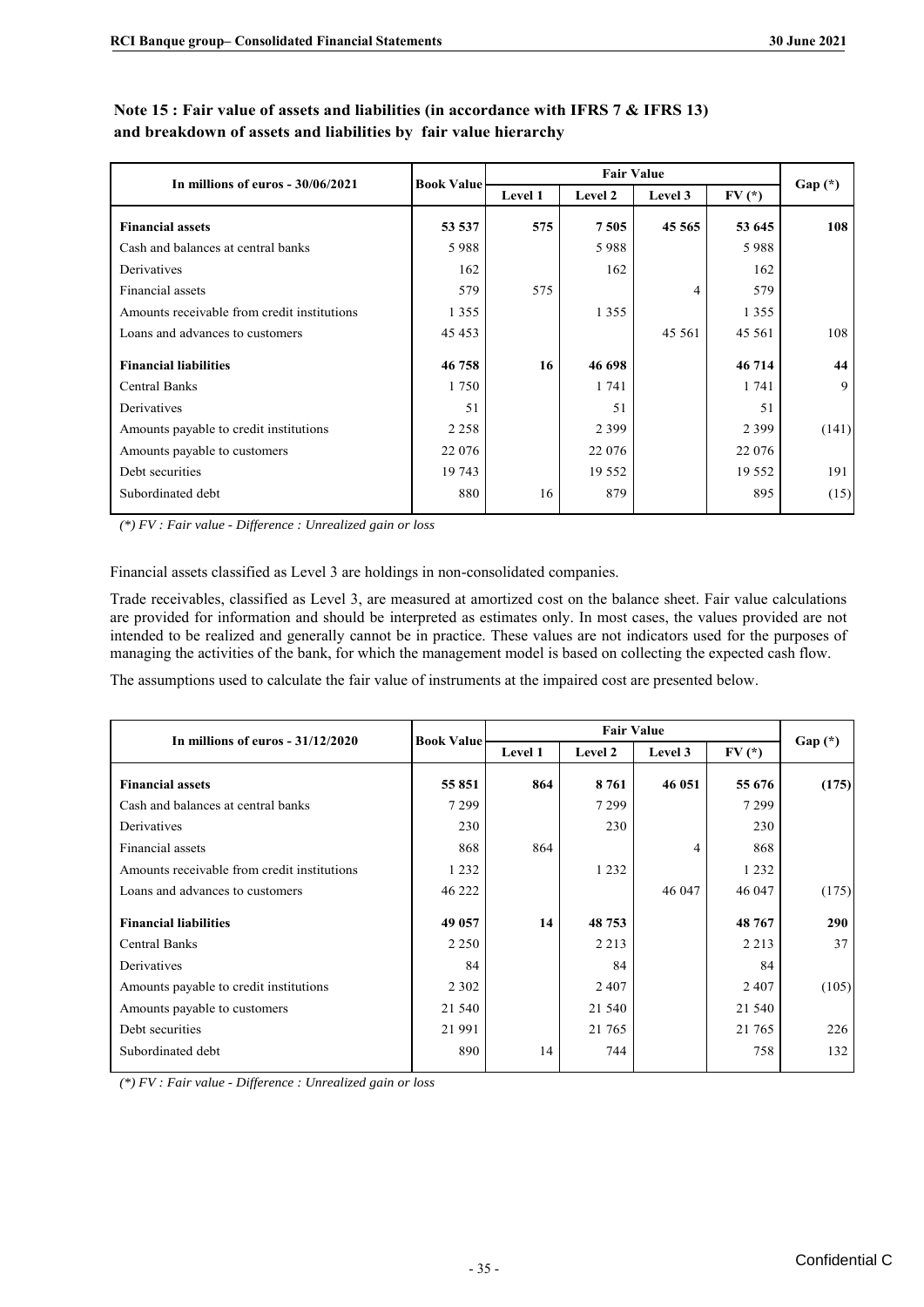#### **Assumptions and methods used:**

The three-level hierarchy for financial instruments recognized on the balance sheet at fair value, as required by IFRS 7 is as follows:

- Level 1: measurements based on quoted prices on active markets for identical financial instruments.
- Level 2: measurements based on quoted prices on active markets for similar financial instruments or measurements for which all significant data are based on observable market data.
- Level 3: measurement techniques for which significant data are not based on observable market data.

Estimated fair values have been determined using available market information and appropriate valuation methods for each type of instrument.

However, the methods and assumptions used are by nature theoretical, and a substantial amount of judgment comes into play in interpreting market data. Using different assumptions and/or different valuation methods could have a significant effect on the estimated values.

Fair values have been determined on the basis of information available at the closing date of each period, and thus do not reflect later changes.

As a general rule, whenever a financial instrument is traded on an active, liquid market, its most recent quoted price is used to calculate market value. For instruments without a quoted price, market value is determined by applying recognized valuation models that use observable market parameters. If RCI Banque does not have the necessary valuation tools, including for complex products, valuations are obtained from leading financial institutions.

#### **The main assumptions and valuation methods used are the following:**

**•** Financial assets

Fixed-rate loans have been estimated by discounting future cash flows at the interest rates offered by RCI Banque at 31 December 2020 and at 30 June 2021 for loans with similar conditions and maturities.

Level 3 securities are non-consolidated holdings for which there is no quoted price.

**•** Loans and advances to customers

Sales financing receivables have been estimated by discounting future cash flows at the interest rate that would have applied to similar loans (conditions, maturity and borrower quality) at 31 December 2020 and at 30 June 2021.

Customer receivables with a term of less than one year are not discounted, as their fair value is not significantly different from their net book value.

**•** Financial liabilities

Fair value of financial liabilities has been estimated by discounting future cash flows at the interest rates offered to RCI Banque at 31 December 2020 and 30 June 2021 for borrowings with similar conditions and maturities. Projected cash flows are therefore discounted according to the zero-coupon yield curve, augmented by the spread specific to RCI Banque for issues on the secondary market against 3 months.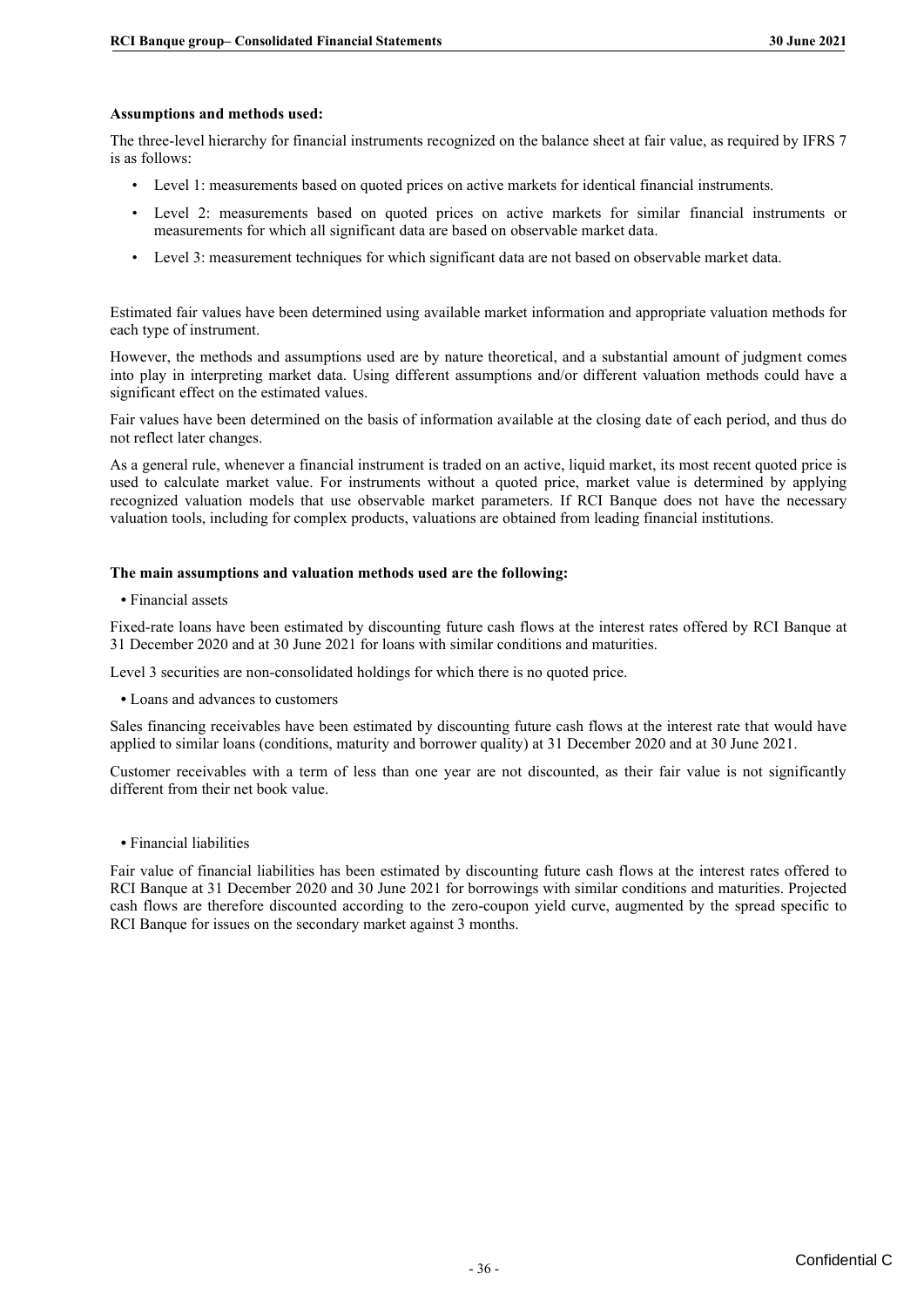#### **Master Agreement relating to transactions on forward financial instruments and similar agreements**

#### **Tableau de synthèse des compensations des actifs et passifs financiers**

| Master Agreement relating to transactions on forward financial instruments and similar agreements                                                                                                                                                                                                                        |                                    |                                |                         |                                        |                        |                        |                     |
|--------------------------------------------------------------------------------------------------------------------------------------------------------------------------------------------------------------------------------------------------------------------------------------------------------------------------|------------------------------------|--------------------------------|-------------------------|----------------------------------------|------------------------|------------------------|---------------------|
|                                                                                                                                                                                                                                                                                                                          |                                    |                                |                         |                                        |                        |                        |                     |
| The RCI Banque group negotiates its forward derivative agreements under International Swaps and Derivatives<br>Association (ISDA) and FBF (Fédération Bancaire Française) Master Agreements.                                                                                                                             |                                    |                                |                         |                                        |                        |                        |                     |
| The occurrence of an event of default entitles the non-defaulting party to suspend performance of its payment<br>obligations and to payment or receipt of a settlement amount for all terminated transactions.                                                                                                           |                                    |                                |                         |                                        |                        |                        |                     |
| ISDA and FBF Master Agreements do not meet the criteria for offsetting in the financial statements. The RCI Banque<br>group currently only has a legally enforceable right to offset booked amounts in the event of default or a credit event.                                                                           |                                    |                                |                         |                                        |                        |                        |                     |
| Tableau de synthèse des compensations des actifs et passifs financiers                                                                                                                                                                                                                                                   |                                    |                                |                         |                                        |                        |                        |                     |
|                                                                                                                                                                                                                                                                                                                          | Valeur Brute                       |                                |                         |                                        | Montants non compensés |                        |                     |
| En millions d'euros - 30/06/2021                                                                                                                                                                                                                                                                                         | comptable<br>avant<br>compensation | Montants<br>bruts<br>compensés | Montant net<br>au bilan | Instruments<br>financiers au<br>passif | Garantie au<br>Passif  | Garantie hors<br>bilan | Exposition<br>nette |
| <b>Actifs</b>                                                                                                                                                                                                                                                                                                            | 1 1 1 6                            |                                | 1 1 1 6                 | 25                                     | 820                    |                        | 271                 |
| Dérivés<br>Créances de financements Réseau (1)                                                                                                                                                                                                                                                                           | 162<br>954                         |                                | 162<br>954              | 25                                     | 820                    |                        | 137<br>134          |
| <b>Passifs</b>                                                                                                                                                                                                                                                                                                           | 51                                 |                                | 51                      | 25                                     |                        |                        | 26                  |
| Dérivés                                                                                                                                                                                                                                                                                                                  | 51                                 |                                | 51                      | 25                                     |                        |                        | 26                  |
|                                                                                                                                                                                                                                                                                                                          |                                    |                                |                         |                                        |                        |                        |                     |
| whose exposures are hedged for up to $6696$ million by a cash warrant agreement given by the Renault manufacturer<br>(see note 9.3) and $E$ 215 million for dealers financed by Banco RCI Brasil S.A, whose exposures are hedged for up to<br>$€107$ million by pledge of letras de cambio subscribed to by the dealers. | Valeur Brute                       |                                |                         |                                        | Montants non compensés |                        |                     |
| En millions d'euros - 31/12/2020                                                                                                                                                                                                                                                                                         | comptable<br>avant<br>compensation | Montants<br>bruts<br>compensés | Montant net<br>au bilan | Instruments<br>financiers au<br>passif | Garantie au<br>Passif  | Garantie hors<br>bilan | Exposition<br>nette |
| <b>Actifs</b>                                                                                                                                                                                                                                                                                                            | 1 461                              |                                | 1461                    | 26                                     | 805                    |                        | 630                 |
| Dérivés                                                                                                                                                                                                                                                                                                                  | 230                                |                                | 230                     | 26                                     |                        |                        | 204                 |
| Créances de financements Réseau (1)<br><b>Passifs</b>                                                                                                                                                                                                                                                                    | 1 2 3 1<br>84                      |                                | 1 2 3 1<br>84           | 26                                     | 805                    |                        | 426<br>58           |

|                                     | Valeur Brute                       |                                |                         |                                        | Montants non compensés |                        |                     |
|-------------------------------------|------------------------------------|--------------------------------|-------------------------|----------------------------------------|------------------------|------------------------|---------------------|
| En millions d'euros - $31/12/2020$  | comptable<br>avant<br>compensation | Montants<br>bruts<br>compensés | Montant net<br>au bilan | Instruments<br>financiers au<br>passif | Garantie au<br>Passif  | Garantie hors<br>bilan | Exposition<br>nette |
| <b>Actifs</b>                       | 1461                               |                                | 1461                    | 26                                     | 805                    |                        | 630                 |
| Dérivés                             | 230                                |                                | 230                     | 26                                     |                        |                        | 204                 |
| Créances de financements Réseau (1) | 1 231                              |                                | 1 2 3 1                 |                                        | 805                    |                        | 426                 |
| <b>Passifs</b><br>Dérivés           | 84<br>84                           |                                | 84<br>84                | 26<br>26                               |                        |                        | 58<br>58            |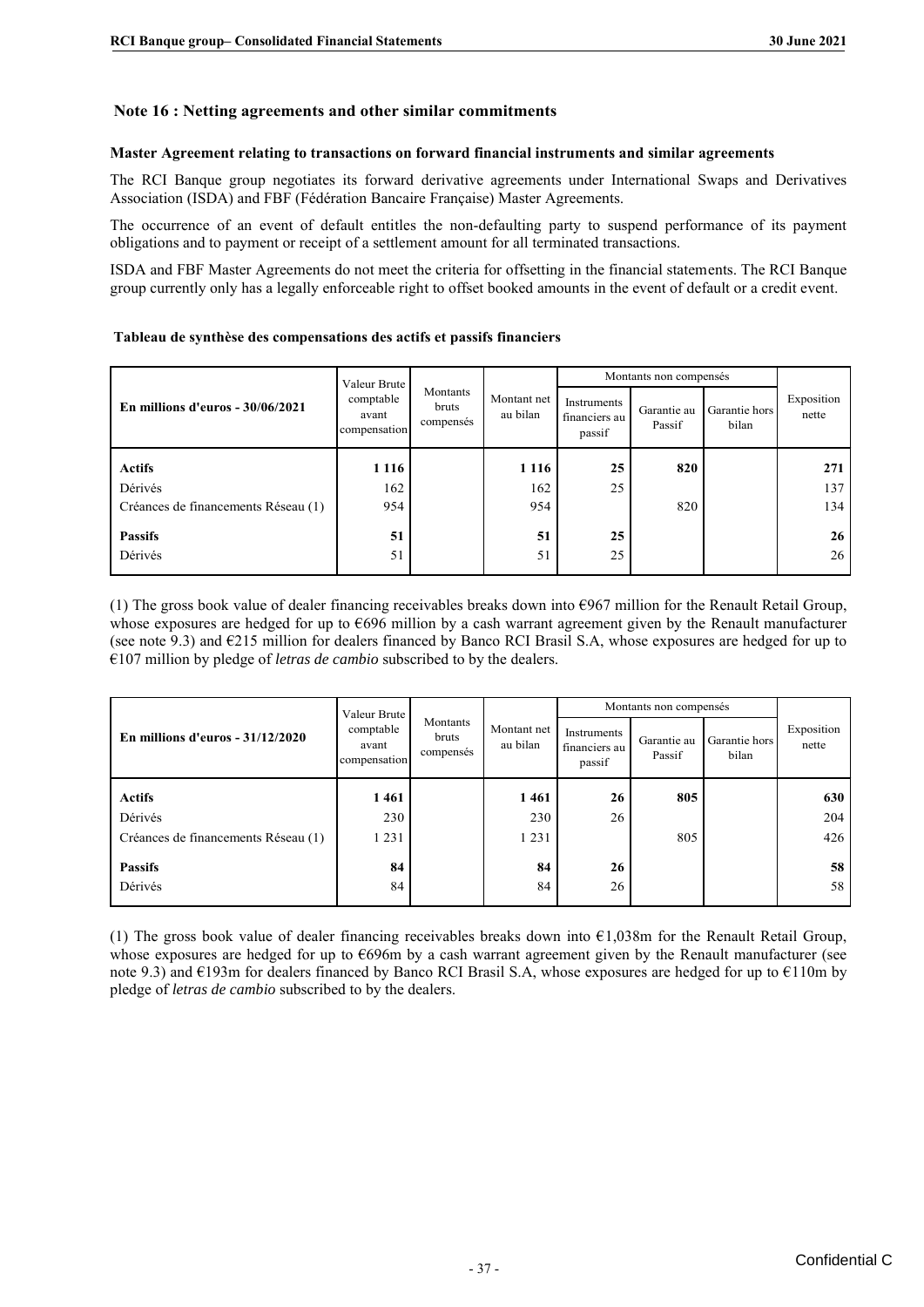#### **Note 17 : Commitments given**

| In millions of euros                                          | 06/2021 | 12/2020 |
|---------------------------------------------------------------|---------|---------|
| <b>Financing commitments</b>                                  | 3 0 1 3 | 2420    |
| Commitments to credit institutions                            |         |         |
| Commitments to customers                                      | 3 0 1 3 | 2419    |
| <b>Guarantee commitments</b>                                  | 35      | 193     |
| Commitments to credit institutions                            | 25      | 26      |
| Customer guarantees                                           | 10      | 167     |
| Other commitments given                                       | 42      | 23      |
| Commitments given for equipment leases and real estate leases | 42      | 23      |
| Total commitments given (*)                                   | 3 0 9 0 | 2636    |
| $(*)$ Of which related parties                                | 35      | 7       |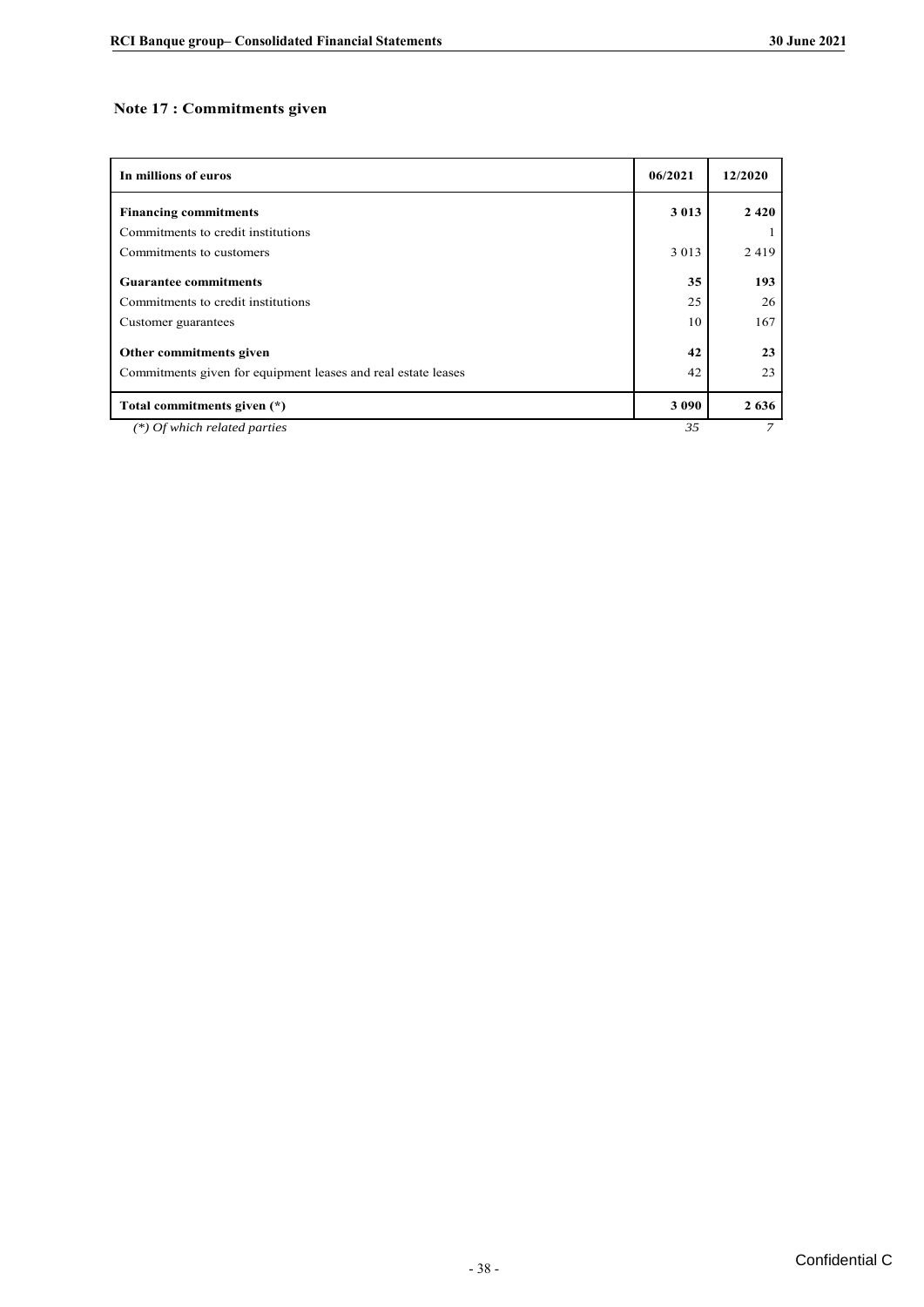#### **Note 18 : Commitments received**

| In millions of euros                                                | 06/2021  | 12/2020  |
|---------------------------------------------------------------------|----------|----------|
| <b>Financing commitments</b>                                        | 4685     | 4811     |
| Commitments from credit institutions                                | 4685     | 4811     |
| <b>Guarantee commitments</b>                                        | 16897    | 16 3 55  |
| Guarantees received from credit institutions                        | 164      | 167      |
| Guarantees from customers                                           | 6 2 1 6  | 6 0 5 8  |
| Commitments to take back leased vehicles at the end of the contract | 10 5 17  | 10 130   |
| Other commitments received<br>Other commitments received            | 35<br>35 | 16<br>16 |
|                                                                     |          |          |
| Total commitments received (*)                                      | 21 617   | 21 182   |
| (*) Of which related parties                                        | 5 780    | 5 5 5 8  |

At 30 June 2021, RCI Banque had €4,685 million in unused confirmed lines of credit, as well as broadly diversified short-term and medium-term issuance programs. It also had  $65,520$  millions of receivables eligible as European Central Bank collateral (after haircuts and excluding securities and receivables already in use to secure financing at period-end).

Most of the commitments received from related parties concern commitments to take back vehicles agreed with manufacturers as part of finance leases.

#### **Guarantees and collateral**

Guarantees and collateral offer partial or total protection against the risk of losses due to debtor insolvency (mortgages, pledges, comfort letters, bank guarantees on first demand for the granting of loans to dealers and private customers in certain cases). Guarantors are the subject of internal or external rating updated at least annually.

With a view to reducing its risk-taking, the RCI Banque group actively and rigorously manages its sureties, among other things by diversifying them (e.g. credit insurance, personal and other guarantees).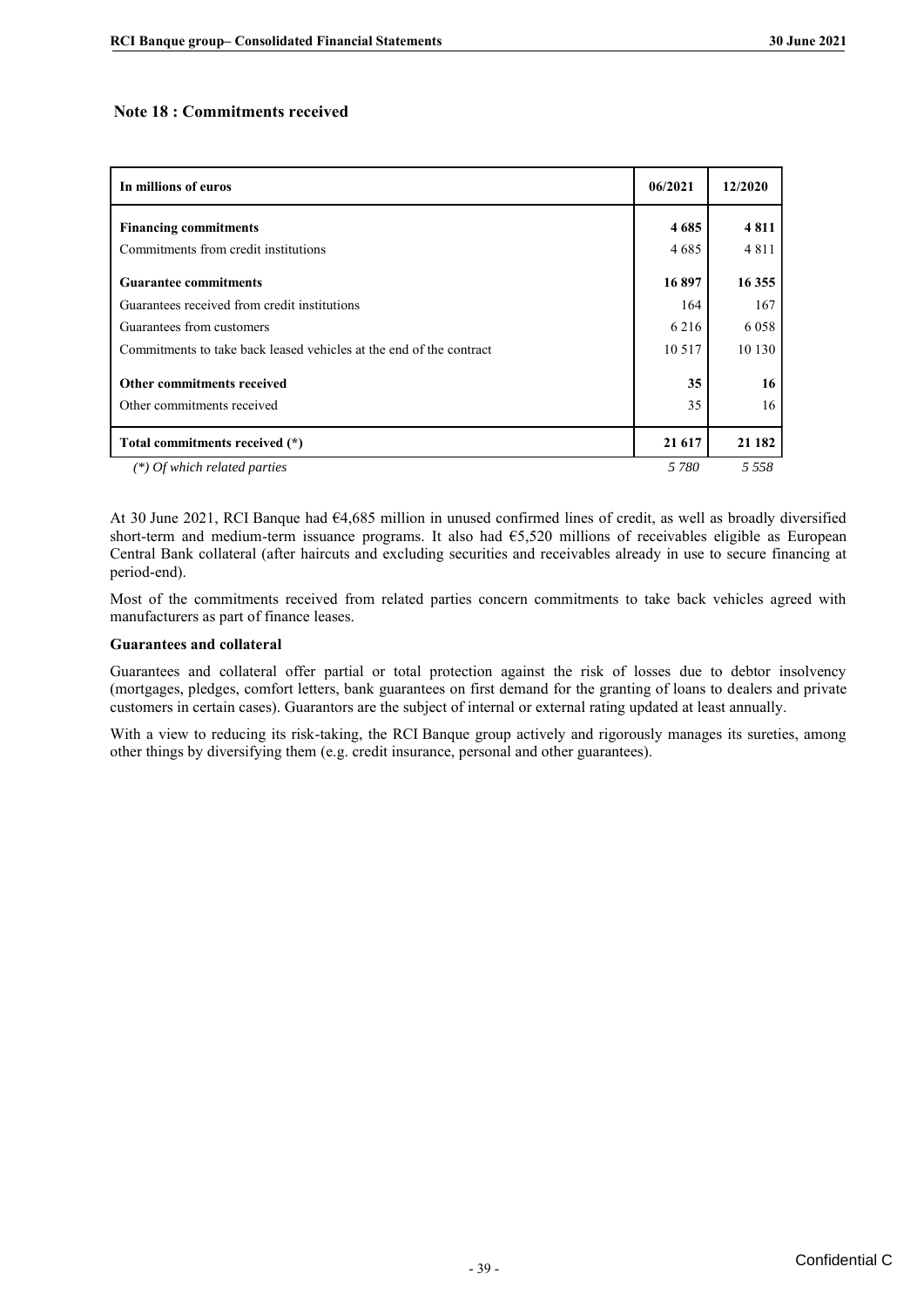#### **Note 19 : Interest and similar income**

| In millions of euros                                    | 06/2021 | 06/2020 | 12/2020 |
|---------------------------------------------------------|---------|---------|---------|
| Interests ans similar incomes                           | 1 3 2 9 | 1421    | 2 7 2 8 |
| Transactions with credit institutions                   | 15      | 13      | 24      |
| Customer finance transactions                           | 920     | 1 0 3 0 | 1957    |
| Finance lease transactions                              | 346     | 342     | 675     |
| Accrued interest due and payable on hedging instruments | 40      | 30      | 60      |
| Accrued interest due and payable on Financial assets    | 8       | 6       | 12      |
| Staggered fees paid for referral of business:           | (410)   | (403)   | (800)   |
| Customer Loans                                          | (313)   | (313)   | (619)   |
| Finance leases                                          | (97)    | (90)    | (181)   |
| Total interests and similar income (*)                  | 919     | 1018    | 1928    |
| (*) Of which related parties                            | 310     | 356     | 661     |

As the receivables assigned under the securitization transactions have not been derecognized, interest on those receivables continues to appear under interest and similar income in customer finance transactions.

#### **Note 20 : Interest expenses and similar charges**

| In millions of euros                                    | 06/2021 | 06/2020 | 12/2020 |
|---------------------------------------------------------|---------|---------|---------|
| Transactions with credit institutions                   | (95)    | (103)   | (196)   |
| Customer finance transactions                           | (51)    | (60)    | (119)   |
| Finance lease transactions                              | (3)     | (2)     | (6)     |
| Accrued interest due and payable on hedging instruments | (28)    | (23)    | (51)    |
| Expenses on debt securities                             | (122)   | (138)   | (260)   |
| Other interest and similar expenses                     | (5)     | (6)     | (11)    |
| <b>Total interest and similar expenses</b>              | (304)   | (332)   | (643)   |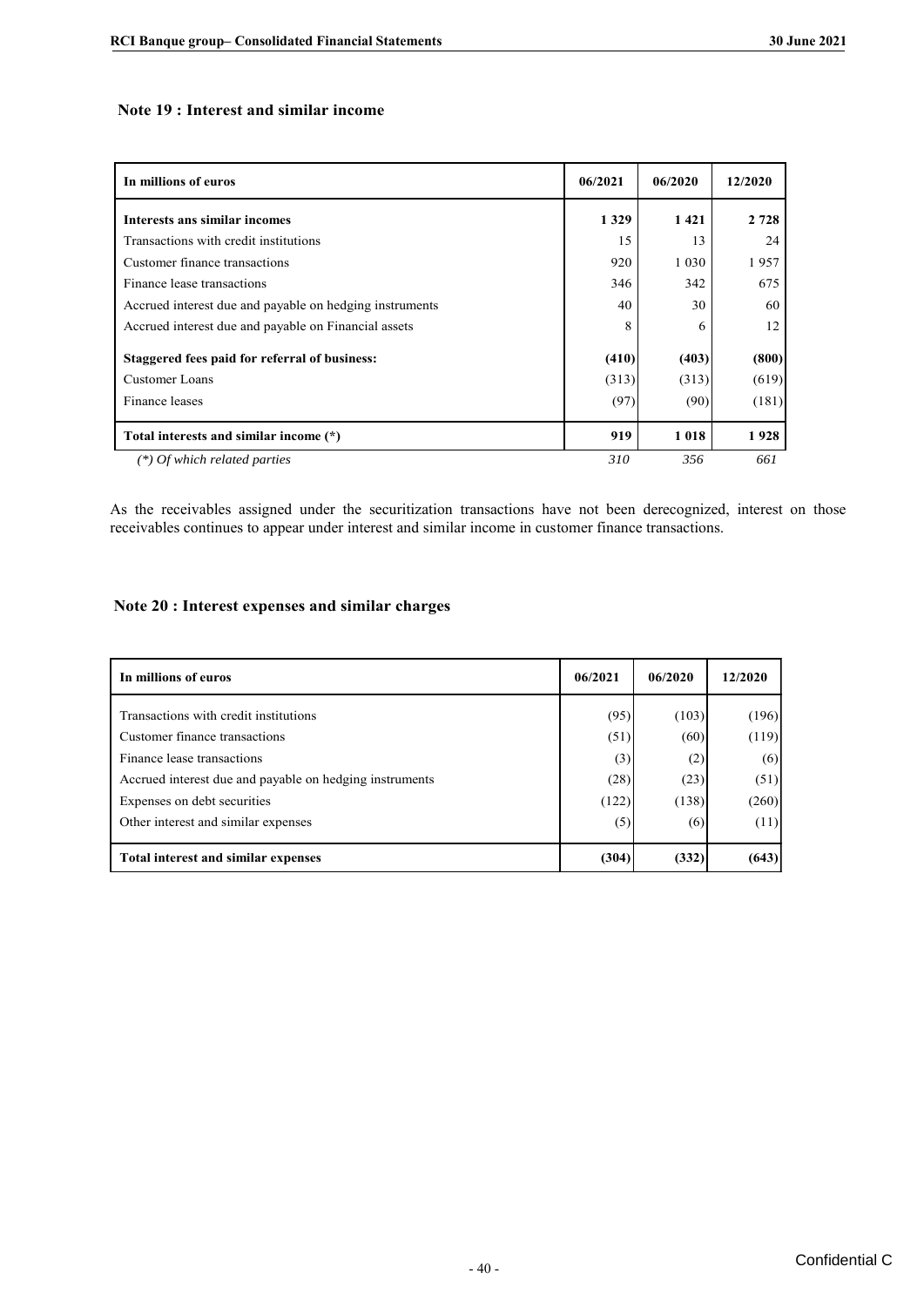#### **Note 21 : Fees and commissions**

| In millions of euros                                      | 06/2021 | 06/2020 | 12/2020 |
|-----------------------------------------------------------|---------|---------|---------|
| <b>Fees and commissions income</b>                        | 316     | 300     | 609     |
| Commissions                                               | 10      | 10      | 20      |
| Fees                                                      | 8       | 9       | 17      |
| Commissions from service activities                       | 55      | 40      | 82      |
| Insurance brokerage commission                            | 26      | 30      | 57      |
| Incidental insurance commissions from finance contracts   | 117     | 115     | 230     |
| Incidental maintenance commissions from finance contracts | 68      | 63      | 136     |
| Other incidental commissions from finance contracts       | 32      | 33      | 67      |
| Fees and commissions expenses                             | (139)   | (109)   | (250)   |
| Commissions                                               | (14)    | (12)    | (26)    |
| Commissions on service activities                         | (42)    | (29)    | (64)    |
| Incidental insurance commissions from finance contracts   | (17)    | (10)    | (31)    |
| Incidental maintenance commissions from finance contracts | (46)    | (38)    | (86)    |
| Other incidental commissions from finance contracts       | (20)    | (20)    | (43)    |
| Total net commissions (*)                                 | 177     | 191     | 359     |
| $(*)$ Of which related parties                            | 5       | 6       | 13      |

The services and the costs of ancillary finance contract services and the income and costs of service activities primarily concern insurance and maintenance services.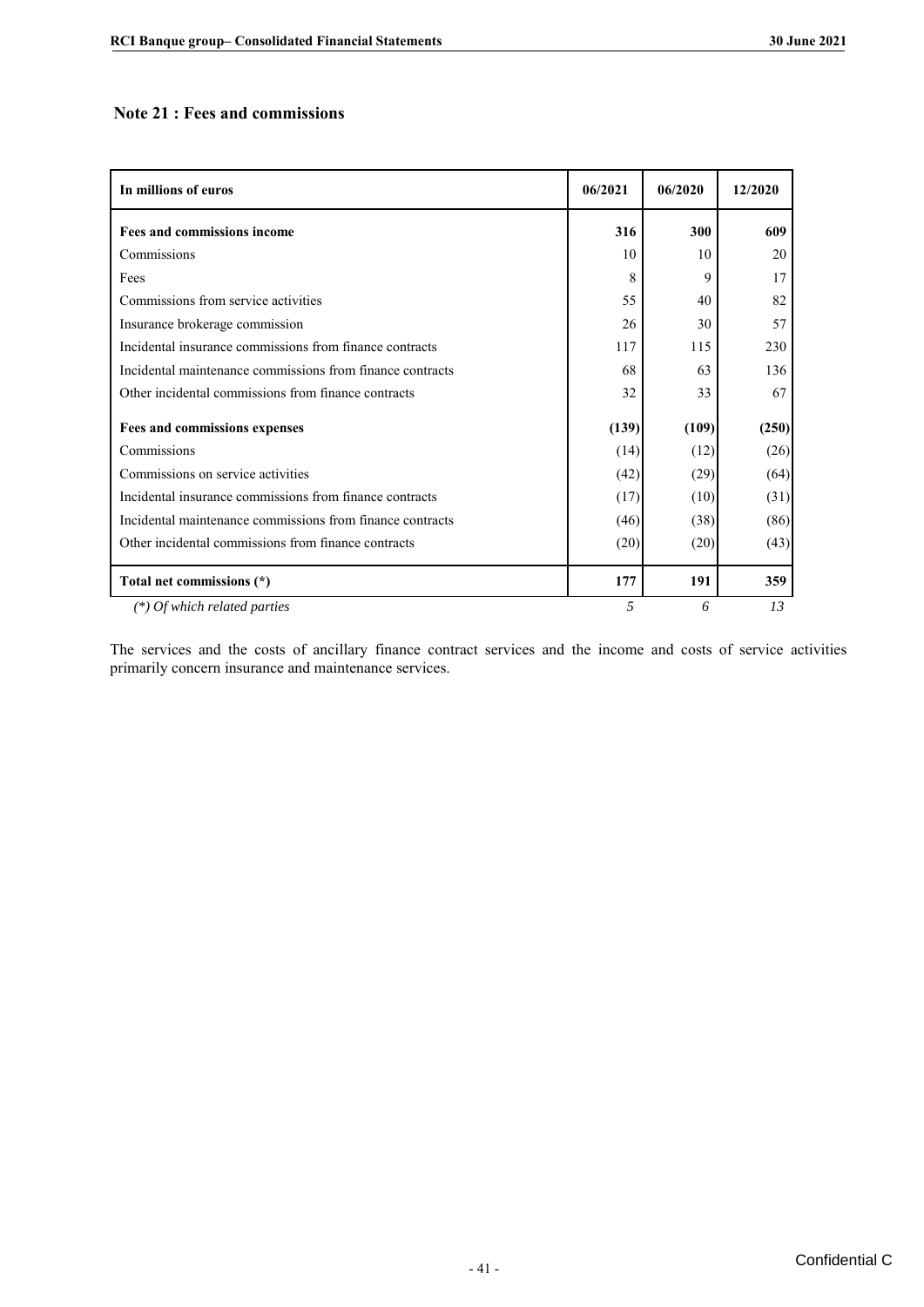#### Note 22 : Net income or expense of other activities

| In millions of euros                                     | 06/2021 | 06/2020          | 12/2020 |
|----------------------------------------------------------|---------|------------------|---------|
| Other income from banking operations                     | 536     | 470              | 1 0 2 7 |
| Income from insurance activities                         | 204     | 202              | 432     |
| Income related to non-doubtful lease contracts           | 182     | 141              | 331     |
| of which reversal of impairment on residual values       | 41      | 35               | 65      |
| Income from operating lease transactions                 | 133     | 116              | 243     |
| Other income from banking operations                     | 17      | 11               | 21      |
| of which reversal of charge to reserve for banking risks | 9       | $\boldsymbol{4}$ | 6       |
| Other expenses of banking operations                     | (391)   | (333)            | (726)   |
| Cost of insurance activities                             | (55)    | (56)             | (126)   |
| Expenses related to non-doubtful lease contracts         | (169)   | (139)            | (307)   |
| of which allowance for impairment on residual values     | (47)    | (49)             | (74)    |
| Distribution costs not treatable as interest expense     | (42)    | (42)             | (86)    |
| Expenses related to operating lease transactions         | (97)    | (84)             | (180)   |
| Other expenses of banking operations                     | (28)    | (12)             | (27)    |
| of which charge to reserve for banking risks             | (5)     | (3)              | (9)     |
| Other operating income and expenses                      | 1       | $\mathbf{2}$     | 3       |
| Other operating income                                   | 10      | 6                | 12      |
| Other operating expenses                                 | (9)     | (4)              | (9)     |
| Total net income (expense) of other activities (*)       | 146     | 139              | 304     |
| $(*)$ Of which related parties                           |         | (2)              | (4)     |

Incidental income from and Expenses of services related to finance contracts as well as income and expenses of service activities are presented in Note 21.

Income and expenses of service activities include the income and expenses booked for insurance policies issued by the group's captive insurance companies.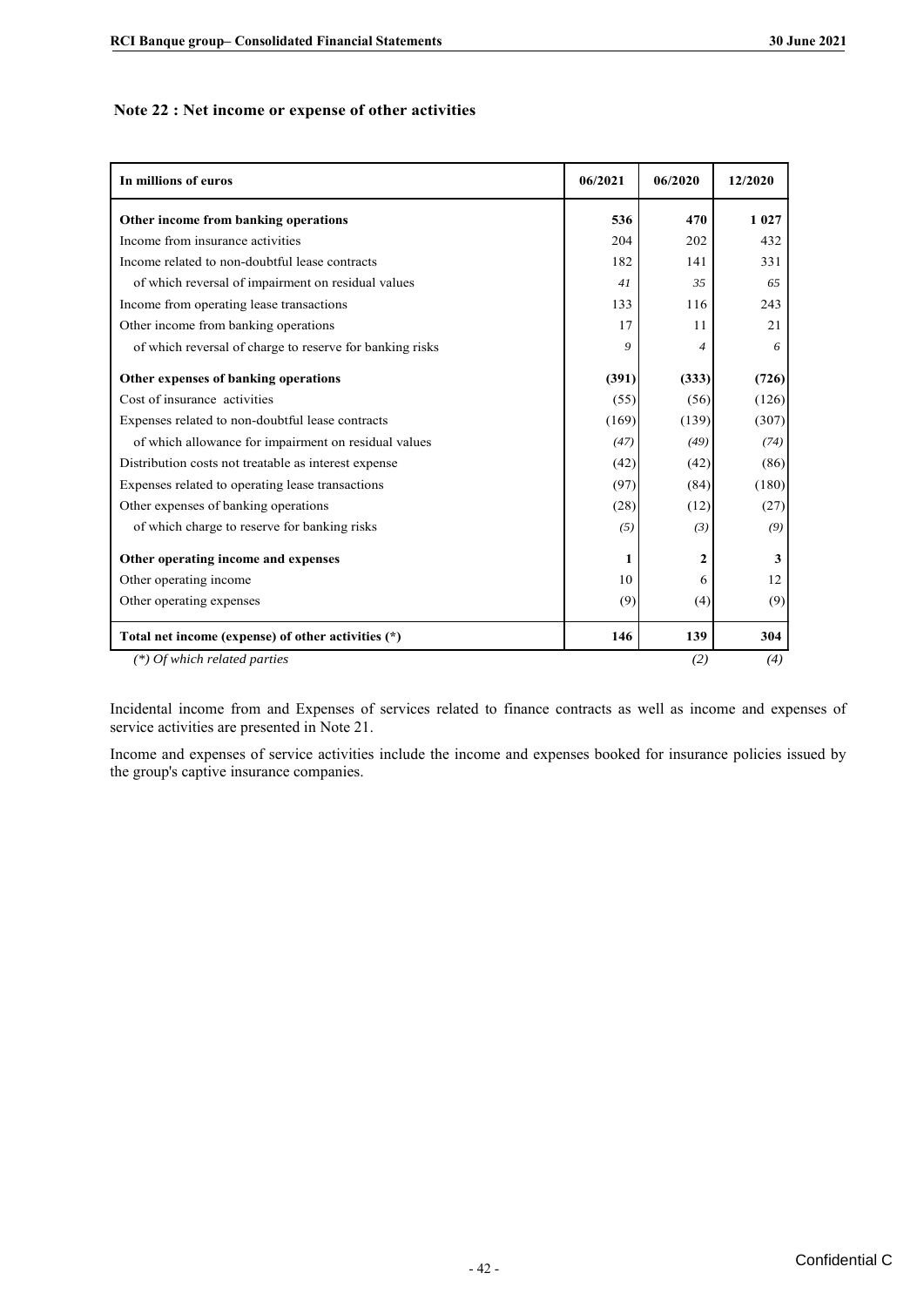| Note 23 : General operating expenses and personnal costs |
|----------------------------------------------------------|
|----------------------------------------------------------|

| In millions of euros                                                     | 06/2021 | 06/2020 | 12/2020 |
|--------------------------------------------------------------------------|---------|---------|---------|
| <b>Personnel costs</b>                                                   | (147)   | (146)   | (309)   |
| Employee pay                                                             | (96)    | (98)    | (200)   |
| Expenses of post-retirement benefits - Defined-contribution pension plan | (9)     | (8)     | (17)    |
| Expenses of post-retirement benefits - Defined-benefit pension plan      |         |         |         |
| Other employee-related expenses                                          | (35)    | (33)    | (67)    |
| Other personnel expenses                                                 | (7)     | (7)     | (26)    |
| Other administrative expenses                                            | (153)   | (153)   | (272)   |
| Taxes other than current income tax                                      | (44)    | (42)    | (43)    |
| Rental charges                                                           | (4)     | (4)     | (8)     |
| Other administrative expenses                                            | (105)   | (107)   | (221)   |
| Total general operating expenses (*)                                     | (300)   | (299)   | (581)   |
| $(*)$ Of which related parties                                           |         | 4       |         |

Other personnel expenses include amounts charged to and reversed from provisions for restructuring and forpersonnel related risks totaling €4 million as at June 30, 2021 compared to €0,6 million as at June 30, 2020.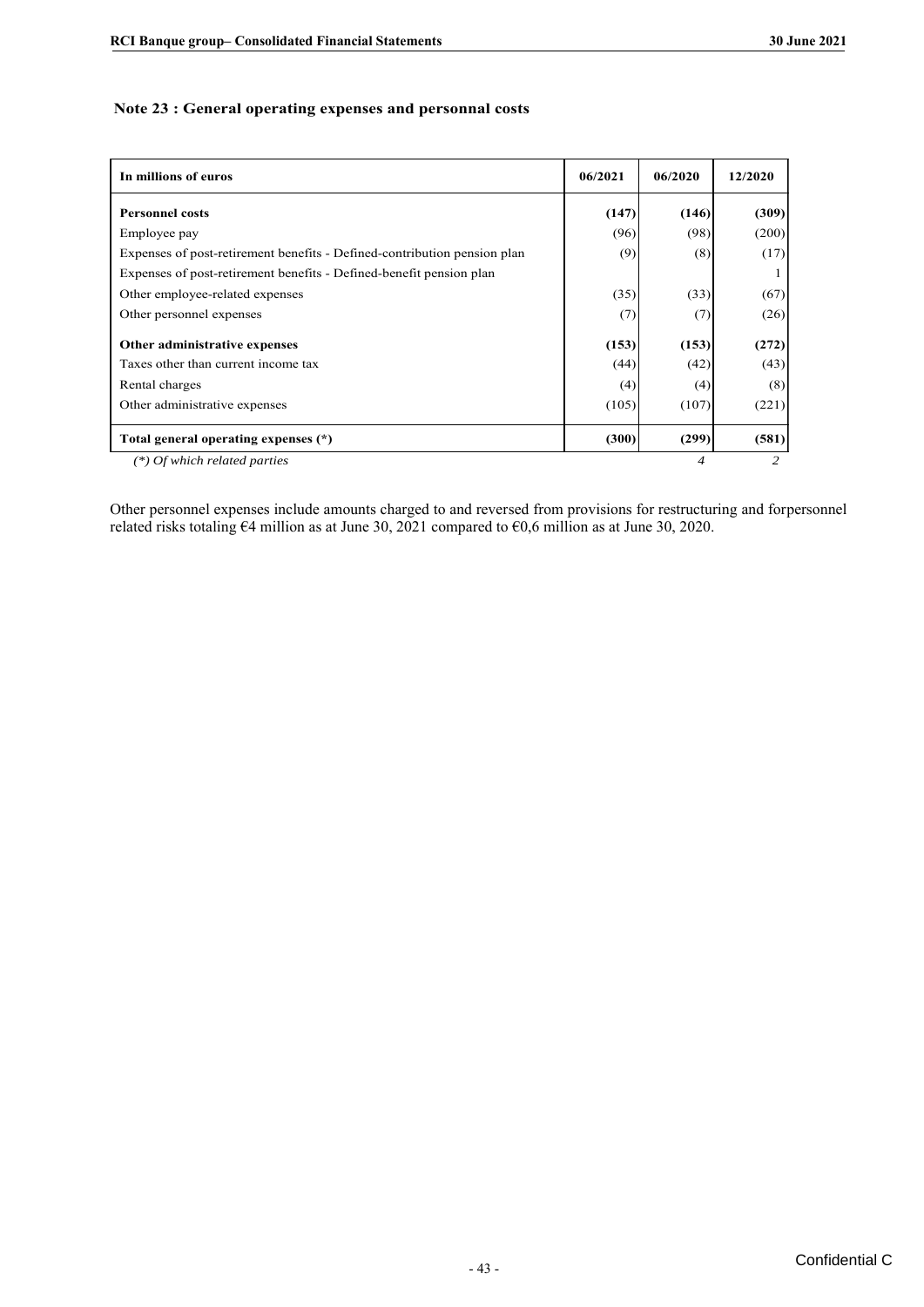#### **Note 24 : Cost of risk by customer category**

| In millions of euros                                    | 06/2021 | 06/2020 | 12/2020 |
|---------------------------------------------------------|---------|---------|---------|
| Cost of risk on customer financing                      | (59)    | (216)   | (335)   |
| Impairment allowances                                   | (276)   | (294)   | (582)   |
| Reversal of impairment                                  | 279     | 137     | 353     |
| Losses on receivables written off                       | (79)    | (74)    | (136)   |
| Amounts recovered on loans written off                  | 17      | 15      | 30      |
| Cost of risk on dealer financing                        | 22      | (19)    | (18)    |
| Impairment allowances                                   | (20)    | (47)    | (76)    |
| Reversal of impairment                                  | 42      | 29      | 60      |
| Losses on receivables written off                       |         | (1)     | (2)     |
| Other cost of risk                                      | 1       | (1)     |         |
| Change in allowance for impairment of other receivables |         |         |         |
| Other valuation adjustments                             |         | (1)     |         |
| <b>Total cost of risk</b>                               | (36)    | (236)   | (353)   |
| $(*)$ Of which related parties                          |         |         |         |

*(\*) Of which related parties* 

This item includes the net increase (decrease) in impairment allowances, losses on receivables written off, and amounts recovered on receivables written off.

The cost of risk for the Customer activity (retail and corporate financing) improved significantly in the first half of 2021:

- In Europe, the government support plans put in place have made it possible to reduce newly defaulted outstandings, while debt collection arrangements are calculated conservatively;
- In the Americas and Morocco, provisions for moratoria and renegotiations of receivables, conservatively estimated at the end of 2021, decreased in the first half of the year with the decrease in related outstandings.

These favorable items positively impacted the amount of provision reversals, which doubled compared to the first half of 2020.

Among the other movements in the first half of 2021, we can note:

- An increase of €14 million in provisions for non-performing outstandings, mainly related to the implementation of the new definition of default in countries using the standardized method and Brazil;
- A decrease in provisions of  $E18$  million on performing outstandings due to a slight improvement in payment behavior observed in early 2021 and to a consolidation since then.

In the Dealer network activity (dealer financing), the cost of risk is linked to a reversal of €22 million in provisions, mainly linked to the drop in vehicle inventories in the dealer network due to the semiconductor crisis. This amount includes a reversal of €9 million related to the update of macro-economic forecasts as part of the IFRS 9 forwardlooking provisioning.